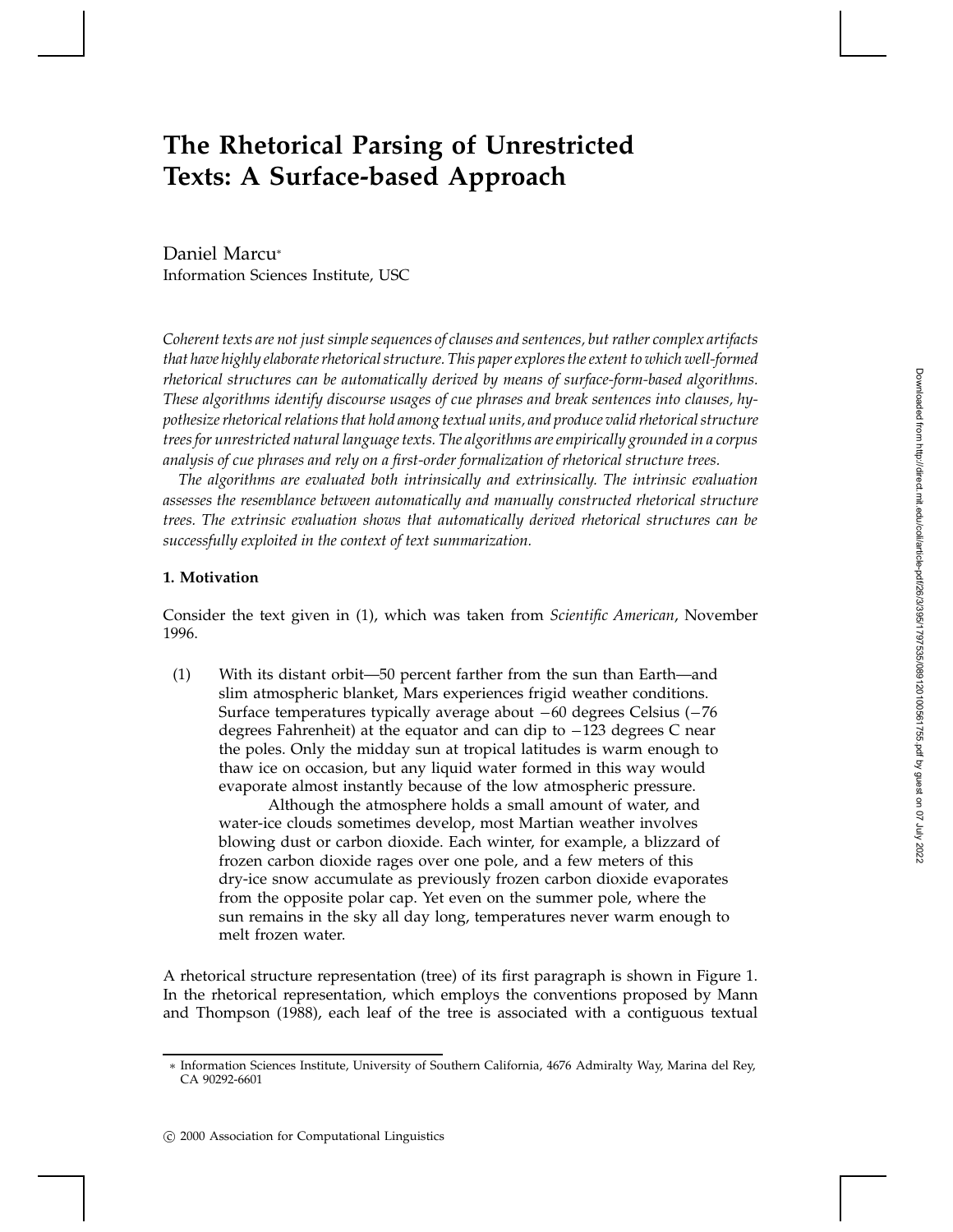

**Figure 1**

A rhetorical structure representation of the first paragraph in text (1).

span. The internal nodes are labeled with the names of the rhetorical relations that hold between the textual spans that are subsumed by their child nodes. Each relation between two nodes is represented graphically by means of a combination of straight lines and arcs. The material subsumed by the text span that corresponds to the starting point of an arc is subsidiary to the material subsumed by the text span that corresponds to the end point of an arc. A relation represented only by straight lines corresponds to cases in which the subsumed text spans are equally important. Text spans that subsume subsidiary information, i.e., text spans that correspond to starting points of arcs, are called **satellites**. All other text spans are called **nuclei**. Text fragments surrounded by curly brackets denote parenthetical units: their deletion does not affect the understanding of the textual unit to which they belong.

For example, the textual unit *Mars experiences frigid weather conditions* is at the end of an arc that originates from the textual unit *With its distant orbit—50 percent farther from the sun than Earth—and slim atmospheric blanket* because the former represents something that is more essential to the writer's purpose than the latter and because the former can be understood even if the subsidiary span is deleted, but not vice versa. The satellite information justifies in this case the writer's right to present the information in the nucleus. The text spans *Only the midday sun at tropical latitudes is warm enough to thaw ice on occasion,* and *but any liquid water formed in this way would evaporate almost instantly because of the low atmospheric pressure* are connected by straight lines because they are equally important with respect to the writer's purpose; they correspond to the elements of a CONTRAST relation. The text fragment—50 percent farther from the sun than Earth—is surrounded by curly brackets because it is parenthetical.

Traditionally, it has been assumed that rhetorical structures of the kind shown in Figure 1 can be built only if one understands fully the semantics of the text and the intentions of the writer. To understand, for example, that the information given in the last two sentences of the first paragraph of text  $(1)$  is EVIDENCE to the information given in the first sentence, one needs to understand that the last two sentences may increase the reader's belief of the first sentence. And to understand that it was the *low atmospheric pressure* that caused the *liquid water to evaporate*, one needs to understand that without the information presented in the satellite, the reader may not know the particular cause of the situation presented in the nucleus.

In spite of the large number of discourse-related theories that have been proposed so far, there have emerged no algorithms capable of deriving the discourse structure of free, unrestricted texts. On one hand, the theories developed in the traditional, truth-based semantic perspective (Kamp 1981; Lascarides and Asher 1993; Asher 1993; Hobbs et al. 1993; Kamp and Reyle 1993; Asher and Lascarides 1994; Kameyama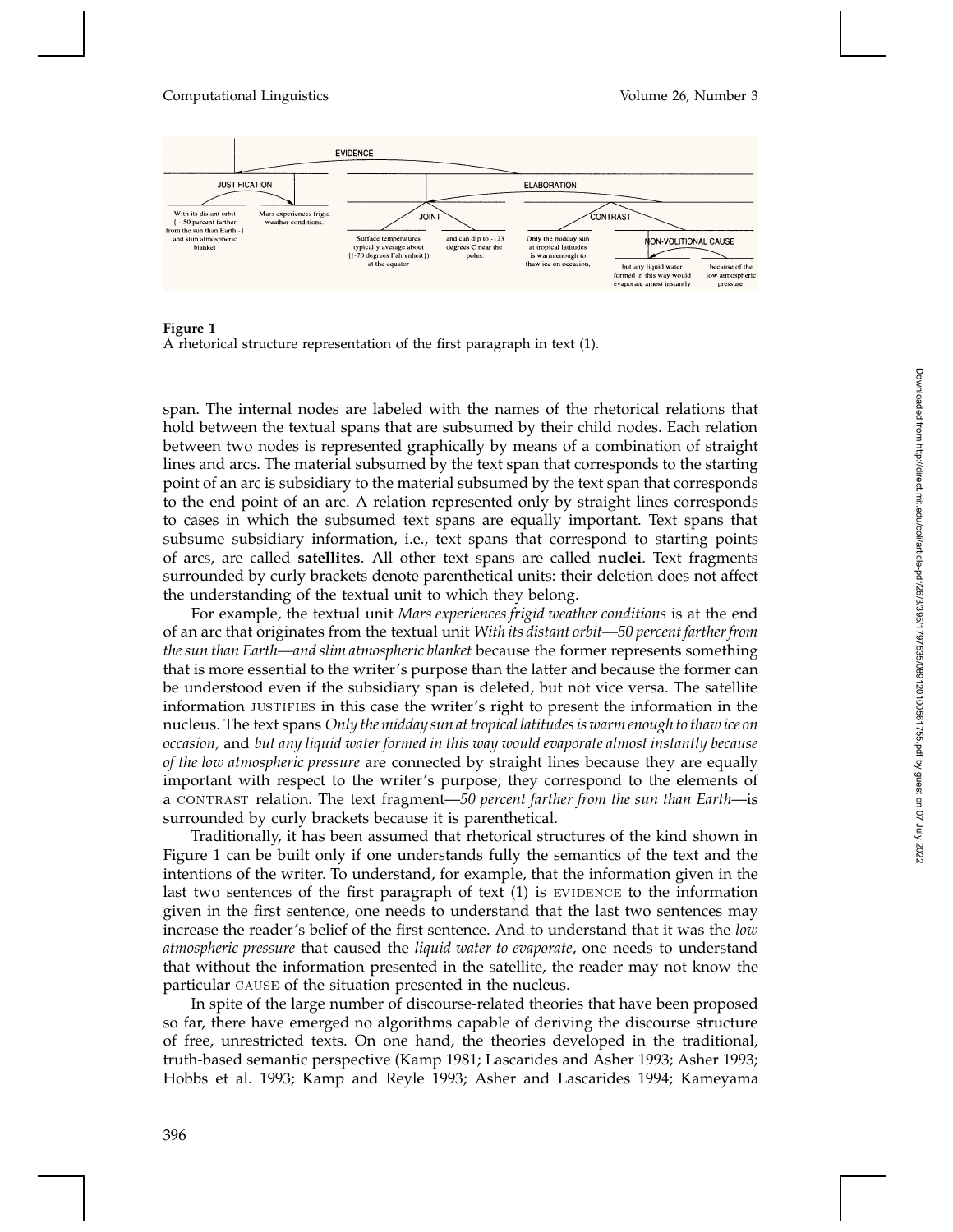1994; Polanyi and van den Berg 1996; van den Berg 1996; Gardent 1997; Schilder 1997; Cristea and Webber 1997; Webber et al. l999) take the position that discourse structures can be built only in conjunction with fully specified clause and sentence syntactic structures. These theories have a grammar as their backbone and rely on sophisticated logics of belief and default logics in order to intertwine and characterize the sentence- and discourse-based linguistic phenomena. Despite their formal elegance, implementations of these theories cannot yet handle naturally occurring texts, such as that shown in (1). On the other hand, the theories aimed at characterizing the constraints that pertain to the structure of unrestricted texts and the computational mechanisms that would enable the derivation of these structures (van Dijk 1972; Zock 1985; Grosz and Sidner 1986; Mann and Thompson 1988; Polanyi 1988, 1996; Hobbs 1990) are either too informal or incompletely specified to support a fully automatic approach to discourse analysis.

In this paper, I explore the ground found at the intersection of these two lines of research. More precisely, I explore the extent to which rhetorical structures of the kind shown in Figure 1 can be built automatically by relying only on cohesion and connectives, i.e., phrases such as *for example, and, although,* and *however* that are used "to link linguistic units at any level" (Crystal 1991, 74). <sup>1</sup> The results show that although cohesion and connectives are ambiguous indicators of rhetorical structure, when used in conjunction with a well-constrained mathematical model of valid rhetorical structures, they enable the implementation of surprisingly accurate rhetorical parsers.

# **2. Foundation**

The hypothesis that underlies this work is that connectives, cohesion, shallow processing, and a well-constrained mathematical model of valid rhetorical structure trees (RS-trees) can be used to implement algorithms that determine

- 0 the elementary units of a text, i.e., the units that constitute the leaves of the RS-tree of that text;
- 0 the rhetorical relations that hold between elementary units and between spans of text;
- 0 the relative importance (nucleus or satellite) and the size of the spans subsumed by these rhetorical relations.

In what follows, I examine each facet of this hypothesis intuitively and explain how it contributes to the derivation of a rhetorical parsing algorithm, i.e., an algorithm that takes as input free, unrestricted text and that determines its valid RS-trees. For each facet, I consider first the arguments that support the hypothesis and then discuss potential difficulties.

**2.1 Determining the Elementary Units Using Connectives and Shallow Processing 2.1.1 Pro Arguments.** Recent developments in the linguistics of punctuation (Nunberg 1990; Briscoe 1996; Pascual and Virbel 1996; Say and Akman 1996; Shiuan and Ann 1996) have emphasized the role that punctuation can have in solving a variety of natural language processing tasks ranging from syntactic parsing to information

<sup>1</sup> In this paper, I use the terms *connective* and *cue phrase* interchangeably. And I use the term *discourse marker* to refer to a connective that has a discourse function, i.e., a connective that signals a rhetorical relation that holds between two text spans.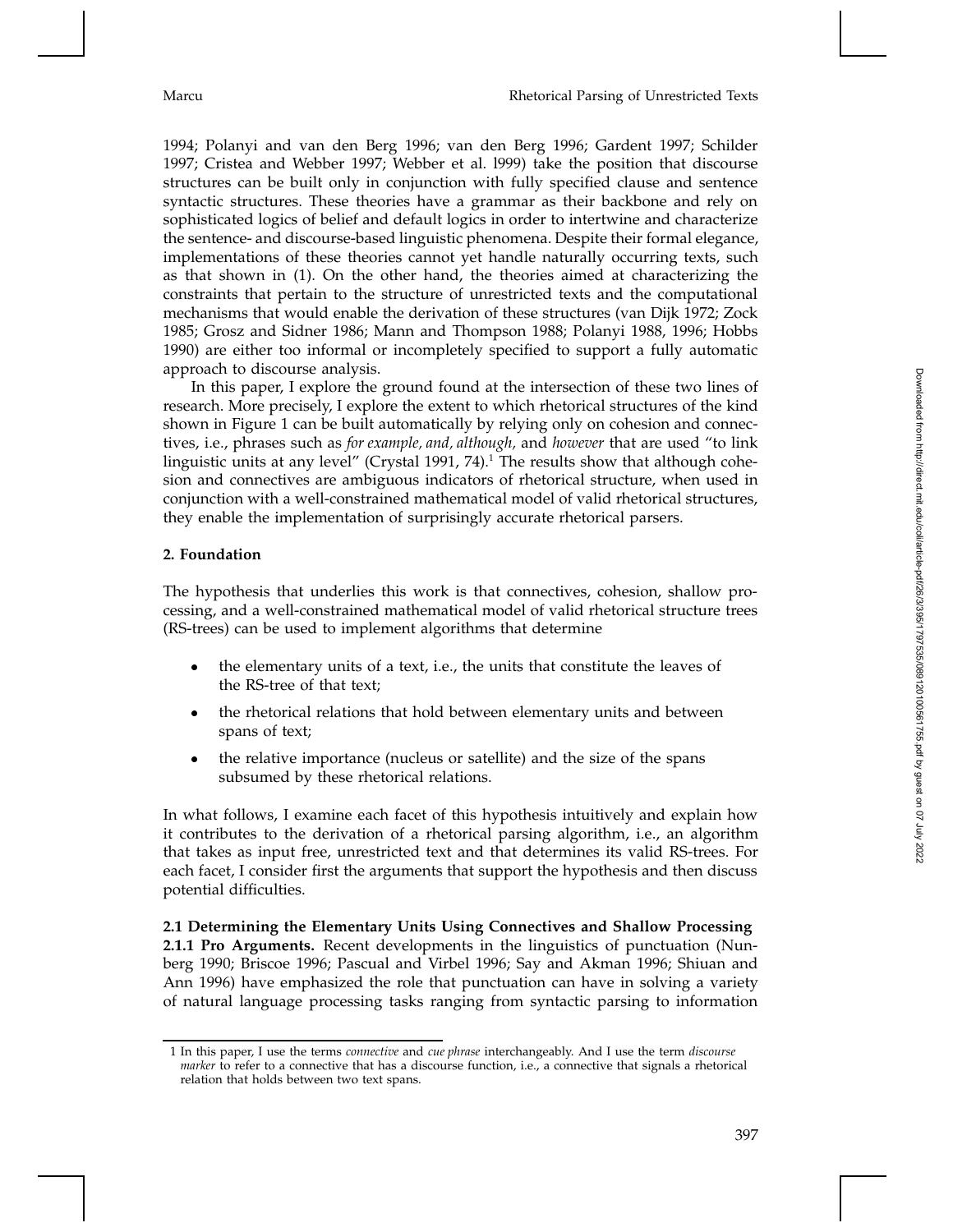packaging. For example, if a sentence consists of three arguments separated by semicolons, it is likely that one can determine the boundaries of these arguments without relying on sophisticated forms of syntactic analysis. Shallow processing is sufficient to recognize the occurrences of the semicolons and to break the sentence into three elementary units.

In a corpus study (described in Section 3), I noticed that in most of the cases in which a connective such as *Although* occurred at the beginning of a sentence, it marked the left boundary of an elementary unit whose right boundary was given by the first subsequent occurrence of a comma. Hence, it is likely that by using only shallow techniques and knowledge about connectives, one can determine, for example, that the elementary units of sentence (2) are those enclosed within square brackets.

(2) [*Although* Brooklyn College does not yet have a junior-year-abroad program,] [a good number of students spend summers in Europe.]

**2.1.2 Difficulties.** Obviously, by relying only on orthography, connectives, and shallow processing it is unlikely that one will be capable of correctly determining all elementary units of an RS-tree. It may very well be the case that knowledge about how *Although* is used in texts can be exploited to determine the elementary units of texts, but not all connectives are used as consistently as *Although* is. Just consider, for instance, the highly ambiguous connective *and*. In some cases, *and* plays a sentential, syntactic role, while in others, it plays a discourse role, i.e., it signals a rhetorical relation that holds between two textual units. For example, in sentence (3), the first *and* is sentential, i.e., it makes a semantic contribution to the interpretation of the complex noun phrase "John *and* Mary", while the second *and* has a discourse function, i.e., it signals a rhetorical relation of sequence that holds between the units enclosed within square brackets.

(3) [John *and* Mary went to the theatre] [*and* saw a nice play.]

If a system is to use connectives to determine elementary unit boundaries, it would need to figure out that a boundary is required before the second occurrence of *and* (the occurrence that has a discourse function), but not before the first occurrence. It seems clear that shallow processing is insufficient to properly solve this problem. It remains an open question, however, to what degree shallow processing and knowledge about connectives can be successfully used to determine the elementary units of texts. Our results show (see Section 4), that using only such lean knowledge resources, elementary unit boundaries can be determined with approximately 80% accuracy.

# **2.2 Determining Rhetorical Relations Using Connectives**

**2.2.1 Pro Arguments.** The intuition behind this choice relies on the following facts:

0 Linguistic and psycholinguistic research has shown that connectives are consistently used by humans both as cohesive ties between adjacent clauses and sentences (Halliday and Hasan 1976) and as "macroconnectors" that signal relations that hold between large textual units. For example, in stories, connectives such as *so* , *but*, and *and* mark boundaries between story parts (Kintsch 1977). In naturally occurring conversations, *so* marks the terminal point of a main discourse unit and a potential transition in a participant's turn, whereas *and* coordinates idea units and continues a speaker's action (Schiffrin 1987). In narratives,

398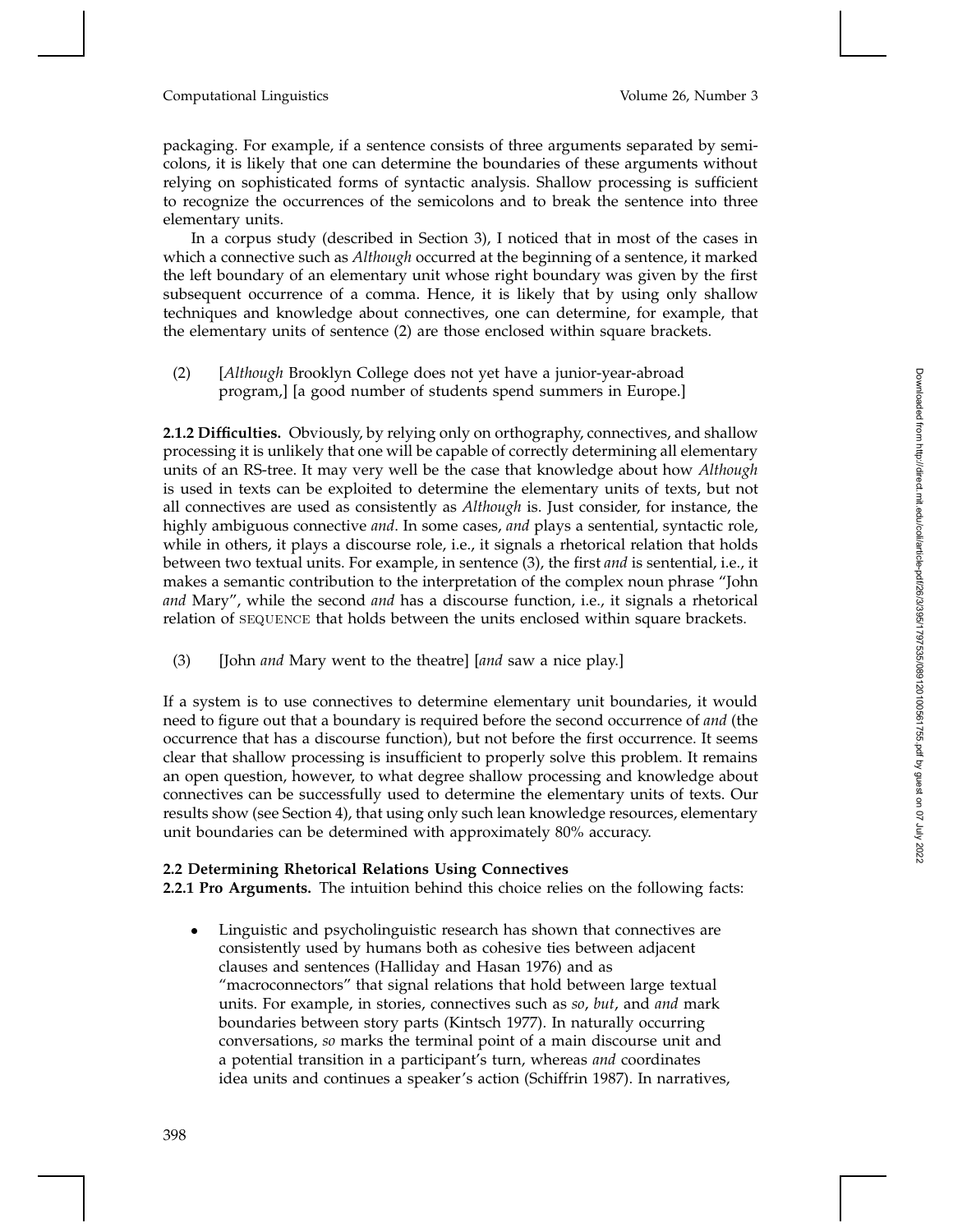connectives signal structural relations between elements and are crucial for the understanding of the stories (Segal and Duchan 1997). In general, cue phrases are used consistently by both speakers and writers to highlight the most important shifts in their narratives, mark intermediate breaks, and signal areas of topical continuity (Bestgen and Costermans 1997; Schneuwly 1997). Therefore, it is likely that connectives can be used to determine rhetorical relations that hold both between elementary units and between large spans of text.

0 The number of discourse markers in a typical text—approximately one marker for every two clauses (Redeker 1990)—is sufficiently large to enable the derivation of rich rhetorical structures for texts. <sup>2</sup> More importantly, the absence of markers correlates with a preference of readers to interpret the unmarked textual units as continuations of the topics of the units that precede them (Segal, Duchan, and Scott 1991). Hence, when there is no connective between two sentences, for example, it is likely that the second sentence elaborates on the first.

**2.2.2 Difficulties.** The above arguments tell us that connectives are used often and that they signal relations that hold both between elementary units and large spans of texts. Hence, previous research tells us only that connectives *are potentially* useful in determining the rhetorical structure of texts. Unfortunately, they cannot be used straightforwardly because they are ambiguous.

- 0 In some cases, connectives have a sentential function, while in other cases, they have a discourse function. Unless we can determine when a connective has a discourse function, we cannot use connectives to hypothesize rhetorical relations.
- 0 Connectives do not explicitly signal the size of the textual spans that they relate.
- 0 Connectives can signal more than one rhetorical relation. That is, there is no one-to-one mapping between the use of connectives and the rhetorical relations that they signal.

I address each of these three problems in turn.

*Sentential and Discourse Uses of Connectives.* Empirical studies on the disambiguation of cue phrases (Hirschberg and Litman 1993) have shown that just by considering the orthographic environment in which they occur, one can distinguish between sentential and discourse uses in about 80% of cases and that these results can be improved with machine learning techniques (Litman 1996) or genetic algorithms (Siegel and McKeown 1994). I have taken Hirschberg and Litman's research one step further and designed a comprehensive corpus analysis of cue phrases that enabled me to design algorithms that improved their results and coverage. The corpus analysis is discussed in Section 3. The algorithm that determines elementary unit boundaries and identifies discourse uses of cue phrases is discussed in Section 4.

<sup>2</sup> A corpus of instructional texts that was studied by Moser and Moore (1997) and Di Eugenio, Moore, and Paolucci (1997) reflected approximately the same distribution of cue phrases: 181 of the 406 discourse relations that they analyzed were cued relations.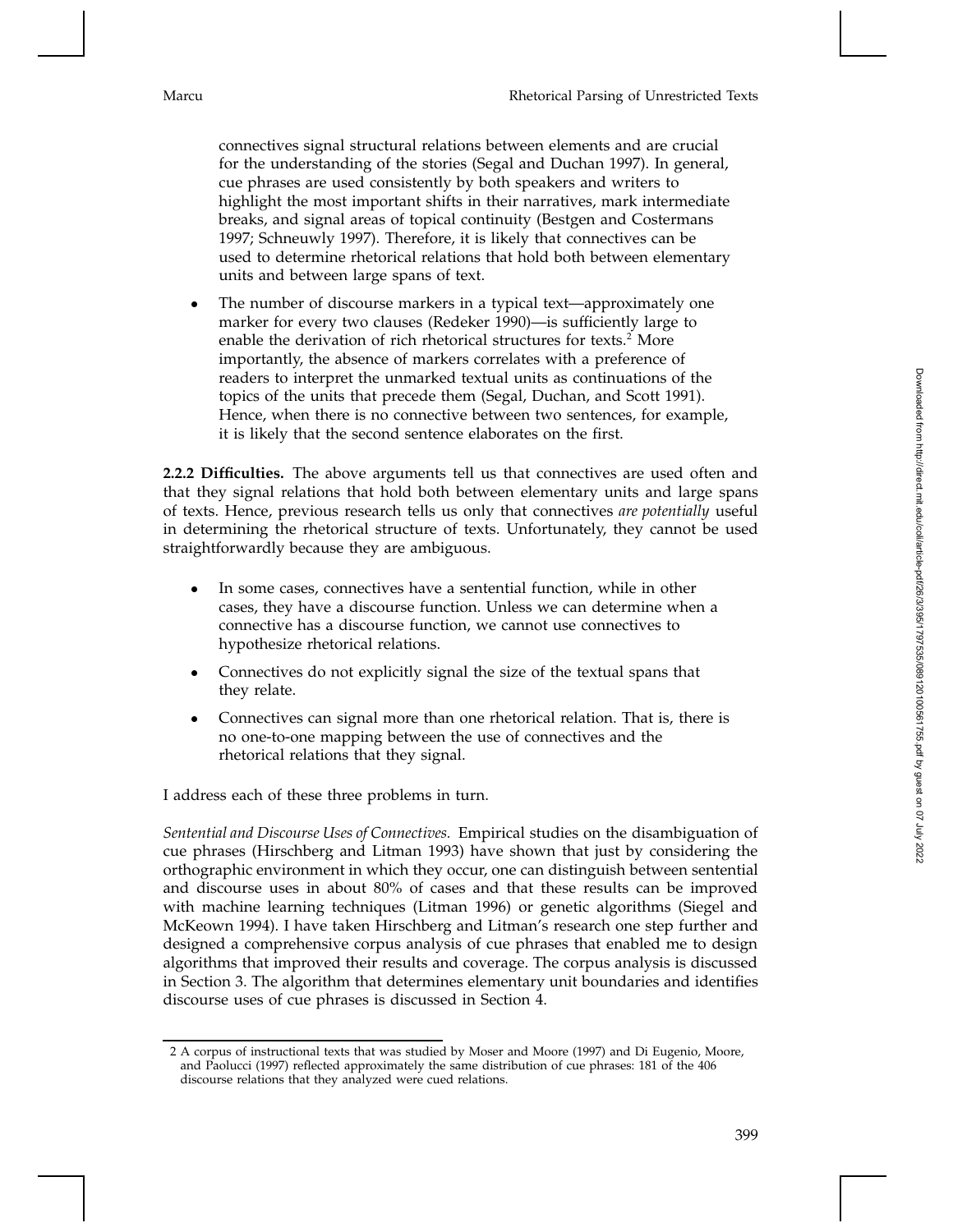*Discourse Markers are Ambiguous with Respect to the Size of the Spans They Connect.* Assume, for example, that a computer is supposed to determine, using only surface-form algorithms and knowledge about connectives, the rhetorical relation that is signaled by the marker *In contrast*, in text (4).

(4) [John likes sweets. 1] [Most of all, John likes ice cream and chocolate. 2] [*In contrast,* Mary likes fruit. 3] [*Especially* bananas and strawberries. 4 ]

During the corpus study that I discuss in Section 3, I noticed that in all its occurrences in a sample of texts, the connective *In contrast* signaled a CONTRAST relation. Hence, it is likely that *In contrast* signals a CONTRAST relation in text  $(4)$  as well. Unfortunately, although we know what relation *In contrast* signals, we do not know which spans the CONTRAST relation holds between: does the relation hold between spans [1,2] and [3,4]; or between unit 2 and span [3,4]; or between span [1,2] and unit 3; or between units 1 and 3; or between other units and spans? The best that we can do in this case is to make an exclusively disjunctive hypothesis, i.e., to hypothesize that one and only one of these possible relations holds. However, it is still unclear what the elements of such an exclusively disjunctive hypothesis should be.

In my previous work (Marcu 1996, 1997a, 1997b, 1999b, 2000), I have argued that rhetorical relations that hold between large textual spans can be explained in terms of similar relations that hold between their most important elementary units. For example, the rhetorical relation of EVIDENCE that holds between the first sentence of the first paragraph in text (1) and the last two sentences of the same paragraph can be explained in terms of a similar relation that holds between the corresponding nuclei: an evidence relation also holds between the nucleus of the first sentence, *Mars experiences frigid weather conditions* and each of the most important nuclei of the last two sentences *Surface temperatures typically average about* 60 *degrees Celsius (* 76 *degrees Fahrenheit) at the equator* and *[Surface temperatures] can dip to* 123 *degrees C near the poles.* Similarly, the CONTRAST relation that holds between the two spans  $[1,2]$  and  $[3,4]$  in text (4) can be explained in terms of a CONTRAST relation that holds between units  $1$ and 3, the most important units in spans [1,2] and [3,4], respectively.

The fact that rhetorical relations that hold between large textual spans can be explained/determined in terms of rhetorical relations that hold between elementary textual units suggests that rhetorical structure trees can be constructed in a bottom-up fashion, from rhetorical relations that have been determined to hold between elementary textual units. Hence, to derive the rhetorical structure of text (4) it is sufficient to hypothesize with respect to the occurrence of the connective *In contrast*, the exclusively disjunctive hypothesis *rhet\_rel*(CONTRAST, 1, 3)  $\oplus$  *rhet\_rel*(CONTRAST, 1, 4)  $\oplus$  *rhet rel* (contrast, 2, 3 ) *rhet rel* (contrast, 2, 4 ), because this hypothesis subsumes all the other possible rhetorical relations that may be signaled by the connective.<sup>3</sup> In Section 2.4, I will explain why exclusive-disjunctive hypotheses of this kind are sufficient for determining the rhetorical structure of texts.

The fact that rhetorical relations that hold between large spans can be explained in terms of rhetorical relations that hold between elementary units should not lead one to conclude that a computational system should only make rhetorical hypotheses whose arguments are elementary units. For example, a text fragment may consist of three paragraphs, clearly marked by the connectives *First, Second,* and *Third*. For such

<sup>3</sup> Throughout this paper, I use the convention that rhetorical relations are represented as sorted, first-order predicates having the form *rhet rel* (name, satellite, nucleus ) in the case of hypotactic relations and the form *rhet rel* (name, nucleus, nucleus ) in the case of paratactic relations.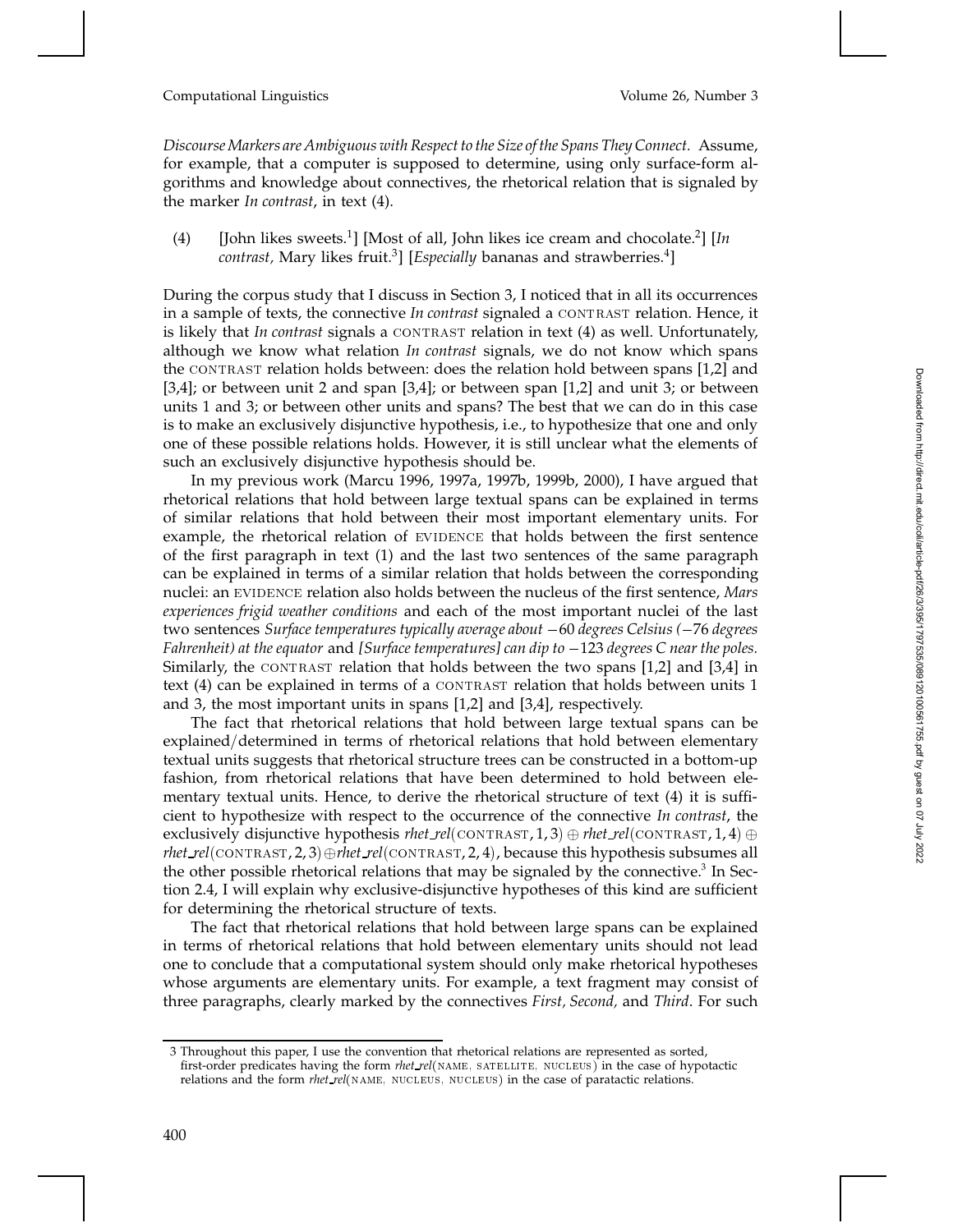a fragment, it is likely that the three paragraphs are in a LIST or SEQUENCE relation. If a computer program exploits the occurrence of these markers, it may be able to derive the high-level rhetorical structure of the text fragment without determining the important units and relations that underlie the three paragraphs. The work presented in this paper acknowledges the utility of dealing both with *simple* relations, i.e., rhetorical relations that hold between elementary textual units, and with *extended* rhetorical relations, i.e., relations that hold between large segments. Depending on the circumstances, a computational system will have to choose the types of relations it should hypothesize to determine the rhetorical structure of a text.

The observation that rhetorical relations that hold between large textual spans can be explained in terms of rhetorical relations that hold between elementary textual units and the need for dealing with extended rhetorical relations amount to providing a **compositionality criterion** for valid rhetorical structures. This criterion posits that a rhetorical structure tree is valid only if each rhetorical relation that holds between two spans is either an extended rhetorical relation or can be explained in terms of a simple rhetorical relation.

*Discourse Markers are Ambiguous with Respect to the Rhetorical Relations They Signal.* Discourse markers are also ambiguous with respect to the rhetorical relations they signal and the importance of the textual spans they relate. For example, the occurrence of the discourse marker *But* at the beginning of a sentence most often signals either a mononuclear relation of ANTITHESIS or CONCESSION between a satellite, a textual span that precedes the occurrence of *But*, and a nucleus, a textual span that starts with *But*; or a multinuclear relation of CONTRAST between two nuclei: a textual span that precedes the occurrence of *But* and a textual span that starts with *But*. An exclusive disjunction is again an adequate way to formalize this hypothesis. For example, the exclusive disjunction *rhet*  $rel(\text{ANTITIES1, 1, 2}) \oplus \text{rhet} \text{rel}(\text{concession}, 1, 2) \oplus \text{rhet} \text{rel}(\text{contrans}, 1, 2)$ expresses the best hypothesis that one can make on the basis of the occurrence of the marker *But* in text (5). As mentioned already, in Section 2.4 it will become apparent why such exclusively disjunctive hypotheses are sufficient for deriving the rhetorical structure of texts.

(5) [Bill had no parents.<sup>1</sup>] [*But* he had seven brothers and sisters.<sup>1</sup>]

**2.2.3 Discussion.** The more complex the texts one is trying to analyze and the more ambiguous the connectives a text employs, the more likely the rhetorical relations that hold between elementary units and spans cannot be hypothesized precisely by automatic means. Most often, connectives, tense, pronoun uses, etc. only suggest that some rhetorical relations hold between some textual units; rarely can hypotheses be made with 100% confidence.

When a computer program processes free texts and comes across a connective such as *But*, for example, unless it carries out a complete semantic analysis and understands the intentions of the writer, it won't be able to determine unambiguously what relation to use; and it won't be able to determine what units or spans are involved in the relation. What is certain, though, is that *But*, the hypothesis trigger in this example, can signal *at most one* such relation—in my empirical work (see Section 3), I have never come across a case in which a simple connective signaled more than one rhetorical relation. In general then, if *But* occurs in unit *i* of a text, we know that it can signal a rhetorical relation that holds between one unit in the interval  $[i - k, i - 1]$  and one unit in the interval  $[i, i + k]$ , where k is a sufficiently large constant; or a relation between two spans  $[i - k_1, i - 1]$  and  $[i, i + k_2]$ . Figure 2 provides a graphical representation of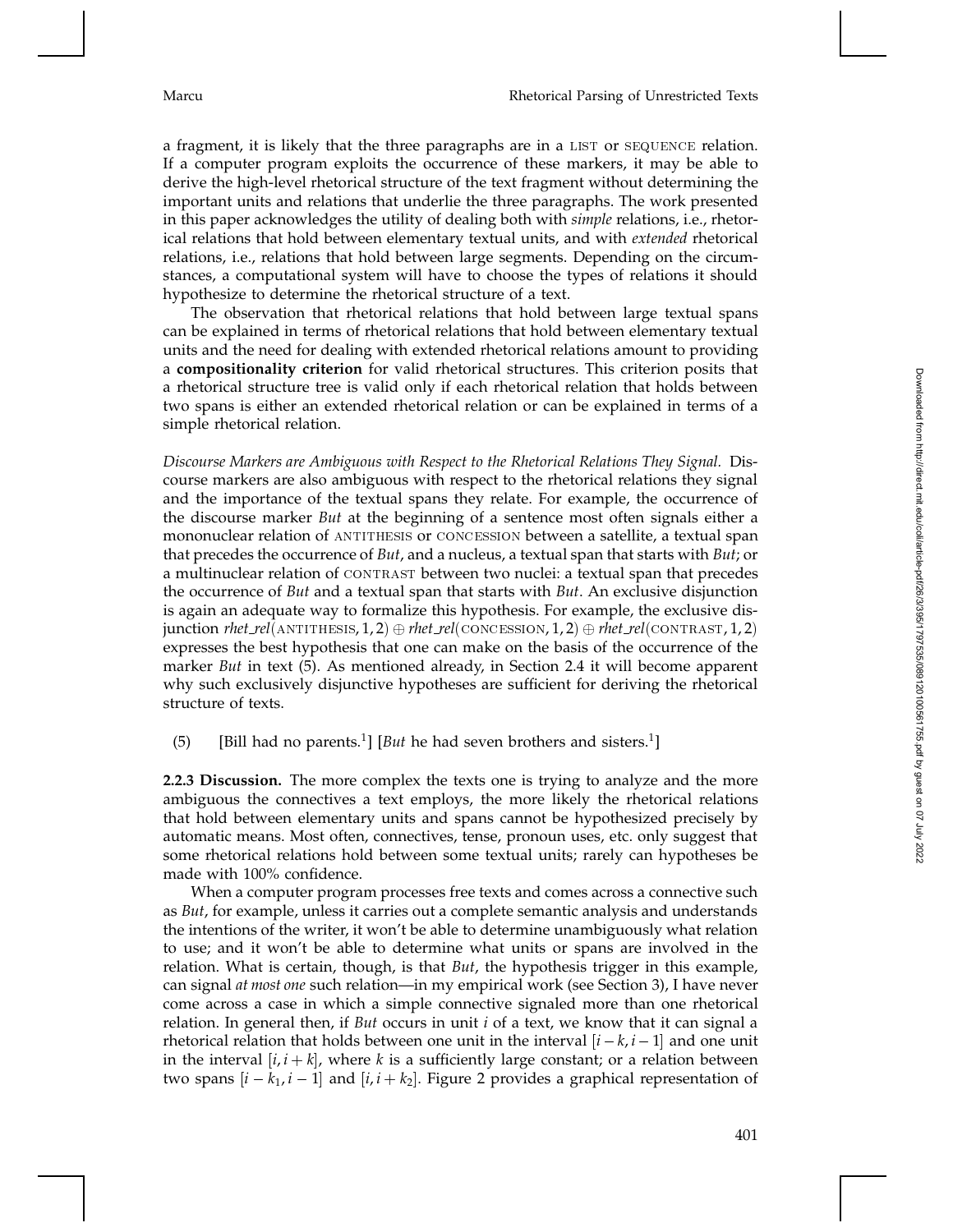



**Figure 2**

A graphical representation of the disjunctive hypothesis that is triggered by the occurrence of the marker *But* at the beginning of unit *i* of a text.

the simple rhetorical relations that can be hypothesized on the basis of the connective *But* in unit *i*.

In this paper, I will focus on dealing only with this sort of exclusively disjunctive hypotheses, i.e., hypotheses whose disjuncts subsume text spans that overlap. For example, in Figure 2, all disjuncts span over the segment  $[i - 1, i]$ . From a linguistic perspective, only such hypotheses make sense. Although one can hypothesize on the basis of the occurrence of a discourse marker in unit *i* that a rhetorical relation <sup>r</sup> holds either between units  $i - 2$  and  $i - 1$  or between units  $i$  and  $i + 1$ , for example, such a hypothesis will be ill-formed. In the discourse analyses I have carried out so far, I have never come across an example that would require one to deal with exclusively disjunctive hypotheses different from that shown graphically in Figure 2.

# **2.3 Determining Rhetorical Relations Using Cohesion**

**2.3.1 Pro Arguments.** Youmans (1991), Hoey (1991), Morris and Hirst (1991), Salton et al. (1995), Salton and Allan (1995), and Hearst (1997) have shown that word cooccurrences and more sophisticated forms of lexical cohesion can be used to determine segments of topical and thematic continuity. And Morris and Hirst (1991) have also shown that there is a correlation between cohesion-defined textual segments and hierarchical, intentionally defined segments (Grosz and Sidner 1986). For example, if the first three paragraphs of a text talk about the moon and the subsequent two paragraphs talk about the Earth, it is possible that the rhetorical structure of the text is characterized by two spans that subsume these two sets of paragraphs and that a rhetorical relation of JOINT or LIST holds between the two spans. Also, studies by Harabagiu, Moldovan, and Maiorano (Harabagiu and Maiorano 1996; Harabagiu and Moldovan 1999) show that cohesion can be used to determine rhetorical relations that hold between smaller discourse constituents as well. For example, if one sentence talks about vegetables and another sentence talks about carrots and beets, it is possible that a rhetorical relation of ELABORATION holds between the two sentences because carrots and beets are kinds of vegetables.

**2.3.2 Difficulties.** For the purpose of this paper, I use a very coarse model of the relation between cohesion and rhetorical relations. More specifically, I assume that a mononuclear rhetorical relation of elaboration or background holds between two textual segments that talk about the same thing, i.e., they share some words, and that a multinuclear relation of JOINT holds between two segments that talk about different things. This assumption is consistent with the approaches discussed in Section 2.3.1,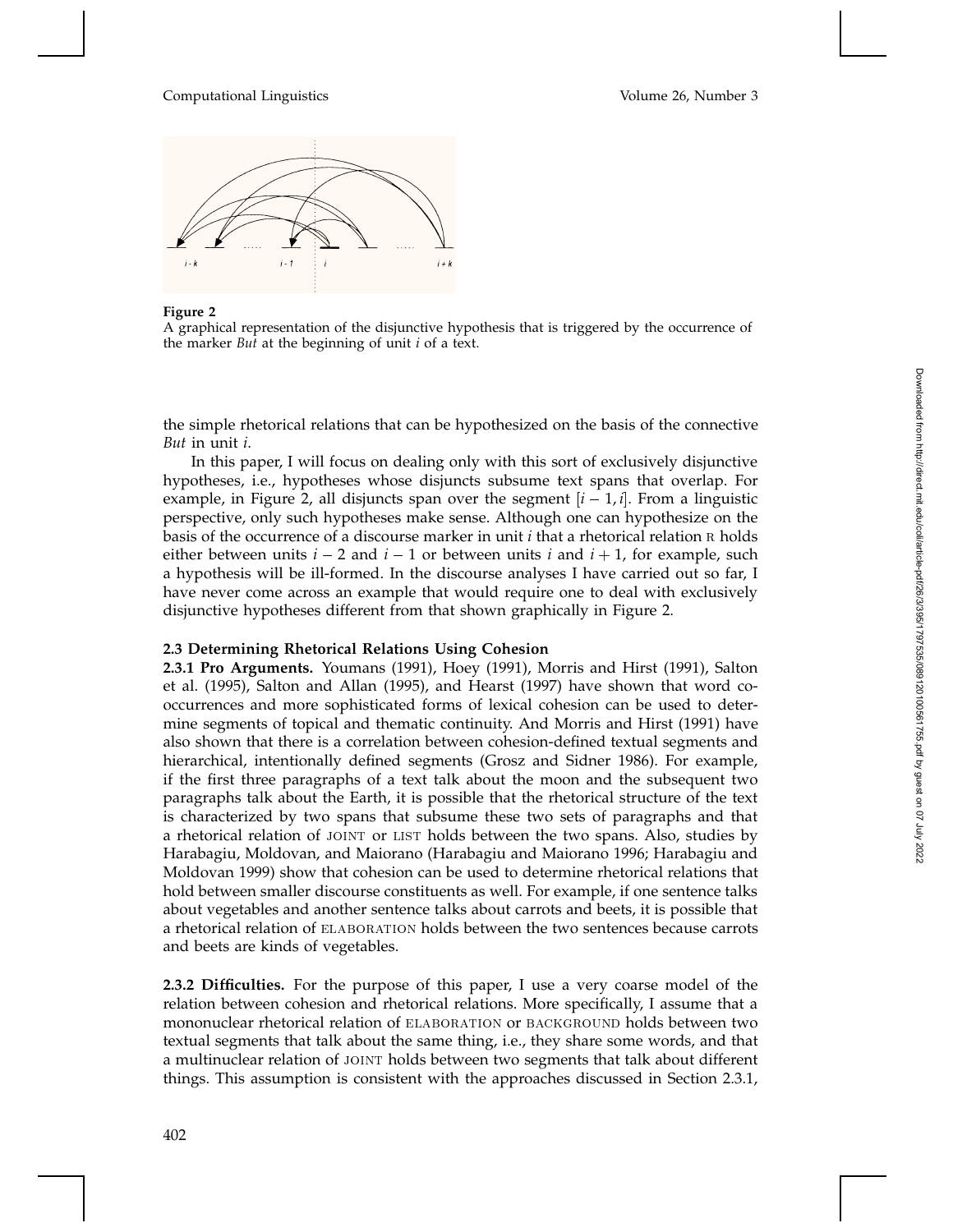but does not follow from them. Section 5 empirically evaluates the impact that this assumption has on the problem of rhetorical structure derivation.

**2.4 Determining Rhetorical Structure Using a Well-Constrained Mathematical Model** In my previous work (Marcu 1996, 1997b, 2000) I have formalized the constraints specific to valid rhetorical structures in the language of first-order logic. The axiomatization of valid rhetorical structures that I use throughout this paper relies on the following features and constraints.

- A valid rhetorical structure is a binary tree whose leaves denote elementary textual units.
- Rhetorical relations hold between textual units and spans of various sizes. These relations are paratactic or hypotactic. Paratactic relations are those that hold between units (spans) of equal importance. Hypotactic relations are those that hold between a unit (span) that is essential for the writer's purpose, i.e., a nucleus, and a unit (span) that increases the understanding of the nucleus but is not essential for the writer's purpose, i.e., a satellite.
- 0 Each node of a rhetorical structure tree has associated a **status** (nucleus or satellite), a **type** (the rhetorical relation that holds between the text spans that the node spans over), and a set of **promotion units**. The set of promotion units of a textual span is determined recursively: it is given by the union of the promotion sets of the immediate subspans when the relation that holds between these subspans is paratactic, or by the promotion set of the nucleus subspan when the relation that holds between the immediate subspans is hypotactic. By convention, the type of a leaf is leaf; and the promotion set of a leaf is a set that contains the leaf.
- 0 The status and type associated with each node are unique. Hence, for example, a span cannot have both the status of NUCLEUS and the status of satellite .
- 0 The rhetorical relations of a valid rhetorical structure hold only between adjacent spans.
- 0 There exists a span, which corresponds to the root node of the structure, that spans over the entire text.
- 0 The status, type, and promotion set associated with each node reflect the compositionality criterion discussed in Section 2.2: if a rhetorical relation holds between two textual spans of the tree structure of a text, either that relation is extended or it can be explained in terms of a simple relation that holds between the promotion units of the constituent subspans.

Let us focus our attention again on text (4). We have seen that a computer program may be able to hypothesize the first exclusive disjunction in (6) using only knowledge about the discourse function of the connective *In contrast*. Similarly, a computer may be able to hypothesize that a rhetorical relation of ELABORATION holds between sentences 2 and 1 because both of them talk about John. A computer may also be able to hypothesize that a rhetorical relation of ELABORATION holds between sentence 4,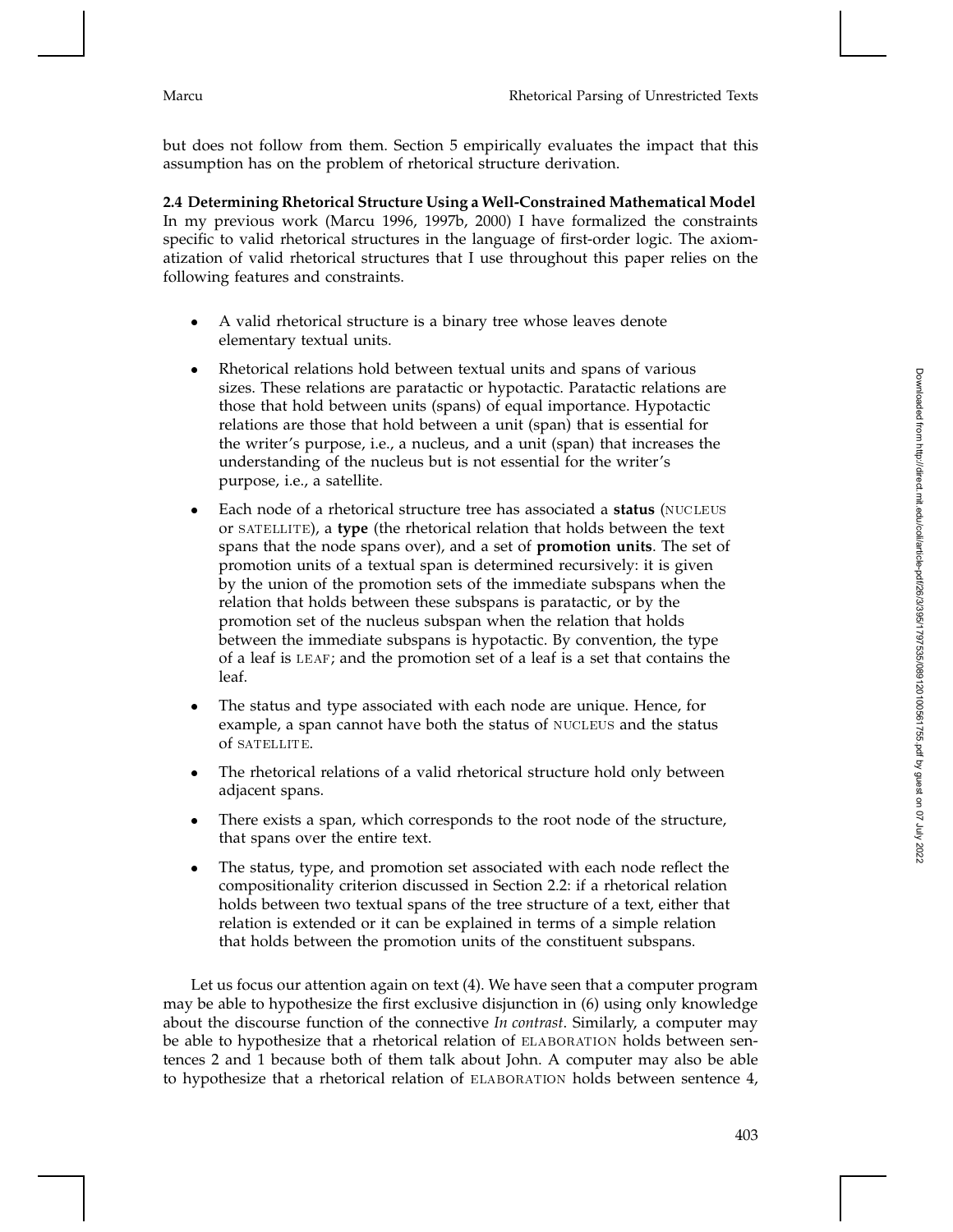

**Figure 3**

A valid rhetorical structure representation of text (4), which makes explicit the status, type, and promotion units that characterize each node.

which starts with the marker *Especially*, and a sentence that precedes it.

(6) *RR* <sup>=</sup> <sup>8</sup>  $\text{rhet}$  *rel*(CONTRAST, 2, 3)  $\oplus$  *rhet rel*(CONTRAST, 2, 4)  $rhet_{rel}(\text{ELABORATION}, 4, 1) \oplus \text{rhet}_{rel}(\text{ELABORATION}, 4, 2) \oplus$ *rhet\_rel*(CONTRAST, 1, 3)  $\oplus$  *rhet\_rel*(CONTRAST, 1, 4)  $\oplus$ *rhet\_rel*(ELABORATION, 2, 1) *rhet\_rel*(ELABORATION, 4, 3)

When these hypotheses are evaluated against the constraints of valid rhetorical structure trees, they yield only one valid rhetorical structure representation, which is shown in Figure 3. This representation makes explicit the status, type, and promotion set of each of the nodes in the tree. Note, for example, that the CONTRAST relation that holds between spans  $[1,2]$  and  $[3,4]$  is explained/determined by the simple rhetorical relation *rhet\_rel*(CONTRAST, 1, 3), which is one of the exclusive disjuncts shown in (6); hence, the rhetorical structure in Figure 3 is consistent with the compositionality criterion. Note also that the hypothesis *rhet rel*(elaboration, 4, 2), for example, cannot be used instead of the CONTRAST relation to link spans  $[1,2]$  and  $[3,4]$ , because the relation *rhet rel*(ELABORATION, 4, 3) was used to link units 3 and 4 and because relations *rhet rel*(elaboration, 4, 2) and *rhet rel*(elaboration, 4, 3) are exclusively disjunctive.

In fact, even though one could have hypothesized a different relation  $R$  to hold, say, between the satellite 4 and the nucleus 2, such a hypothesis would not yield other valid trees because such trees would violate the compositionality criterion for two reasons:

- $\bullet$ Relation  $R$  cannot be used to link spans  $[1,2]$  and  $[3,4]$ , for example, because units 2 and 4 are not in the promotion sets of spans [1,2] and [3,4], respectively.
- $\bullet$  There is no combination of rhetorical relations that would promote units 2 and 4 as salient in spans [1,2] and [3,4], respectively.

Hence, although we were not able to hypothesize precisely the spans and units between which the CONTRAST relation signaled by *In contrast* and the ELABORATION relation signaled by *Especially* hold, we were able to derive only one valid structure because the mathematical model that underlies our approach is well-constrained.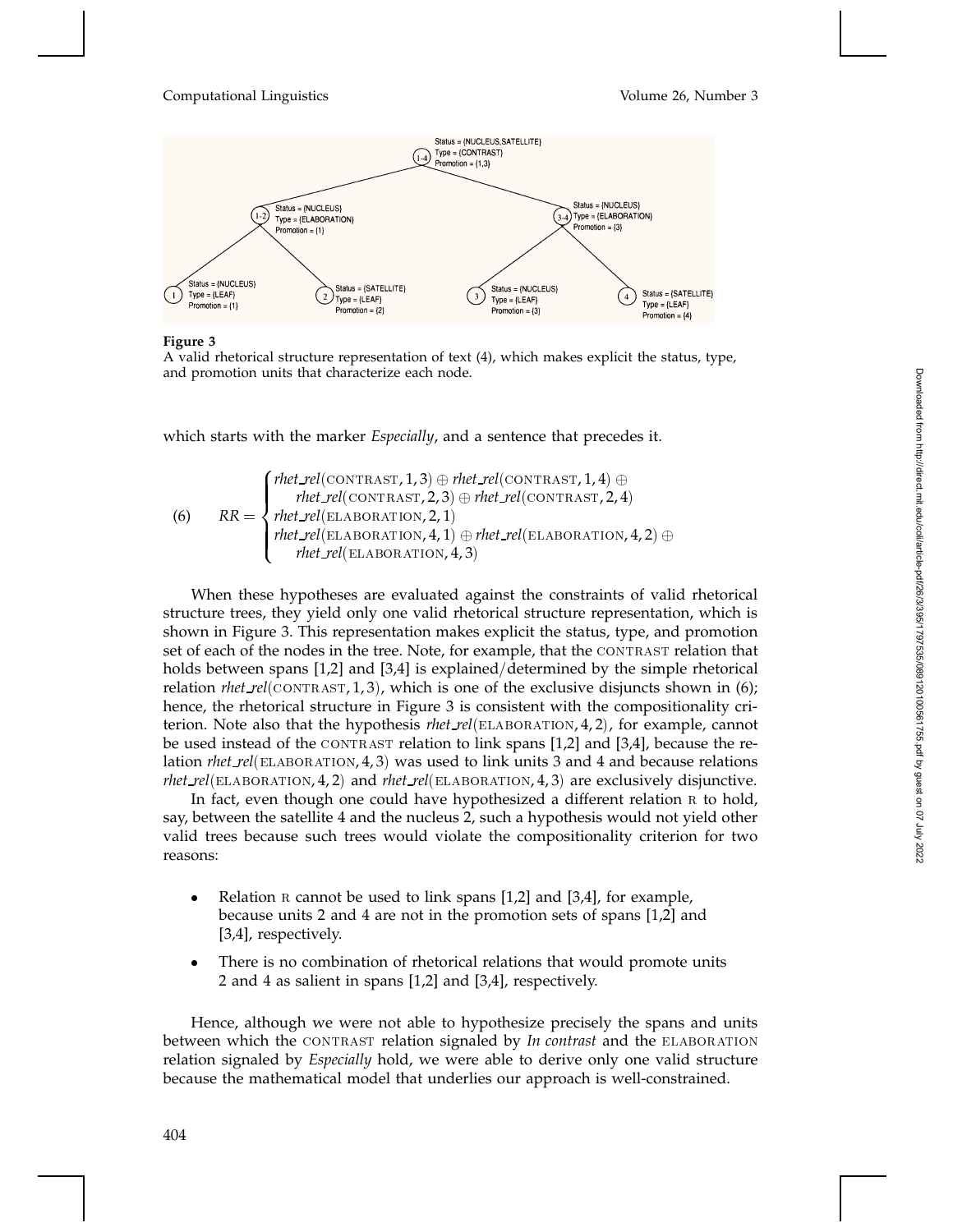# **2.5 Discussion**

Throughout Section 2, I have argued that connectives, cohesion, shallow processing, and a well-constrained model of discourse can be used to automatically derive the rhetorical structure of free, unrestricted texts. In order to substantiate this claim, I need to solve two problems:

- 1. First, I need to show how starting from free, unrestricted text, connectives and cohesion can be used to automatically determine the elementary units of text and hypothesize simple, extended, and exclusively disjunctive rhetorical relations that hold between these units and spans of units. I refer to this problem as **the problem of rhetorical grounding** .
- 2. Second, I need to show how starting from a sequence of textual units  $U = 1, 2, \ldots, n$  and a set *RR* of simple, extended, and exclusively disjunctive rhetorical relations that hold among these units and among contiguous textual spans that are defined over *U*, the valid rhetorical structures of *U* can be determined, i.e., the rhetorical structures that are consistent with the constraints given in Section 2.4. I refer to this as **the problem of rhetorical structure derivation** .

The keen reader may have noted that in this formulation, the problem of determining the rhetorical structure of text is not modeled as an incremental process in which elementary units are determined and attached to an increasingly complex RS-tree. Rather, it is assumed that all elementary units of a text are determined first; that knowledge of connectives and cohesion is then used to (over-)hypothesize simple, extended, and exclusively disjunctive rhetorical relations that hold between units and spans of units; and that these hypotheses and the well-constrained model of valid RStrees are used to determine the set of valid rhetorical interpretations that are consistent with both the mathematical model and the hypotheses.

In the rest of the paper, I provide solutions to the rhetorical grounding (Sections 3, 4.2, 4.3, and 4.4) and rhetorical structure derivation problems (Section 4.5). The problems are solved in the context of presenting a rhetorical parsing algorithm (see Figure 5), an algorithm that takes as input free text and determines the RS-tree of that text.

# **3. A Corpus Analysis of Cue Phrases**

When I began this research, no empirical data existed which could answer the question of the extent to which connectives could be used to identify elementary units and hypothesize rhetorical relations. To better understand this problem, I carried out a corpus study. The corpus study was designed to investigate how cue phrases can be used to identify the elementary units of texts, as well as to determine what rhetorical relations hold between units and spans of text, the nuclearity of the units, and the sizes of the related spans. In this section, I describe the annotation schema that I used in the study. In Section 4, I explain how the annotated data was used to derive algorithms that identify connective occurrences (Section 4.2), determine elementary units of discourse and determine which connectives have a discourse function (Section 4.3), and hypothesize rhetorical relations that hold between elementary units and spans of texts (Section 4.4).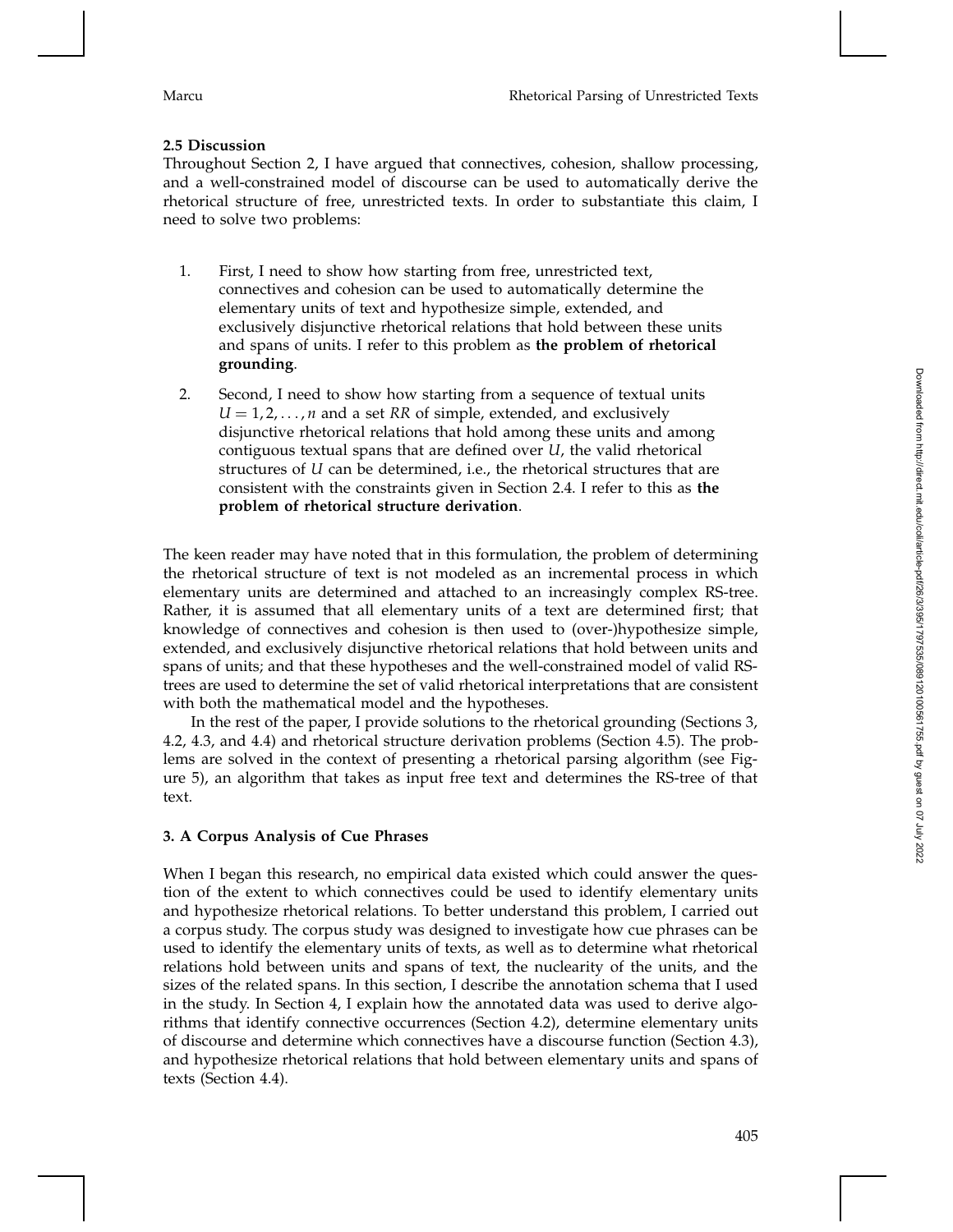### **3.1 Materials**

Many researchers have published lists of potential discourse markers and cue phrases (Halliday and Hasan 1976; Grosz and Sidner 1986; Martin 1992; Hirschberg and Litman 1993; Knott 1995; Fraser 1996). I took the union of their lists and created an initial set of more than 450 potential discourse markers. For each potential discourse marker, I then used an automatic procedure that extracted from the Brown corpus a set of text fragments. Each text fragment contained a "window" of approximately 300 words and an emphasized occurrence of a cue phrase. My initial goal was to select for each cue phrase 10 texts in which the phrase was used at the beginning of a sentence and 20 texts in which the phrase was used in the middle of a sentence. (In a prestudy, I had noticed that phrases occurring in the middle of sentences were more ambiguous and difficult to handle than those at the beginning of sentences.) However, since some of the phrases occurred in the corpus very seldom, I ended up with an average of 17 text fragments per cue phrase. Overall, I randomly selected more than 7,600 texts.

All the text fragments associated with a cue phrase were paired with a set of fields/slots in which I described two types of information.

*Discourse-related Information.* This information concerned the cue phrase under scrutiny and was described in the following fields:

- **Marker** The field Marker encodes the orthographic environment that characterizes the use of the cue phrase. This included occurrences of periods, commas, colons, semicolons, etc. For example, when the cue phrase *besides* occurred within a sentence and was preceded by a comma, the Marker field was set to ", besides". When it occurred at the beginning of a paragraph and was immediately followed by a comma, the Marker field was set to "# Besides, ", where # denotes a paragraph break.
- **Usage** The field Usage encodes the functional role of the cue phrase. The role can be one or more of the following: sentential, discourse, and pragmatic . A cue phrase has a sentential role if it makes a semantic contribution to the interpretation of text (Hirschberg and Litman 1993). A cue phrase has a discourse role if it signals a rhetorical relation that holds between two text spans. A cue phrase has a pragmatic role if it signals a relation between the unit to which the cue phrase belongs and the beliefs, plans, intentions, and/or communicative goals of the speaker/hearer (Fraser 1996).
- **Position** The field Position specifies the position of the marker under scrutiny in the textual unit to which it belongs. The possible values for this field are: BEGINNING, MEDIAL, and END.
- **Right boundary** The Right boundary of the textual unit associated with the marker under scrutiny contains the last cue phrase, orthographic marker, or word of that textual unit.
- **Where to link** The field Where to link describes whether the textual unit that contains the discourse marker under scrutiny is related to a textual unit found BEFORE or AFTER it.
- **Rhetorical relation** The field Rhetorical relation specifies one or more names of rhetorical relations that are signaled by the cue phrase under scrutiny. To encode the information specific to this field, I used a set of 54 rhetorical relations (see Section 3.2).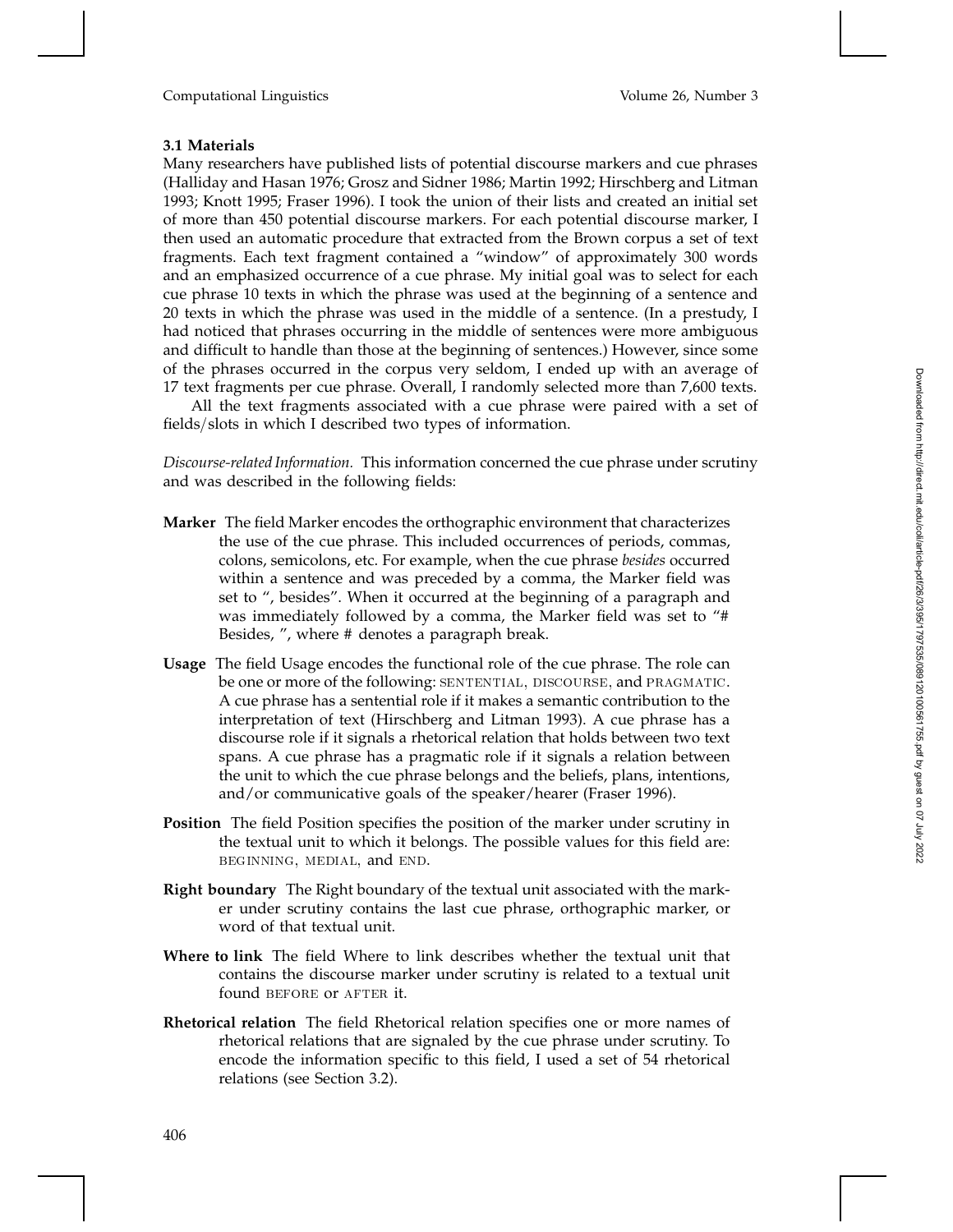

**Figure 4** The discourse tree of text (7).

- **Types of textual units** The field Types of textual units describes the types of textual units connected through a rhetorical relation that was signaled by the cue phrase under scrutiny. It takes values from CLAUSE to MULTIple paragraph. I distinguished between these types of spans because I intended to use the corpus study to implement a rhetorical parser that hypothesizes both simple and extended rhetorical relations.
- **Statuses** The field Statuses specifies the rhetorical statuses (separated by a semicolon) of the two textual units involved in the relation. The status of a textual unit can be NUCLEUS or SATELLITE.
- **Clause distance** The field Clause distance contains a count of the clause-like units that separate the units related by the marker. The count is 0 when the related units are adjacent.
- **Sentence distance** The field Sentence distance contains a count of the sentences that are found between the units that are related by the marker. The count is  $-1$  when the related units belong to the same sentence.
- **Distance to salient unit** The field Distance to salient unit contains a count of the clause-like units that separate the textual unit that contains the marker under scrutiny and the textual unit that is the most salient unit of the span that is rhetorically related to a unit that is before or after that under scrutiny. In most cases, this distance is  $-1$ , i.e., the unit that contains a marker is directly related to a unit that went before or to a unit that comes after. However, in some cases, this is not so. Consider, for example, the text given in (7) below, with respect to the cue phrase *for example*.
	- (7) [There are many things I do not like about fast food.<sup>1</sup>] [Let's assume, *for example,* that you want to go out with someone2.] [There is no way you can take them to a fast food restaurant!<sup>3</sup>]

A rhetorical analysis of text (7) is shown in Figure 4. It is easy to see that although *for example* signals a rhetorical relation of example, the relation does not hold between units 2 and 1, but rather, between span 2–3 and unit 1. More precisely, the relation holds between unit 3, which is the most salient unit of span 2–3, and unit 1. The field Distance to salient unit reflects this state of affairs. For text (7) and marker *for example*, its value is 0.

When a discourse marker had more than one function or signaled more than one discourse relation, I enumerated all functions and relations.

*Algorithmic Information.* In contrast to the discourse-related information, which has a general linguistic interpretation, the algorithmic information was specifically tailored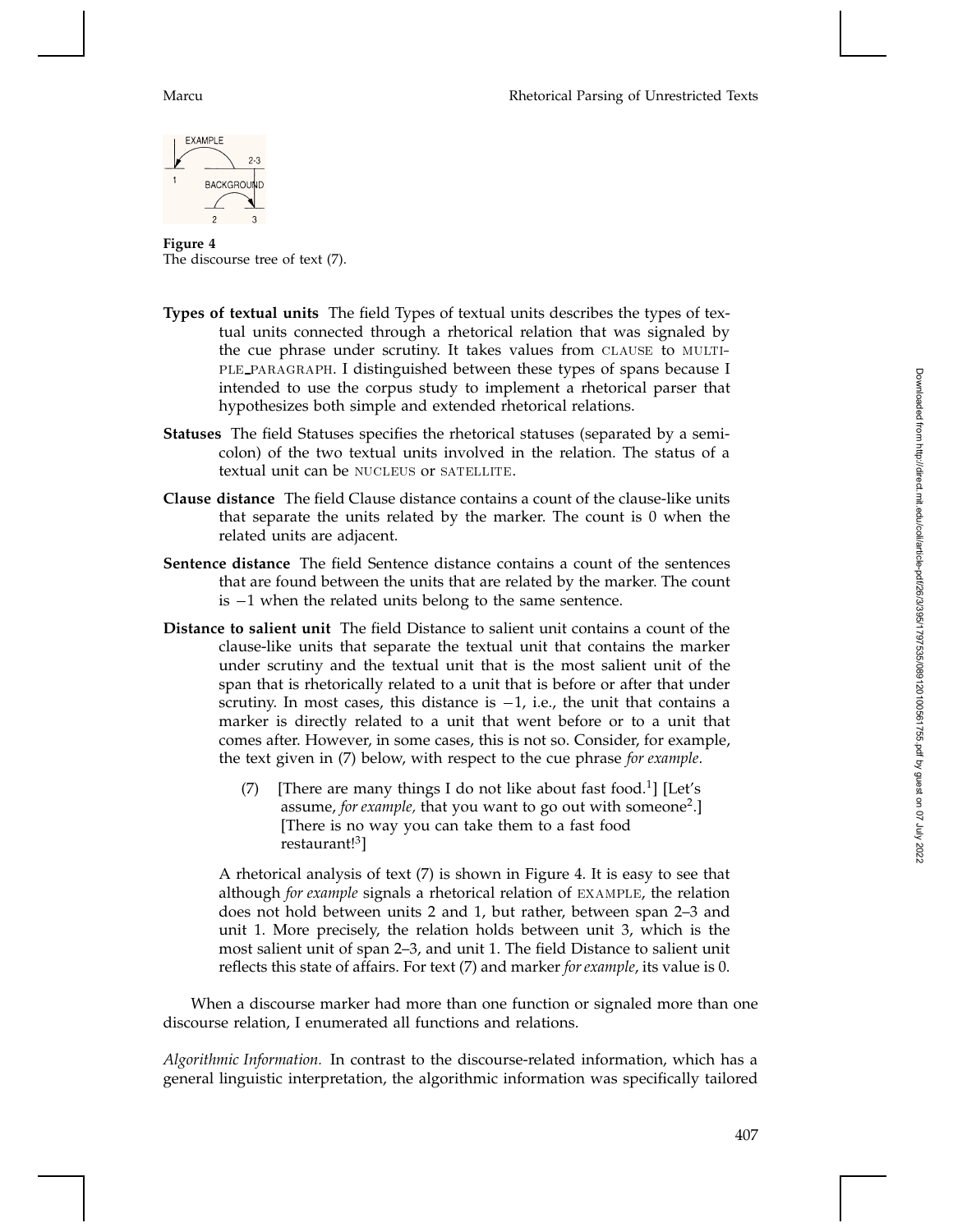#### **Table 1**

A corpus analysis of the cue phrase *Although* from text (8).

| Field                          | Content            |
|--------------------------------|--------------------|
| Marker                         | #⊔Although⊔        |
| Usage                          | <b>DISCOURSE</b>   |
| Right boundary                 |                    |
| Where to $link_1$              | AFTER              |
| Types of textual units $_1$    | CLAUSE; CLAUSE     |
| Clause distance $_1$           | $\theta$           |
| Sentence distance <sub>1</sub> | $-1$               |
| Distance to salient unit       | $-1$               |
| Position <sub>1</sub>          | <b>BEGINNING</b>   |
| Statuses <sub>1</sub>          | SATELLITE;NUCLEUS  |
| Rhetorical relation            | CONCESSION         |
| Where to $link_2$              | <b>BEFORE</b>      |
| Types of textual units2        | SENTENCE; SENTENCE |
| Clause distance,               | 6                  |
| Sentence distance,             | 4                  |
| Distance to salient unit       | $-1$               |
| Position <sub>2</sub>          | <b>BEGINNING</b>   |
| Statuses <sub>2</sub>          | NUCLEUS; SATELLITE |
| Rhetorical relation,           | ELABORATION        |
| Break action                   | COMMA              |

to the surface analysis aimed at determining the elementary textual units of a text. It concerned only one field, Break action, which specified the action that a left-to-right surface-based elementary unit identifier will need to take to determine the boundaries of elementary textual units found in the vicinity of the cue phrase. For example, an action of type normal associated with the occurrence of the connective *but* encoded the fact that an elementary unit boundary had to be inserted immediately before the connective. Since a discussion of the actions and their semantics is meaningless in isolation, I will provide it below in Section 4.3.3, in conjunction with the clause-like unit boundary and discourse marker identification algorithm.

One can argue that encoding algorithmic information in a corpus study is not necessary. After all, one can use the annotated data to derive such information automatically. However, during my prestudy of cue phrases, I noticed that there is a finite number of ways in which cue phrases can be used to identify the elementary units of text. By encoding algorithmic specific information in the corpus, I only bootstrap the step that can take one from annotated data to algorithmic information. This encoding does not preclude the employment of more sophisticated methods that derive algorithmic information automatically.

# **3.2 Methods and Results**

Once the database had been created, I analyzed its records and updated the fields according to the requirements described above. For example, Table 1 shows the information that I associated with the fields when I analyzed the text fragment shown in (8), with respect to the cue phrase *Although*. The square brackets in (8) enclose the elementary units of interest.

(8) [How well do faculty members govern themselves?] [There is little evidence that they are giving any systematic thought to a general theory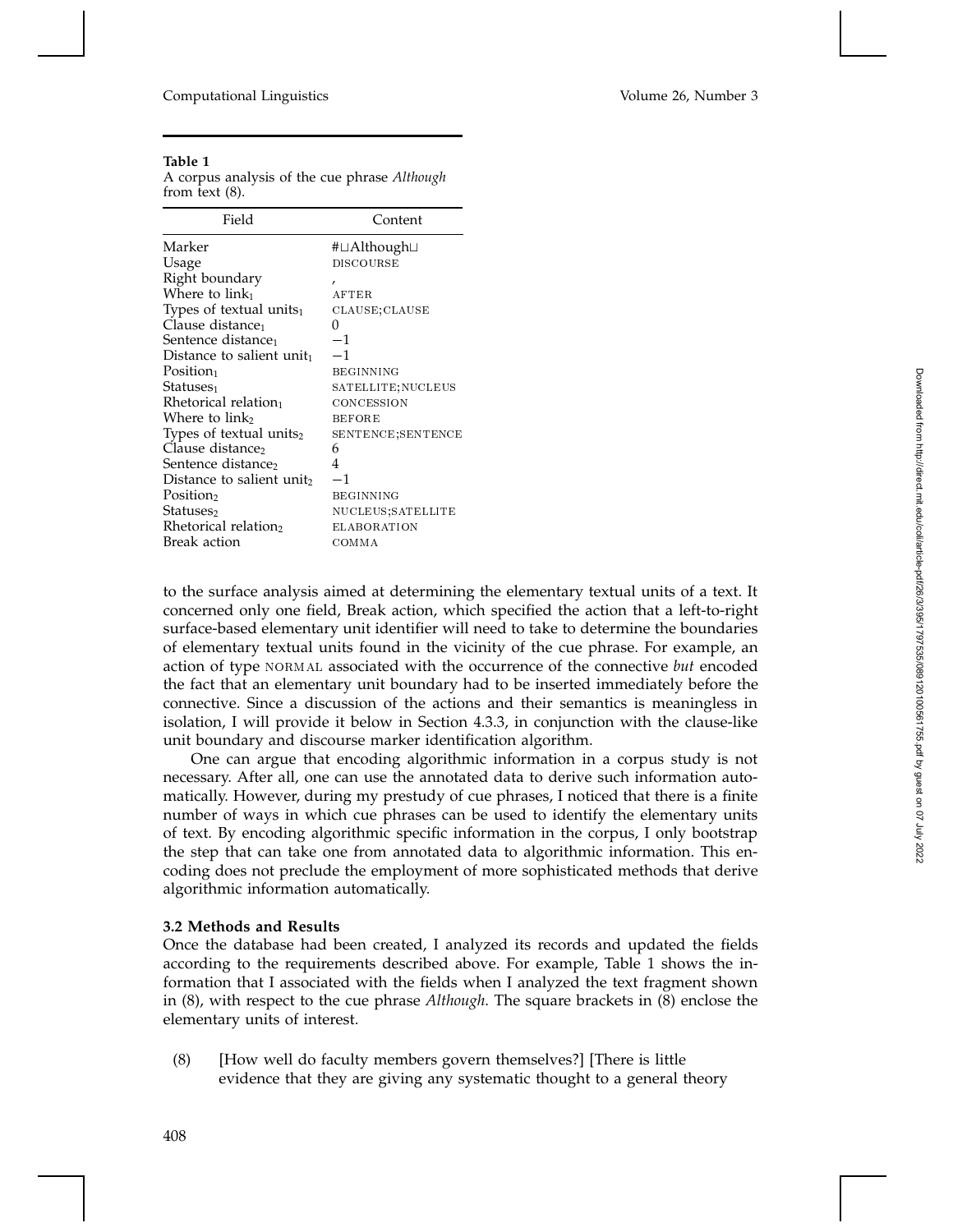of the optimum scope and nature of their part in government.] [They sometimes pay more attention to their rights] [than to their own internal problems of government.] [They, too, need to learn to delegate.] [Letting the administration take details off their hands would give them more time to inform themselves about education as a whole,] [an area that would benefit by more faculty attention.]

[*Although* faculties insist on governing themselves,] [they grant little prestige to a member who actively participates in college or university government.]

The information encoded in Table 1 specifies that the marker *Although*, which occurs in the beginning of a paragraph  $(\#\sqcup\text{Although}\sqcup)$ , has a DISCOURSE role and that the right boundary of the elementary unit to which it belongs is a comma. *Although* signals a relation of concession between the clause to which it belongs, which has a rhetorical status of SATELLITE, and the clause that comes immediately AFTER it, which has a rhetorical status of NUCLEUS. In addition to the discourse relation signaled by a marker such as *Although*, which introduces expectations (Cristea and Webber 1997), I also found it useful to annotate the rhetorical relation that held between the sentence to which an expectation-based marker belonged and the text span that went before. For example, with respect to the connective *Although* in text (8), I also represented explicitly in the corpus the fact that an ELABORATION relation holds between the sentence that contains the connective, which has the status of SATELLITE, and a sentence found six clauses (four sentences) before it, which has the status of nucleus. It turned out that in most of the cases in which a phrase such as *Although* was used at the beginning of a sentence/paragraph, it not only signaled a CONCESSION relation between two clauses, but its use also correlated with an ELABORATION relation that held between two sentences or paragraphs.

Overall, I have manually analyzed 2,100 of the text fragments in the corpus. I annotated only 2,100 fragments because the task was too time-consuming to complete. Of the 2,100 instances of cue phrases that I considered, 1,197 had a discourse function, 773 were sentential, and 244 were pragmatic.<sup>4</sup>

The taxonomy of relations that I used to label the 1,197 discourse uses in the corpus contained 54 relations. Marcu (1997b) lists their names and the number of instances in which each rhetorical relation was used. The number of relations is much larger than 24, which is the size of the taxonomy proposed initially by Mann and Thompson (1988), because during the corpus analysis, it often happened that the relations proposed by Mann and Thompson seemed inadequate to capture the semantics of the relationship between the units under consideration. Because the study described here was exploratory, I considered it appropriate to introduce relations that would better capture the meaning of these relationships. The rhetorical relation names were chosen so as to reflect the intended semantics of the relations. To manage the new relations, I did not provide for them definitions similar to those proposed by Mann and Thompson (1988); instead, I kept a list of text examples that I considered to reflect the meaning of each new rhetorical relation that I introduced.

In Section 4, I will explain how the annotated data was used in order to implement algorithms that solve the problem of rhetorical grounding defined in Section 2.5.

<sup>4</sup> The three numbers add up to more than 2,100 because some cue phrases had multiple roles in some text fragments.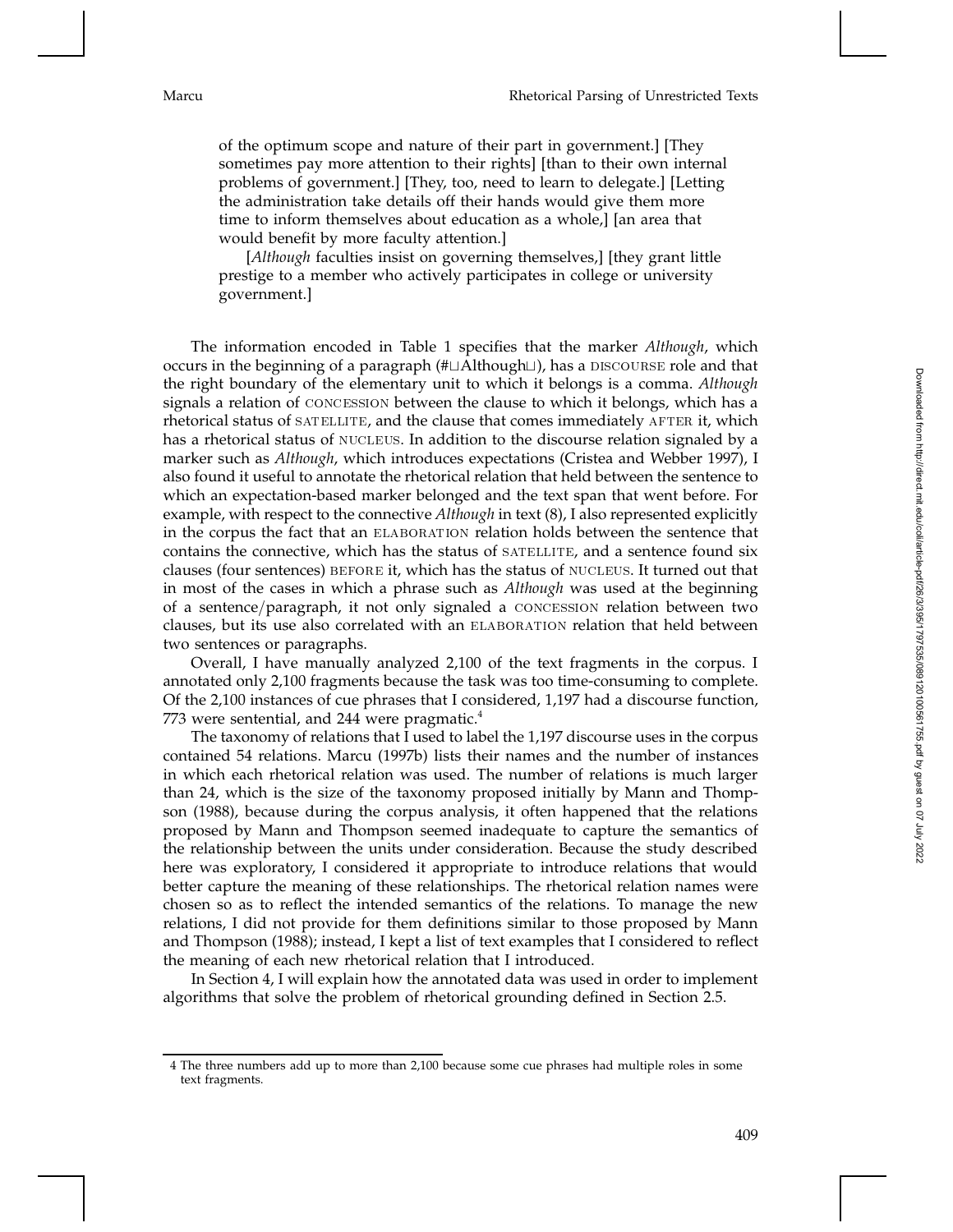### **3.3 Discussion**

The elementary textual units that I considered, such as those enclosed within square brackets in examples (4) and (8) were not necessarily clauses in the traditional, grammatical sense. Rather, they were contiguous spans of text that could be smaller than a clause and that could provide grounds for deriving rhetorical inferences. For example, although the text in italics in the sentence "Only the midday sun at tropical latitudes is warm enough to thaw ice on occasion, but any liquid water formed in this way would evaporate almost instantly *because of the low atmospheric pressure.*" does not represent a full-fledged clause, I decided to label it as an elementary unit because it provides the grounds for inferring a causal relation.

Hence, in the texts that I analyzed, I did not use an objective definition of elementary unit. Rather, I relied on a more intuitive one: whenever I found that a rhetorical relation held between two spans of text of significant sizes (the relation could be signaled or not by a cue phrase, or not), I assigned those spans an elementary unit status, although in some cases they were not full-fledged clauses. In the rest of the paper I refer to such elementary units with the term **clause-like unit** .

The main advantage of the empirical work described here is the empirical grounding that it provides for a set of algorithms that derive the rhetorical structures of unrestricted texts. These algorithms are grounded partly in the empirical data derived from the corpus and partly in the intuitions that I developed during the discourse analysis of the 2,100 fragments of text.

Since I was the only analyst of 2,100 of the 7,600 of the text fragments in the corpus and since I wanted to avoid evaluating the algorithms that I developed against my own subjective standard, I used the corpus analysis only for algorithm development. The testing of the algorithms was done against data that did not occur in the corpus and that was analyzed independently by other judges.

# **4. The Rhetorical Parsing Algorithm**

The rhetorical parsing algorithm takes as input a free, unrestricted text and determines its rhetorical structure. The algorithm presented in this paper assumes that the rhetorical structure of a text correlates with the orthographic layout of that text. That is, it assumes that sentences, paragraphs, and sections correspond to hierarchical spans in the rhetorical representation of the text that they subsume.

Obviously, this assumption is controversial because there is no clear-cut evidence that the rhetorical structure of a text correlates with its paragraph structure, for example. In fact, some psycholinguistic and empirical research of Heurley (1997) and Hearst (1997) indicates that paragraph breaks do not always occur at the same locations as the thematic boundaries. In contrast, experiments of Bruder and Wiebe (1990) and Wiebe (1994) show that paragraph breaks help readers to interpret private-state sentences in narratives, i.e., sentences about psychological states such as wanting and perceptual states such as seeing. Hence, paragraph breaks play an important role in story comprehension. In my own experiments (see Section 5), I observed that, in nine out of ten cases, human judges manually built rhetorical structures that correlated with the underlying paragraph boundaries.

The main reason for assuming that the orthographic layout of text correlates with its rhetorical structure is primarily one of efficiency. In the same way sentences are ambiguous and syntactic parsers can derive thousands of syntactic trees, so texts are ambiguous and rhetorical parsers can derive thousands of rhetorical trees. Assuming that the rhetorical structure of a text correlates with sentence, paragraph, and section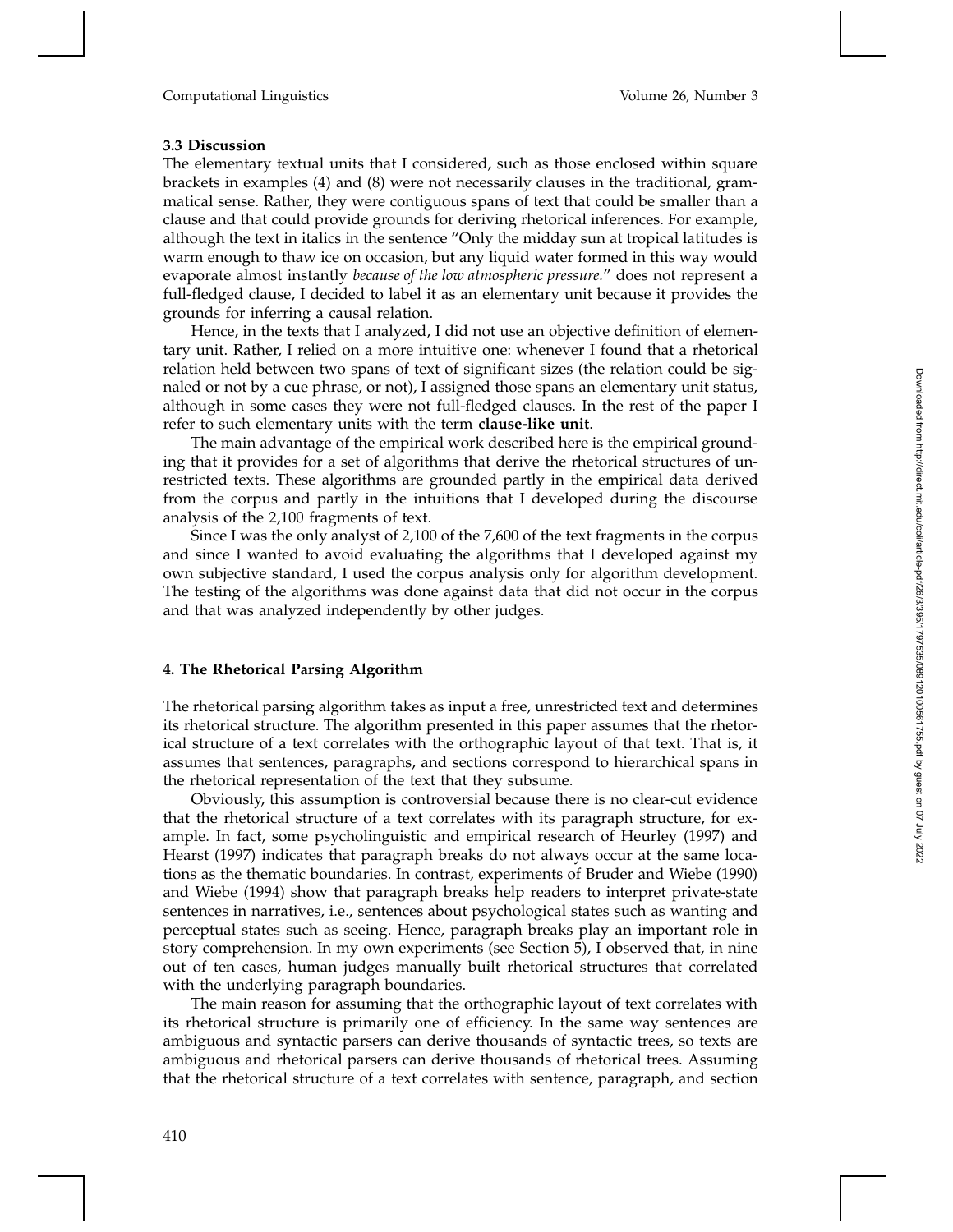# **Input**: A text *T* .

**Output**: The valid rhetorical structures of *T* .

| 1.<br>2.<br>3. | I. Determine the set $D$ of all cue phrase (potential discourse marker) instances in $T$ .<br>II. Use information derived from the corpus analysis in order to determine<br>recursively all the sections, paragraphs, sentences, and clause-like units of the |
|----------------|---------------------------------------------------------------------------------------------------------------------------------------------------------------------------------------------------------------------------------------------------------------|
| 4.             | text and the set $D_d \in D$ of cue phrases that have a discourse function.                                                                                                                                                                                   |
| 5.             | III. For each of the three highest levels of granularity (sentences, paragraphs,                                                                                                                                                                              |
| 6.             | and sections)                                                                                                                                                                                                                                                 |
| 7.             | III.1 Use information derived from the corpus analysis about the                                                                                                                                                                                              |
| 8.             | discourse markers $D_d$ in order to hypothesize rhetorical relations                                                                                                                                                                                          |
| 9.             | among the elementary units that correspond to that level.                                                                                                                                                                                                     |
| 10.            | III.2 Use cohesion in order to hypothesize rhetorical relations among                                                                                                                                                                                         |
| 11.            | the units for which no hypotheses were made in step III.1.                                                                                                                                                                                                    |
| 12.            | III.3 Apply the proof theory discussed in Section 4.5 in order to                                                                                                                                                                                             |
| 13.            | determine all the valid text trees that correspond to that level.                                                                                                                                                                                             |
| 14.            | III.4 Assign a weight to each of the text trees and determine the tree                                                                                                                                                                                        |
| 15.            | with maximal weight.                                                                                                                                                                                                                                          |
| 16.            | IV. Merge the best trees that correspond to each level into a discourse tree that                                                                                                                                                                             |
| 17.            | spans the whole text and that has clause-like units as its elementary units.                                                                                                                                                                                  |
|                |                                                                                                                                                                                                                                                               |

# **Figure 5**

Outline of the rhetorical parsing algorithm.

boundaries significantly reduces the search space of possible rhetorical interpretations and increases the speed of a rhetorical parser.

# **4.1 A Bird's-Eye View**

The rhetorical parsing algorithm, which was implemented  $C_{++}$ , is outlined in Figure 5. The rhetorical parser first determines the set of all instances of cue phrases that occur in the text; this set includes punctuation marks such as commas, periods, and semicolons. In the second step (lines 2–4 in Figure 5), the rhetorical parser retraverses the input and by using information derived from the corpus study discussed in Section 3, it determines the elementary units and the cue phrases that have a discourse function in structuring the text. In the third step, the rhetorical parser builds the valid text structures for each of the three highest levels of granularity, which are the sentence, paragraph, and section levels (see lines 5–15 in Figure 5). Tree construction is carried out in four substeps.

- III.1 First, the rhetorical parser uses the cue phrases that were assigned a discourse function in step II to hypothesize rhetorical relations between clause-like units, sentences, and paragraphs (see lines 7–9). Most of the discourse markers yield exclusively disjunctive hypotheses.
- III.2 When the textual units under consideration are characterized by no discourse markers, rhetorical relations are hypothesized on the basis of a simple cohesive device, which is similar to that used by Hearst (1997) (see lines 10–11).
- III.3 Once the set of textual units and the set of rhetorical relations that hold among the units have been determined, the algorithm derives discourse trees at each of the three levels that are assumed to be in correlation with the discourse structure: sentence, paragraph, and section levels (see lines 12–13). The derivation is accomplished by a chart-based implementation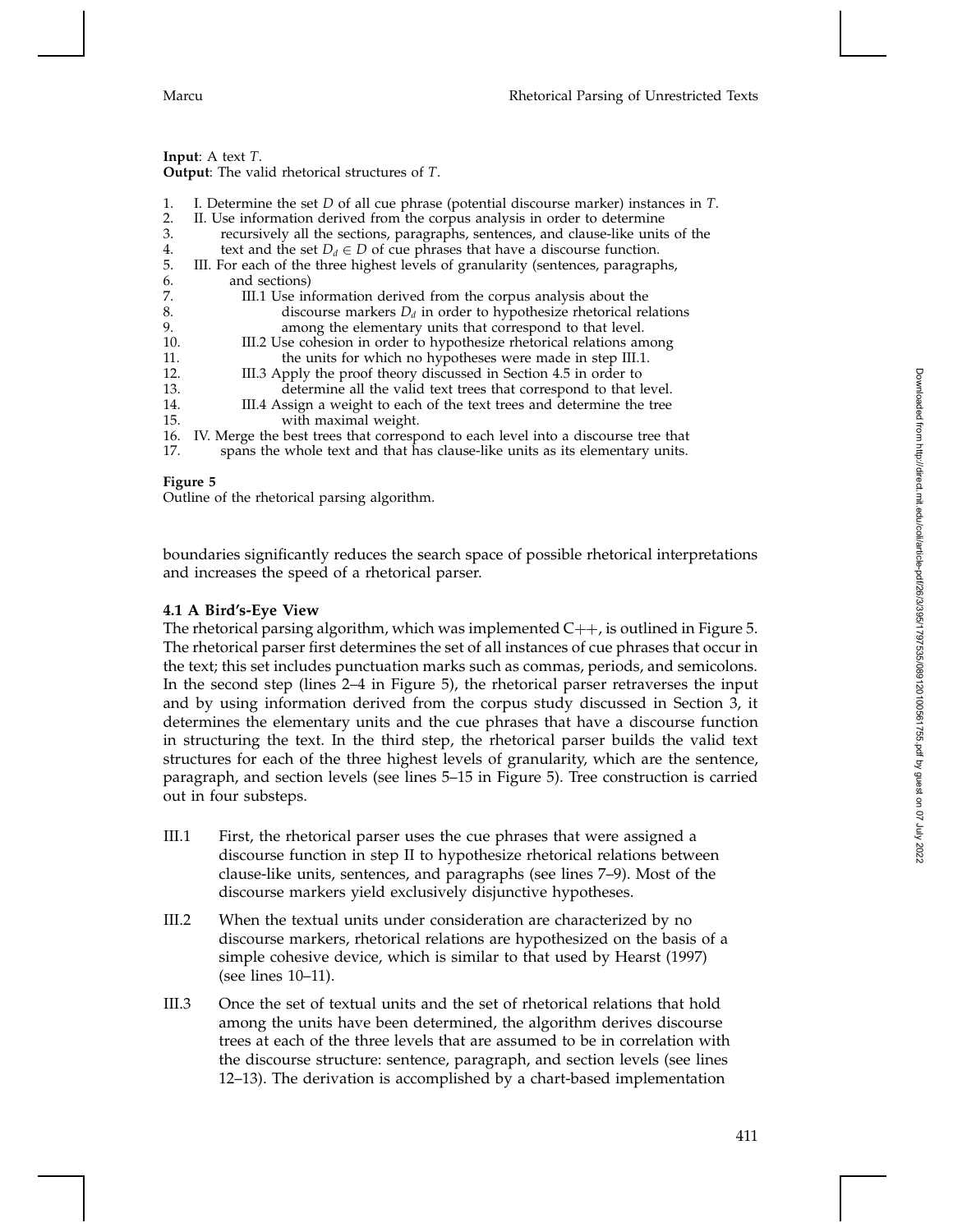of a proof theory that solves the rhetorical structure derivation problem (see Section 4.5).

III.4 Since the rhetorical parsing process is ambiguous, more than one discourse tree is usually obtained at each of these levels. To deal with this ambiguity, a "best" tree is selected according to a metric to be discussed in Section 4.6 (see lines 14–15).

In the final step, the algorithm assembles the trees built at each level of granularity, thus obtaining a discourse tree that spans over the whole text (lines 16–17 in Figure 5).

In the rest of the paper, I discuss in detail the steps that the rhetorical parser follows when it derives the valid structures of a text and the algorithms that implement them. In the cases in which the algorithms rely on data derived from the corpus study in Section 3, I also discuss the relationship between the predominantly linguistic information that characterizes the corpus and the procedural information that can be exploited at the algorithmic level. Throughout the discussion, I will use the text in (1) as an example.

# **4.2 Determining the Potential Discourse Markers of a Text**

**4.2.1 From the Corpus Analysis to the Potential Discourse Markers of a Text.** The corpus analysis discussed in Section 3 provides information about the orthographic environment of cue phrases and the function they have in the text (sentential, discourse, or pragmatic). Different orthographic environments often correlate with different discourse functions and different ways of breaking the surrounding text into elementary units. For example, if the cue phrase *Besides* occurs at the beginning of a sentence and is not followed by a comma, as in text (9), it usually signals a rhetorical relation that holds between the clause-like unit that contains it and the following clause(s). However, if the same cue phrase occurs at the beginning of a sentence and is immediately followed by a comma, as in text (10), it usually signals a rhetorical relation that holds between the sentence to which *Besides* belongs and a textual unit that precedes it.

- (9) [*Besides* the lack of an adequate ethical dimension to the Governor's case,] [one can ask seriously whether our lead over the Russians in quality and quantity of nuclear weapons is so slight as to make the tests absolutely necessary.]
- (10) [For pride's sake, I will not say that the coy and leering vade mecum of those verses insinuated itself into my soul.] [*Besides,* that particular message does no more than weakly echo the roar in all fresh blood.]

I have taken each cue phrase in the corpus and evaluated its potential contribution in determining the elementary textual units and in hypothesizing the rhetorical relations that hold among the units for each orthographic environment that characterized its usage. I used the cue phrases that had a discourse role in most of the text fragments and the orthographic environments that characterized them to manually develop a set of regular expressions that can be used to recognize potential discourse markers in naturally occurring texts. If a cue phrase had different discourse functions in different orthographic environments and could be used in different ways in identifying the elementary units of the surrounding text, as was the case with *Besides*, I created one regular expression for each function. I ignored both cue phrases that had a sentential role in a majority of the instances in the corpus and those that were too ambiguous to be exploited in the context of a surface-based approach. In general, I preferred to be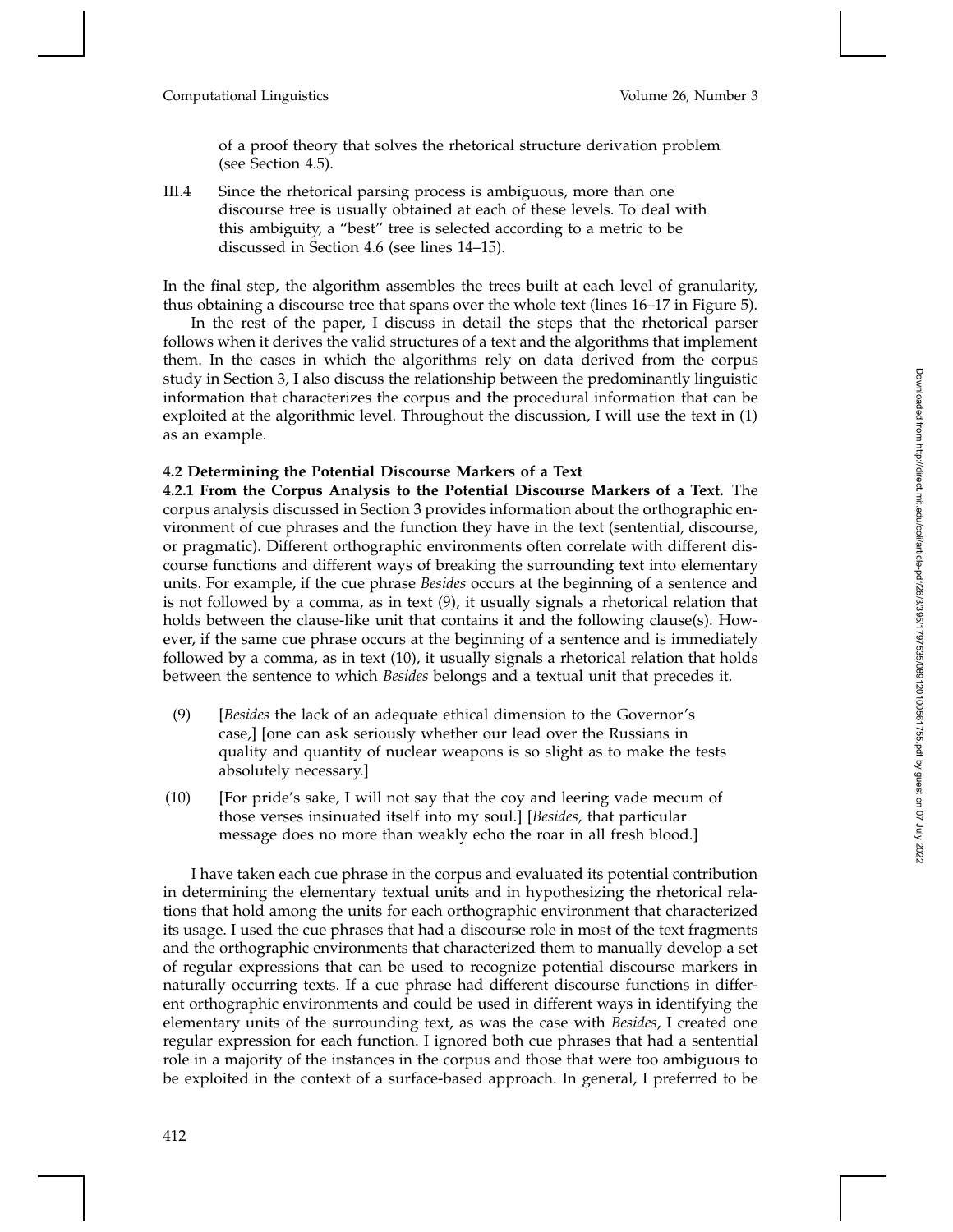| Marker                 | Regular Expression                                                                                                |
|------------------------|-------------------------------------------------------------------------------------------------------------------|
| Although               | $[\Box \setminus \mathfrak{t} \setminus n]$ Although $(\Box \setminus \mathfrak{t} \setminus n)$                  |
| because                | $\left[ ,\right]$ [ $\cup \t\in \mathbb{N}$ ]+because( $\sqcup \setminus t \setminus n$ )                         |
| but                    | $[\Box \setminus t \setminus n] + \text{but}(\Box \setminus t \setminus n)$                                       |
| for example            | $[J][\Box\$ t\n]+for[ $\Box\$ t \n]+example( $\Box$  ,  \t   \n)                                                  |
| where                  | $\lfloor \lfloor \lfloor t \rfloor \rfloor + \text{where}(\lfloor \lfloor t \rfloor \rfloor + \lfloor n \rfloor)$ |
| With                   | $[\Box \setminus \mathfrak{t} \setminus n]$ With $(\Box \setminus \mathfrak{t} \setminus n)$                      |
| Yet                    | $[\Box \setminus t \setminus n]$ Yet $(\Box \setminus \setminus t \setminus n)$                                   |
| <b>COMMA</b>           | $(L \mid \{t \mid \} n)$                                                                                          |
| <b>OPEN_PAREN</b>      | $[J][\Box\backslash t\backslash n]+($                                                                             |
| <b>CLOSE PAREN</b>     | $(C \cup   \tbinom{t}{}  \setminus n)$                                                                            |
| <b>DASH</b>            | $[J][\sqcup \setminus t \setminus n] + \longleftarrow (\sqcup \setminus \setminus t \setminus n)$                 |
| <b>END_SENTENCE</b>    | $($ ".") ("?") ("!") ("."") ("?"") ("!"))                                                                         |
| <b>BEGIN_PARAGRAPH</b> | $\Box\star((\langle n\setminus t[\Box\setminus t]\star) (\langle n[\Box\setminus t\setminus n]\{2\}\rangle))$     |

#### **Table 2**

A list of regular expressions that correspond to occurrences of some of the potential discourse markers and punctuation marks.

conservative and to consider only potential cue phrases whose discourse role could be determined with a relatively high level of confidence. Table 2 shows a set of regular expressions that correspond to some of the cue phrases in the corpus. Because orthographic markers, such as commas, periods, dashes, paragraph breaks, etc., play an important role in our surface-based approach to discourse processing, I included them in the list of potential discourse markers as well.

By considering only cue phrases having a discourse function in most of the cases, I deliberately chose to focus more on precision than on recall with respect to the task of identifying the elementary units of text. That is, I chose to determine fewer units than humans do, hoping that, in this way, most of the identified units would be correct.

**4.2.2 An Algorithm for Determining the Potential Discourse Markers of a Text.** Once the regular expressions that match potential discourse markers were derived, it was trivial to implement the first step of the rhetorical parser (line 1 in Figure 5). A program that uses the Unix tool *lex* traverses the text given as input and determines the locations at which potential discourse markers occur. For example, when the regular expressions are matched against text (1), the algorithm recognizes all punctuation marks and the cue phrases shown in italics in text (11) below.

(11) *With* its distant orbit—50 percent farther from the sun than Earth—*and* slim atmospheric blanket, Mars experiences frigid weather conditions. Surface temperatures typically average about 60 degrees Celsius ( 76 degrees Fahrenheit) at the equator *and* can dip to 123 degrees C near the poles. Only the midday sun at tropical latitudes is warm enough to thaw ice on occasion, *but* any liquid water formed in this way would evaporate almost instantly *because* of the low atmospheric pressure.

*Although* the atmosphere holds a small amount of water, *and* water-ice clouds sometimes develop, most Martian weather involves blowing dust *or* carbon dioxide. Each winter, *for example*, a blizzard of frozen carbon dioxide rages over one pole, *and* a few meters of this dry-ice snow accumulate as previously frozen carbon dioxide evaporates from the opposite polar cap. *Yet* even on the summer pole, *where* the sun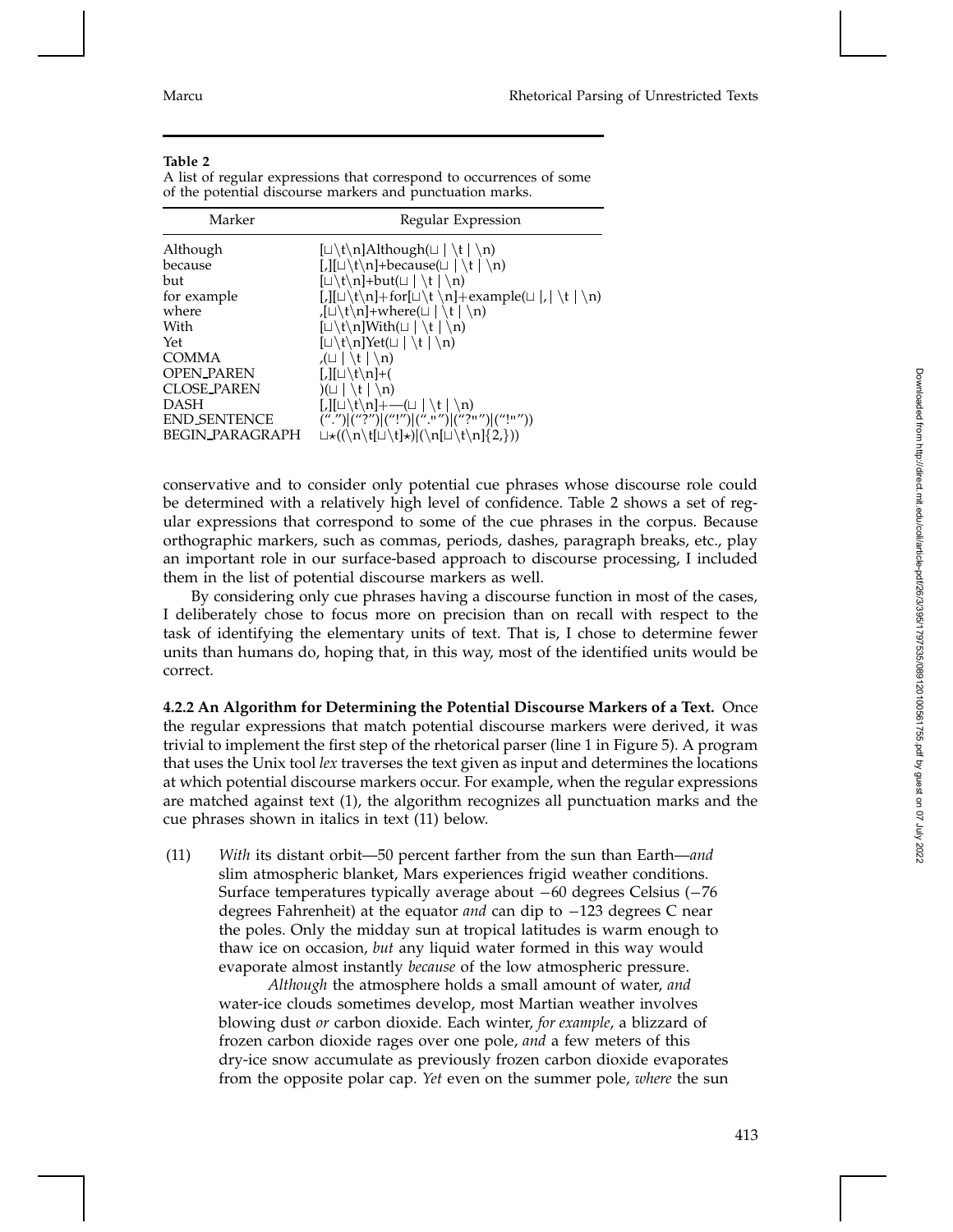remains in the sky all day long, temperatures never warm enough to melt frozen water.

# **4.3 Determining the Elementary Units of a Text**

**4.3.1 From the Corpus Analysis to the Elementary Units of a Text.** As I discussed in Section 3, the corpus study encoded not only linguistic information but also algorithmic information, in the field Break action. During the corpus analysis, I generated a set of 11 actions that constitutes the foundation of an algorithm to automatically determine the elementary units of a text. The algorithm processes each sentence in the text given as input in a left-to-right fashion and "executes" the actions that are associated with each potential discourse marker and each punctuation mark that occurs in that sentence. Because the algorithm does not use any traditional parsing and tagging techniques, I call it a **shallow analyzer** .

The names and the intended semantics of the actions used by the shallow analyzer are:

- 0 Action NOTHING instructs the shallow analyzer to treat the cue phrase under consideration as a simple word. That is, no textual unit boundary is normally set when a cue phrase associated with such an action is processed. For example, the action associated with the cue phrase *accordingly* is nothing.
- 0 Action normal instructs the analyzer to insert a textual boundary immediately before the occurrence of the marker. Textual boundaries correspond to elementary unit breaks.
- 0 Action comma instructs the analyzer to insert a textual boundary immediately after the occurrence of the first comma in the input stream. If the first comma is followed by an *and* or an *or*, the textual boundary is set after the occurrence of the next comma instead. If no comma is found before the end of the sentence, a textual boundary is created at the end of the sentence.
- 0 Action NORMAL THEN COMMA instructs the analyzer to insert a textual boundary immediately before the occurrence of the marker and to insert another textual boundary immediately after the occurrence of the first comma in the input stream. As in the case of the action comma, if the first comma is followed by an *and* or an *or*, the textual boundary is set after the occurrence of the next comma. If no comma is found before the end of the sentence, a textual boundary is created at the end of the sentence.
- 0 Action END instructs the analyzer to insert a textual boundary immediately after the cue phrase.
- 0 Action MATCH\_PAREN instructs the analyzer to insert textual boundaries both before the occurrence of the open parenthesis that is normally characterized by such an action, and after the closed parenthesis that follows it.
- 0 Action COMMA\_PAREN instructs the analyzer to insert textual boundaries both before the cue phrase and after the occurrence of the next comma in the input stream.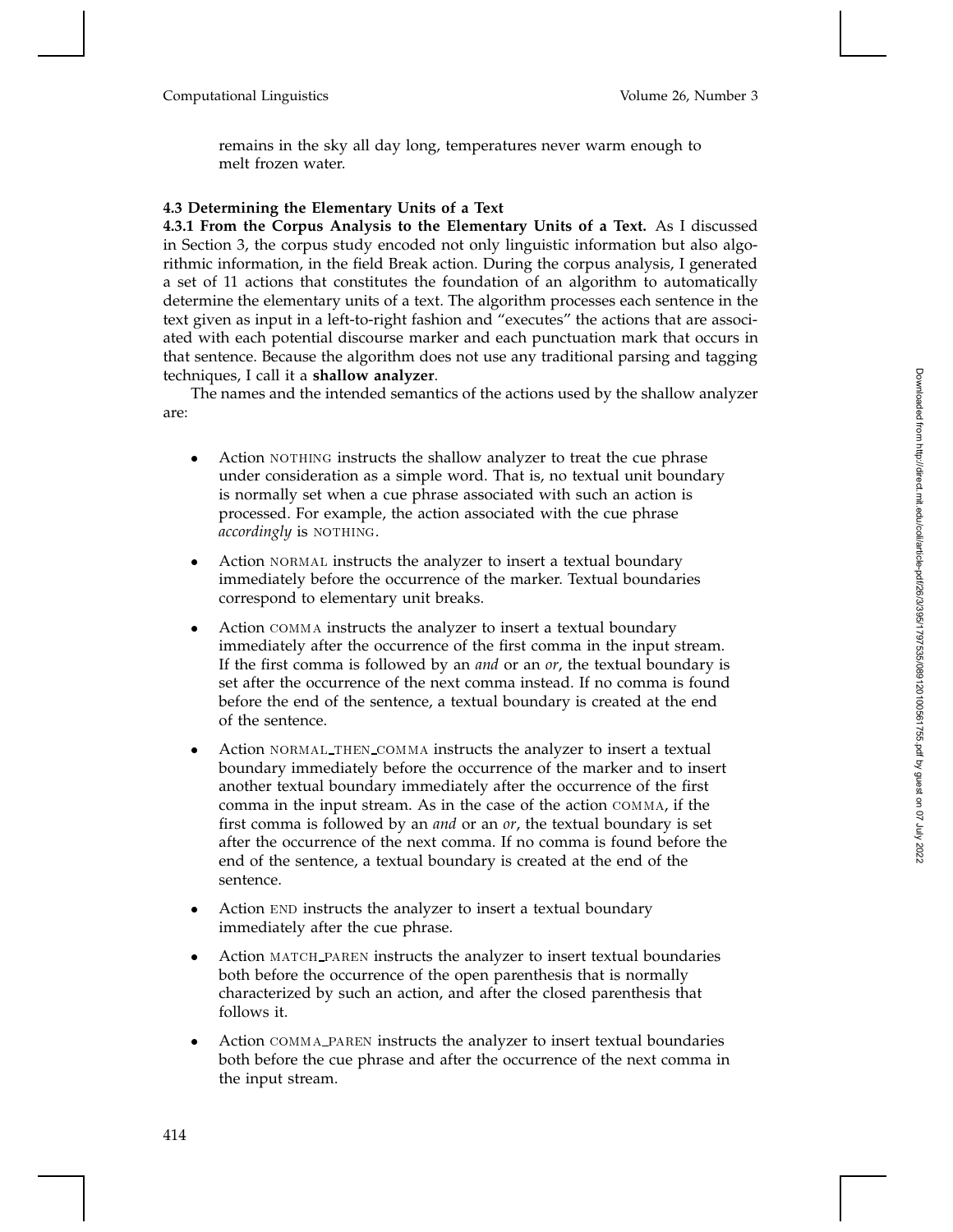0 Action MATCH\_DASH instructs the analyzer to insert a textual boundary before the occurrence of the cue phrase. The cue phrase is usually a dash. The action also instructs the analyzer to insert a textual boundary after the next dash in the text. If such a dash does not exist, the textual boundary is inserted at the end of the sentence.

The preceding three actions, MATCH\_PAREN, COMMA\_PAREN, and MATCH\_DASH, are used for determining the boundaries of parenthetical units.

- 0 Action SET\_AND/SET\_OR instructs the analyzer to store the information that the input stream contains the lexeme *and* /*or* .
- 0 Action DUAL instructs the analyzer to insert a textual boundary immediately before the cue phrase under consideration if there is no other cue phrase that immediately precedes it. If there exists such a cue phrase, the analyzer will behave as in the case of the action comma. The action DUAL is usually associated with cue phrases that can introduce some expectations about the discourse (Cristea and Webber 1997). For example, the cue phrase *although* in text (12) signals a rhetorical relation of concession between the clause to which it belongs and the previous clause. However, in text (13), where *although* is preceded by an *and*, it signals a rhetorical relation of concession between the clause to which it belongs and the next clause in the text.
- (12) [I went to the theatre] [*although* I had a terrible headache.]
- (13) [The trip was fun,] [*and although* we were badly bitten by blackflies,] [I do not regret it.]

In addition to the algorithmic information that is explicitly encoded in the field Break action, the shallow analyzer uses information about the position of cue phrases in the elementary textual units to which they belong. The position information is extracted directly from the corpus, from the field Position. Hence, each regular expression that has a corresponding instantion in the texts in the corpus that could play a discourse function is assigned a structure with two features:

- 0 the action that the shallow analyzer should perform in order to determine the boundaries of the textual units found in its vicinity;
- $\bullet$  the relative position of the marker in the textual unit to which it belongs (beginning, middle, or end).

Table 3 lists the actions and the positions in the elementary units of the cue phrases and orthographic markers shown in Table 2.

**4.3.2 The Section, Paragraph, and Sentence Identification Algorithm.** As discussed in Section 4.1, the rhetorical parser assumes that sentences, paragraphs, and sections correspond to hierarchical spans in the rhetorical representation of the text that they subsume.

The algorithm that determines the section, paragraph, and sentence boundaries is a very simple one, which uses the set of regular expressions that are associated with the potential discourse markers END SENTENCE and BEGIN PARAGRPH found in Table 2 and a list of abbreviations, such as *Mr., Mrs.,* and *Inc.*, that prevent the setting of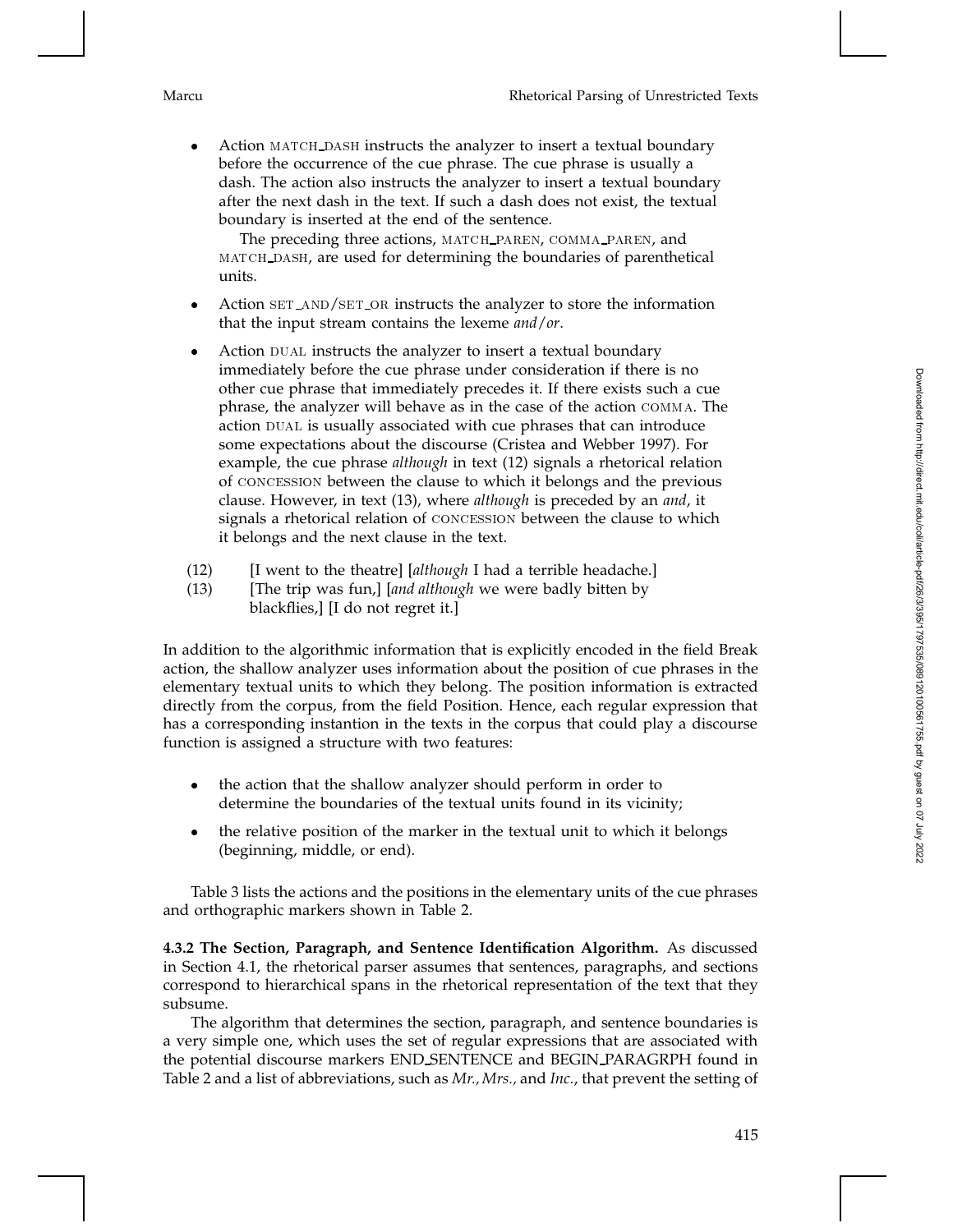### **Table 3**

The list of actions that correspond to the potential discourse markers and punctuation marks shown in Table 2;  $B =$  beginning,  $M =$  middle, and  $E =$ end.

| Marker              | Position | Action         |
|---------------------|----------|----------------|
| Although            | B        | COMMA          |
| because             | B        | DUAL           |
| but                 | B        | NORMAL         |
| for example         | М        | <b>NOTHING</b> |
| where               | B        | COMMA_PAREN    |
| With                | B        | COMMA          |
| Yet                 | B        | NOTHING        |
| <b>COMMA</b>        | F.       | NOTHING        |
| <b>OPEN_PAREN</b>   | B        | MATCH_PAREN    |
| <b>CLOSE_PAREN</b>  | F.       | NOTHING        |
| <b>DASH</b>         | B        | MATCH_DASH     |
| <b>END_SENTENCE</b> | E        | NOTHING        |
| BEGIN_PARAGRAPH     | B        | NOTHING        |

sentence and paragraph boundaries at places that are inappropriate. This simple algorithm correctly located all of the paragraph boundaries and all but one of the sentence boundaries found in the texts that I used to evaluate the clause-like unit and discourse marker identification algorithm that I will present in Section 4.3.3. Other texts and semistructured HTML/SGML documents may need more sophisticated algorithms to solve this segmentation problem, such as those described by Palmer and Hearst (1997).

**4.3.3 The Clause-Like Unit and Discourse Marker Identification Algorithm.** On the basis of the information derived from the corpus, I have designed an algorithm that identifies elementary textual unit boundaries in sentences and cue phrases that have a discourse function. Figure 6 shows only its skeleton and focuses on the variables and steps that are used to determine the elementary units. The steps that assert the discourse function of a marker are not shown; however, these steps are mentioned in the discussion of the algorithm given below. Marcu (1997b) provides a full description of the algorithm.

The algorithm takes as input a sentence S and the array markers[*n*] of cue phrases (potential discourse markers) that occur in that sentence; the array is produced by a trivial algorithm that recognizes regular expressions (see Section 4.2.2). Each element in markers[*n*] is characterized by a feature structure with the following entries:

- 0 the action associated with the cue phrase;
- 0 the position in the elementary unit of the cue phrase;
- 0 a flag *has discourse function* that is initially set to "no."

The clause-like unit and discourse marker identification algorithm traverses the array of cue phrases left-to-right (see the loop between lines 2 and 20) and identifies the elementary textual units in the sentence on the basis of the types of the markers that it processes. Crucial to the algorithm is the variable "status," which records the set of markers that have been processed earlier and that may still influence the identification of clause and parenthetical unit boundaries.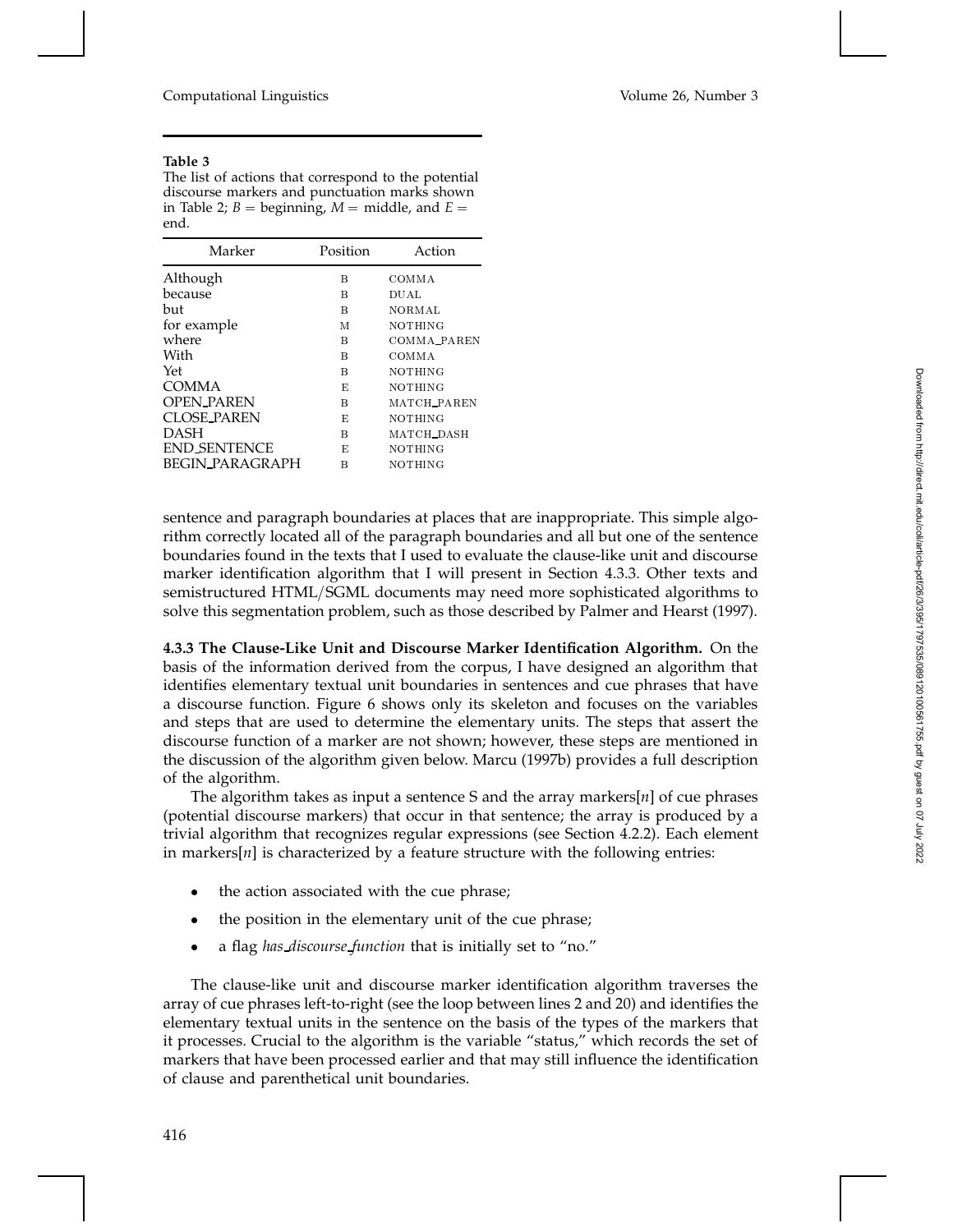### Marcu **Rhetorical Parsing of Unrestricted Texts**

```
Input: A sentence S.
           The array of
n potential discourse markers markers[
n] that occur in S.
Output: The clause-like units, parenthetical units, and discourse markers of S.
1. status := \text{NIL}; ;
2. for
i from
1 to
n
3. if MATCH_PAREN \in status \vee MATCH_DASH \in status \vee COMMA_PAREN \in status
4.
       \langle deal with parenthetical information\rangle5. if COMMA \in status \wedge markerTextEqual(i, "') \wedge6. NextAdjacentMarkerIsNotAnd()
^ NextAdjacentMarkerIsNotOr()
7.
       \langleinsert textual boundary after comma\rangle8. if (SET\_AND \in status \vee SET\_OR \in status) \wedge markerAdjacent(i-1,i)\frac{9}{10}.
       \langle deal with adjacent markers\rangle10. switch(getActionType(
i))
f11. case DUAL: {deal with DUAL markers}
12. case NORMAL: (insert textual boundary before marker)
13. case COMMA: status := status \cup {COMMA};
14. case NORMAL_THEN_COMMA: (insert textual boundary before marker)
15 status := status \cup {COMMA};
16.           case NOTHING: (assign discourse usage)
17. case MATCH_PAREN, COMMA_PAREN, MATCH_DASH: status := status U
             {getActionType(i)};
18. case SET_AND, SET_OR: status := status \cup {getActionType(i)};
19.
      \overline{\phantom{a}}20. end for
21. finishUpParentheticalsAndClauses();
```
### **Figure 6**

The skeleton of the clause-like unit and discourse marker identification algorithm.

The clause-like unit identification algorithm has two main parts: lines 10–20 concern actions that are executed when the status variable is nil. These actions can insert textual unit boundaries or modify the value of the status variable, thus influencing the processing of further markers. Lines 3–9 concern actions that are executed when the status variable is not nil. We discuss each of these actions in turn.

Lines 3–4 of the algorithm treat parenthetical information. Once an open parenthesis, a dash, or a discourse marker whose associated action is COMMA\_PAREN has been identified, the algorithm ignores all other potential discourse markers until the element that closes the parenthetical unit is processed. Hence, the algorithm searches for the first closed parenthesis, dash, or comma, ignoring all other markers on the way. Obviously, this implementation does not assign a discourse usage to discourse markers that are used *within* a span that is parenthetic. However, this choice is consistent with the decision, discussed in Section 4.3.1, to assign parenthetical information no elementary textual unit status. Because of this, the text shown in italics in text (14), for example, is treated as a single parenthetical unit, which is subordinated to "Yet, even on the summer pole, temperatures never warm enough to melt frozen water." In dealing with parenthetical units, the algorithm avoids setting boundaries in cases in which the first comma that comes after a COMMA\_PAREN marker is immediately followed by an *or* or an *and*. As example (14) shows, taking the first comma as the boundary of the parenthetical unit would be inappropriate.

(14) [Yet, even on the summer pole, f*where the sun remains in the sky all day long, and where winds are not as strong as at the Equator,* g temperatures never warm enough to melt frozen water.]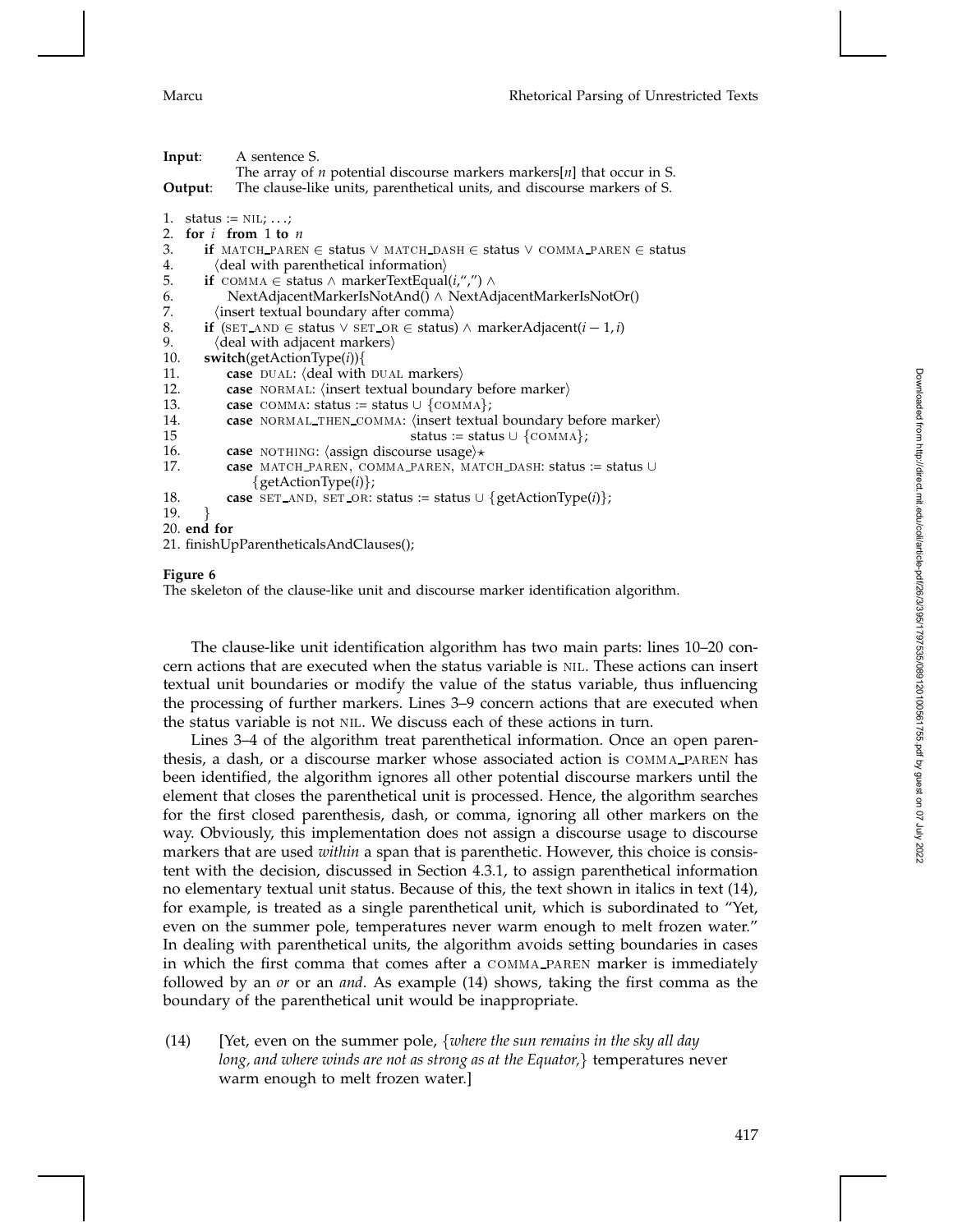Obviously, one can easily find counterexamples to this rule (and to other rules that are employed by the algorithm). For example, the clause-like unit and discourse marker identification algorithm will produce erroneous results when it processes the sentence shown in (15) below.

 $(15)$  [I gave John a boat,] [which he liked, and a duck,] [which he didn't.]

Nevertheless, the evaluation results discussed in Section 4.3.4 show that the algorithm produces correct results in the majority of the cases.

If the status variable contains the action comma, the occurrence of the first comma that is not adjacent to an *and* or an *or* marker determines the identification of a new elementary unit (see lines 5–7 in Figure 6).

Usually, the discourse role of the cue phrases *and* and *or* is ignored because the surface-form algorithm that we propose is unable to distinguish accurately enough between their discourse and sentential usages. However, lines 8–9 of the algorithm concern cases in which their discourse function can be unambiguously determined. For example, in our corpus, whenever *and* and *or* immediately preceded the occurrence of other discourse markers (function markerAdjacent( *i* 1, *i*) returns "true"), they had a discourse function. For example, in sentence (16), *and* acts as an indicator of a joint relation between the first two clauses of the text.

(16) [Although the weather on Mars is cold] [*and although* it is very unlikely that water exists,] [scientists have not dismissed yet the possibility of life on the Red Planet.]

If a discourse marker is found that immediately follows the occurrence of an *and* (or an *or*) and if the left boundary of the elementary unit under consideration is found to the left of the *and* (or the *or*), a new elementary unit is identified whose right boundary is just before the *and* (or the *or*). In such a case, the *and* (or the *or*) is considered to have a discourse function as well, so the flag *has discourse function* is set to "yes."

If any of the complex conditions in lines 3, 5, or 8 in Figure 6 is satisfied, the algorithm not only inserts textual boundaries as discussed above, but also resets the status variable to nil .

Lines 10–19 of the algorithm concern the cases in which the status variable is nil . If the type of the marker is  $DUAL$ , the determination of the textual unit boundaries depends on the marker under scrutiny being adjacent to the marker that precedes it. If it is, the status variable is set such that the algorithm will act as in the case of a marker of type comma. If the marker under scrutiny is not adjacent to the marker that immediately preceded it, a textual unit boundary is identified. This implementation will modify, for example, the status variable to comma when processing the marker *although* in example (17), but only insert a textual unit boundary when processing the same marker in example (18). The final textual unit boundaries that are assigned by the algorithm are shown using square brackets.

- (17) [John is a nice guy,] [*but although* his colleagues do not pick on him,] [they do not invite him to go camping with them.]
- (18) [John is a nice guy,] [*although* he made a couple of nasty remarks last night.]

Line 12 of the algorithm concerns the most frequent marker type. The type NORMAL determines the identification of a new clause-like unit boundary just before the marker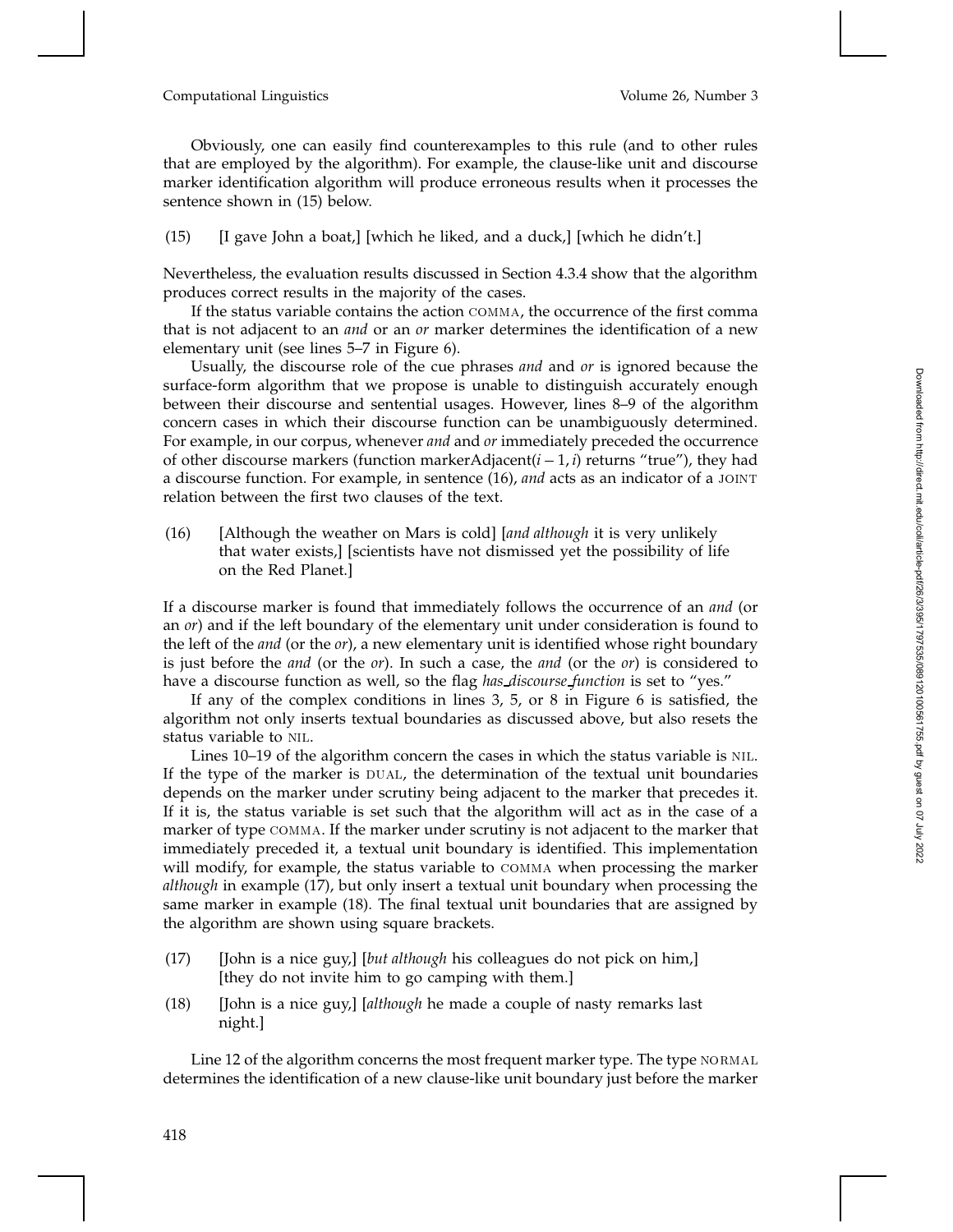under scrutiny. Line 13 concerns the case in which the type of the marker is comma . If the marker under scrutiny is adjacent to the previous one, the previous marker is considered to have a discourse function as well. In either case, the status variable is updated such that a textual unit boundary will be identified at the first occurrence of a comma. When a marker of type NORMAL\_THEN\_COMMA is processed, the algorithm identifies a new clause-like unit as in the case of a marker of type NORMAL, and then updates the status variable such that a textual unit boundary will be identified at the first occurrence of a comma. In the case in which a marker of type NOTHING is processed, the only action that might be executed is that of assigning that marker a discourse usage.

Lines 17–18 of the algorithm concern the treatment of markers that introduce expectations with respect to the occurrence of parenthetical units: the effect of processing such markers is that of updating the status variable according to the type of the action associated with the marker under scrutiny. The same effect is observed in the cases in which the marker under scrutiny is an *and* or an *or* .

After processing all the markers, it is possible that some text will remain unaccounted for: this text usually occurs between the last marker and the end of the sentence. The procedure finishUpParentheticalsAndClauses() in line 21 of Figure 6 puts this text into the last clause-like unit that is under consideration.

The clause-like unit boundary and discourse marker identification algorithm has been implemented in C++. When it processes text (11), it determines that the text has 10 elementary units and that six cue phrases have a discourse function. Text (19) shows the elementary units within square brackets. The instances of parenthetical information are shown within curly brackets. The cue phrases that are assigned by the algorithm as having a discourse function are shown in italics.

 $(19)$  [*With* its distant orbit  $\{-50$  percent farther from the sun than Earth —  $\}$ and slim atmospheric blanket, 1] [Mars experiences frigid weather conditions. 2] [Surface temperatures typically average about 60 degrees Celsius {(–76 degrees Fahrenheit)} at the equator and can dip to –123 degrees C near the poles.<sup>3</sup>] [Only the midday sun at tropical latitudes is warm enough to thaw ice on occasion, 4] [*but* any liquid water formed in this way would evaporate almost instantly 5] [*because* of the low atmospheric pressure. 6 ]

[*Although* the atmosphere holds a small amount of water, and water-ice clouds sometimes develop,<sup>7</sup>] [most Martian weather involves blowing dust or carbon dioxide. 8] [Each winter, *for example,* a blizzard of frozen carbon dioxide rages over one pole, and a few meters of this dry-ice snow accumulate as previously frozen carbon dioxide evaporates from the opposite polar cap. 9] [*Yet* even on the summer pole, fwhere the sun remains in the sky all day long,} temperatures never warm enough to melt frozen water.<sup>10</sup>]

**4.3.4 Evaluation of the Clause-Like Unit and Discourse Marker Identification Algorithm.** The algorithm shown in Figure 6 determines clause-like unit boundaries and identifies discourse uses of cue phrases using methods based on surface form. The algorithm relies heavily on the corpus study discussed in Section 3.

The most important criterion for using a cue phrase in the clause-like unit and discourse marker identification algorithm is that the cue phrase (together with its orthographic neighborhood) functions as a discourse marker in the majority of the examples in the corpus. On the one hand, the enforcement of this criterion reduces the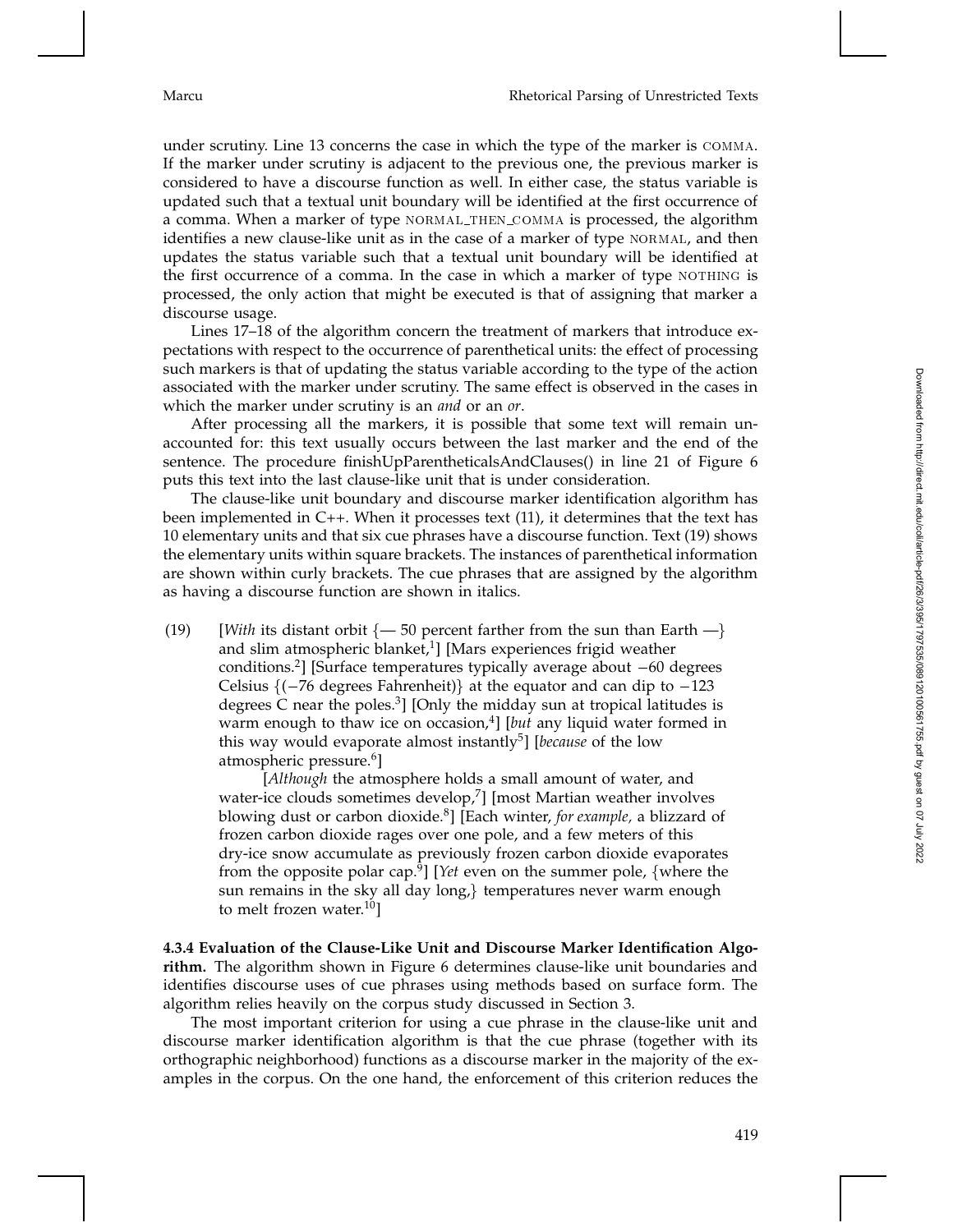recall of the discourse markers that can be detected, but on the other hand, it significantly increases the precision. I chose to ignore the ambiguous markers deliberately because, during the corpus analysis, I noticed that many of the markers that connect large textual units *can* be identified by a shallow analyzer. In fact, the discourse marker responsible for most of the algorithm recall failures is *and*. Since a shallow analyzer cannot identify with sufficient precision whether an occurrence of *and* has a discourse or a sentential usage, most of its occurrences are therefore ignored. It is true that, in this way, the discourse structures that the rhetorical parser eventually builds lose some potentially finer granularity, but fortunately, from a rhetorical analysis perspective, the loss has insignificant global repercussions: the majority of the relations that the algorithm misses due to recall failures of *and* are JOINT and SEQUENCE relations that hold between adjacent clause-like units.

To evaluate the clause-like unit and discourse marker identification algorithm, I randomly selected three texts, each belonging to a different genre:

- 1. an expository text of 5,036 words from *Scientific American* ;
- 2. a magazine article of 1,588 words from *Time* ;
- 3. a narration of 583 words from the Brown corpus (segment P25:1250–1710).

No fragment of any of the three texts was used during the corpus analysis. Three independent judges, graduate students in computational linguistics, broke the texts into elementary units. The judges were given no detailed instructions about the criteria that they were to apply in determining the clause-like unit boundaries. Rather, they were supposed to rely on their intuition and preferred definition of clause and to insert a boundary between two clause-like units when they believed that a rhetorical relation held between those units. The locations in texts that were labeled as clause-like unit boundaries by at least two of the three judges were considered to be valid elementary unit boundaries.

I used the valid elementary unit boundaries assigned by judges as indicators of discourse usages of cue phrases and I manually determined the cue phrases that signaled a discourse relation. For example, if an *and* was used in a sentence and if the judges agreed that a textual unit boundary existed just before the *and*, I assigned that *and* a discourse use. Otherwise, I assigned it a sentential usage. I applied this procedure to instances of all 450 cue phrases in the corpus, not only to the subset of phrases that were used by the rhetorical parser. Hence, I manually determined all discourse usages of cue phrases and all discourse boundaries between elementary units.

I then applied the clause-like unit and discourse marker identification algorithm to the same texts. The algorithm found 80.8% of the discourse markers with a precision of 89 :5% (see Table 4), a result that seems to outperform Hirschberg and Litman's (1993) algorithm. <sup>5</sup> The large difference in recall between the first and the third texts is due to the different text genres. In the third text, which is a narration, the discourse marker *and* occurs frequently. As discussed above, the clause-like unit and discourse marker identification algorithm correctly labels only a small percentage of these occurrences.

The algorithm correctly identified 81 :3% of the clause-like unit boundaries, with a precision of 90.3% (see Table 5).

<sup>5</sup> Since the algorithm proposed here and Hirschberg and Litman's algorithm were evaluated on different corpora, it is impossible to carry out a fair comparison. Also, the discourse markers in my three texts were not identified using an independent definition, as Hirschberg and Litman were.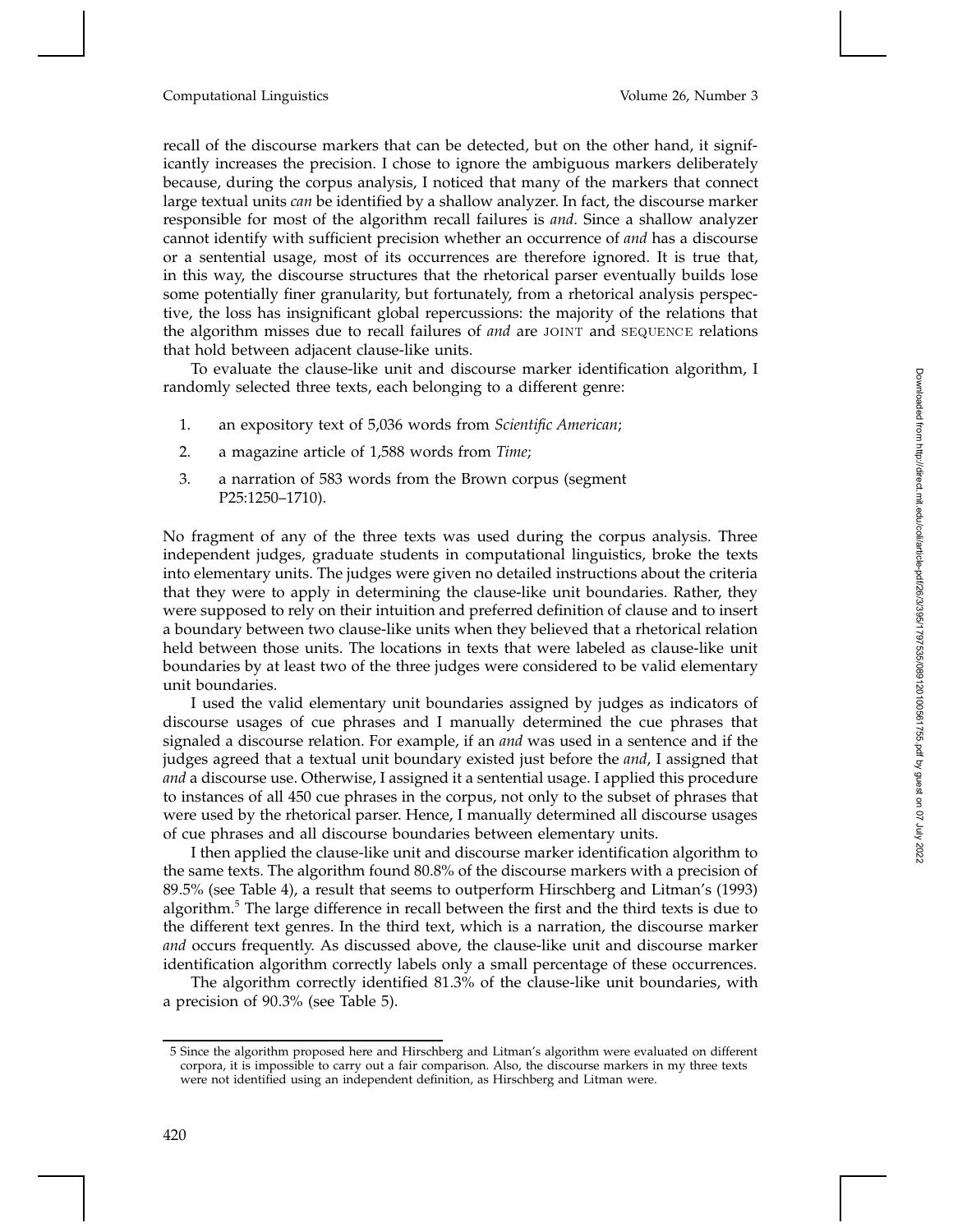| Table 4<br>Evaluation of the marker identification procedure. |                                                             |                                                                        |                                                                                     |                                        |                                  |  |  |  |  |  |
|---------------------------------------------------------------|-------------------------------------------------------------|------------------------------------------------------------------------|-------------------------------------------------------------------------------------|----------------------------------------|----------------------------------|--|--|--|--|--|
| Text                                                          | Number of<br>Discourse<br>Markers<br>Identified<br>Manually | Number of<br>Discourse<br>Markers<br>Identified<br>by the<br>Algorithm | Number of<br>Discourse<br>Markers<br>Identified<br>Correctly<br>by the<br>Algorithm | Recall                                 | Precision                        |  |  |  |  |  |
| 1.<br>2.<br>3.<br>Total                                       | 174<br>63<br>38<br>275                                      | 169<br>55<br>24<br>248                                                 | 150<br>49<br>23<br>222                                                              | $86.2\%$<br>77.8%<br>$63.2\%$<br>80.8% | 88.8%<br>89.1%<br>95.6%<br>89.5% |  |  |  |  |  |

**Table 5**

Evaluation of the clause-like unit boundary identification procedure.

| Text  | Number of<br>Sentence<br><b>Boundaries</b> | Number of<br>Clause-like<br>Unit<br><b>Boundaries</b><br>Identified<br>Manually | Number of<br>Clause-like<br>Unit<br><b>Boundaries</b><br>Identified<br>by the<br>Algorithm | Number of<br>Clause-like<br>Unit<br><b>Boundaries</b><br>Identified<br>Correctly<br>by the<br>Algorithm | Recall | Precision |
|-------|--------------------------------------------|---------------------------------------------------------------------------------|--------------------------------------------------------------------------------------------|---------------------------------------------------------------------------------------------------------|--------|-----------|
| 1.    | 242                                        | 428                                                                             | 416                                                                                        | 371                                                                                                     | 86.7%  | 89.2%     |
| 2.    | 80                                         | 151                                                                             | 123                                                                                        | 113                                                                                                     | 74.8%  | 91.8%     |
| 3.    | 19                                         | 61                                                                              | 37                                                                                         | 36                                                                                                      | 59.0%  | 97.3%     |
| Total | 341                                        | 640                                                                             | 576                                                                                        | 520                                                                                                     | 81.3%  | 90.3%     |

# **4.4 Hypothesizing Rhetorical Relations between Textual Units of Various Granularities**

**4.4.1 From Discourse Markers to Rhetorical Relations.** To hypothesize rhetorical relations, I manually associated with each of the regular expressions that can be used to recognize potential discourse markers in naturally occurring texts (see Section 4.2.1) a set of features for each of the discourse roles that a discourse marker can play. Each set had six distinct features:

- $\bullet$  The feature Statuses specifies the rhetorical status of the units that are linked by the discourse marker. Its value is given by the content of the instances of the database field **Statuses** that were consistent with the discourse usage being considered. Hence, the accepted values are satellite\_nucleus, nucleus\_satellite**, and** nucleus\_nucleus.
- 0 The feature Where to link specifies whether the rhetorical relations signaled by the discourse marker concern a textual unit that goes BEFORE or AFTER the unit that contains the marker. Its value is given by the content of the instances of the database field **Where to link** that were consistent with the discourse usage being considered.
- 0 The feature Types of textual units specifies the nature of the textual units that are involved in the rhetorical relations. Its value is given by the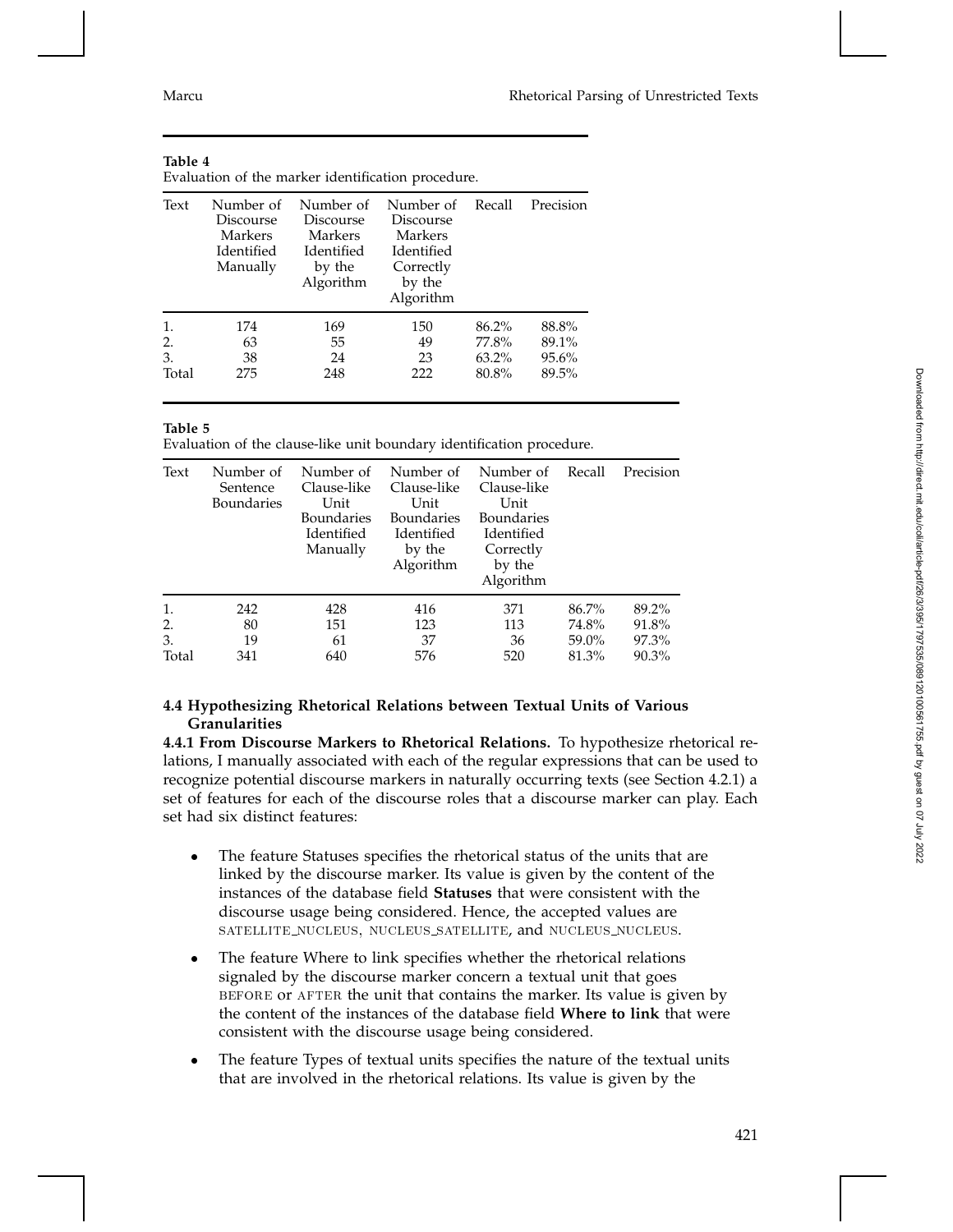content of the instances of the database field **Types of textual units** that were consistent with the discourse usage being considered. The accepted values are <code>clause</code>, <code>sentence</code>, and <code>paragraph</code>.

- 0 The feature Rhetorical relation specifies the names of rhetorical relations that may be signaled by the cue phrase under consideration. Its value is given by the names listed in the instances of the database field **Rhetorical relation** that were consistent with the discourse usage being considered.
- 0 The feature Maximal distance specifies the maximal number of units of the same kind found between the textual units that are involved in the rhetorical relation. Its value is given by the maximal value of the database field **Clause distance** of the instances that were consistent with the discourse usage being considered when the related units are clause-like units, and by the maximal value of the field **Sentence distance** when the related units are sentences. The value is 0 when the related units were adjacent in all the instances in the corpus.
- 0 The feature Distance to salient unit is given by the maximum of the values of the database field **Distance to salient unit** of the instances that were consistent with the discourse usage being considered.

Table 6 lists the feature sets associated with the cue phrases that were initially listed in Table 2.

For example, the cue phrase *Although* has two sets of features. The first set,  $\{$ SATELLITE\_NUCLEUS, AFTER, CLAUSE, CONCESSION,  $1, -1\}$ , specifies that the marker signals a rhetorical relation of concession that holds between two clause-like units. The first unit has the status SATELLITE and the second has the status NUCLEUS. The clause-like unit to which the textual unit that contains the cue phrase is to be linked comes AFTER the one that contains the marker. The maximum number of clause-like units that separated two clauses related by *Although* in the corpus was one. And there were no cases in the corpus in which *Although* signaled a concession relation between a clause that preceded it and one that came after (Distance to salient unit  $= -1$ ). The second set, fnucleus satellite, before, sentence \_ paragraph, elaboration, 5, 0} specifies that the occurrence of the marker correlates with an ELABORATION relation holding between two sentences or two paragraphs. The first sentence or paragraph has the status NUCLEUS, and the second sentence or paragraph has the status SATELLITE. The sentence or paragraph to which the textual unit that contains the marker is to be linked comes before the one that contains it. The maximum number of sentences that separated two units related by *Although* in the corpus was five. And in at least one example in the corpus, *Although* marked an ELABORATION relation between some unit that preceded it and a sentence that came immediately after the one that contained the marker (Distance to salient unit  $= 0$ ).

# **4.4.2 A Discourse-marker-based Algorithm for Hypothesizing Rhetorical Relations.** At the end of step II of the rhetorical parsing algorithm (see Figure 5), the text given as input has been broken into sections, paragraphs, sentences, and clause-like units; and the cue phrases that have a discourse function have been explicitly marked. In step III.1, a set of rhetorical relations that hold between the clause-like units of each sentence, the sentences of each paragraph, and the paragraphs of each section is hypothesized, on the basis of information extracted from the corpus.

At each level of granularity (sentence, paragraph, and section levels), a discoursemarker-based hypothesizing algorithm iterates over all textual units of that level and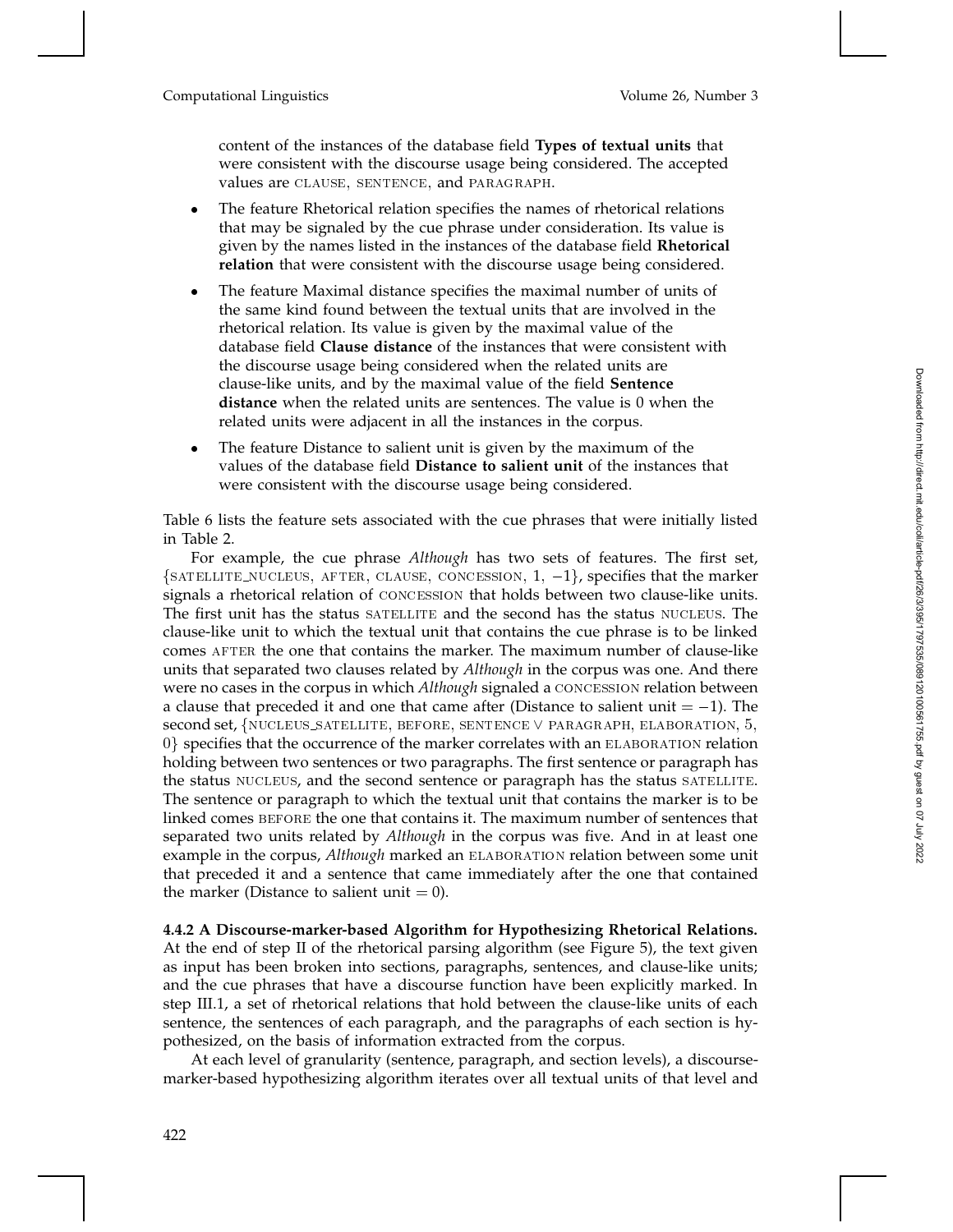| Marker                 | <b>Statuses</b>                   | Where to Link                             | Types of Textual Units    | Rhetorical Relations                      | Maximal Distance            | Distance to Salient Unit |
|------------------------|-----------------------------------|-------------------------------------------|---------------------------|-------------------------------------------|-----------------------------|--------------------------|
| Although               | $\mathbf{S}\_\mathbf{N}$<br>$N_S$ | $\boldsymbol{\mathrm{A}}$<br>$\, {\bf B}$ | $\mathbf C$<br>$S~\vee~P$ | CONCESSION<br>ELABORATION                 | $\mathbf{1}$<br>$\mathbf 5$ | $-1$<br>$\boldsymbol{0}$ |
| because                | $\mathbf{S} \_ \mathbf{N}$        | $\mathbf{A}$                              | $\mathbf C$               | CAUSE<br><b>EVIDENCE</b>                  | 1                           | $\theta$                 |
|                        | $N_S$                             | $\, {\bf B}$                              | $\mathbf C$               | CAUSE<br><b>EVIDENCE</b>                  | $\mathbf{1}$                | $\mathbf{0}$             |
| but                    | $\mathcal{N}\_\mathcal{N}$        | $\, {\bf B}$                              | $\mathbf C$               | CONTRAST                                  | 1                           | 0                        |
| for example            | $N_S$                             | $\mathbf B$                               | $S \vee P$                | <b>EXAMPLE</b>                            | $\overline{2}$              |                          |
| where<br>With          | <b>NULL</b><br>$N_S$              | $\rm NULL$<br>$\, {\bf B}$                | <b>NULL</b><br>$S \vee P$ | $\mathop{\rm NULL}$<br><b>ELABORATION</b> | 5                           | $-1$                     |
|                        | $\mathbf{S} \_ \mathbf{N}$        | $\mathbf{A}$                              | $\mathbf C$               | <b>BACKGROUND</b><br><b>JUSTIFICATION</b> | $\mathbf{0}$                | 1                        |
| Yet                    | $\mathbf{S}\_\mathbf{N}$          | $\, {\bf B}$                              | $S \vee P$                | <b>ANTITHESIS</b>                         | 4                           | $\mathbf{1}$             |
| <b>COMMA</b>           | $\mathop{\rm NULL}$               | $\rm NULL$                                | <b>NULL</b>               | $\mathop{\rm NULL}$                       |                             |                          |
| <b>OPEN_PAREN</b>      | $\rm NULL$                        | $\mathop{\rm NULL}$                       | <b>NULL</b>               | $\mathop{\rm NULL}$                       |                             |                          |
| <b>CLOSE_PAREN</b>     | $\rm NULL$                        | $\mathop{\rm NULL}$                       | <b>NULL</b>               | $\mathop{\rm NULL}$                       |                             |                          |
| <b>DASH</b>            | $\rm NULL$                        | $\mathop{\rm NULL}$                       | <b>NULL</b>               | $\mathop{\rm NULL}$                       |                             |                          |
| <b>END_SENTENCE</b>    | $\rm NULL$                        | $\mathop{\rm NULL}$                       | NULL                      | $\mathop{\rm NULL}$                       |                             |                          |
| <b>BEGIN_PARAGRAPH</b> | $\mathop{\rm NULL}$               | $\mathop{\rm NULL}$                       | <b>NULL</b>               | $\mathop{\rm NULL}$                       |                             |                          |

Downloaded from http://direct.mit.edu/coli/article-pdf/26/3/395/1797535/089120100561755.pdf by guest on 07 July 2022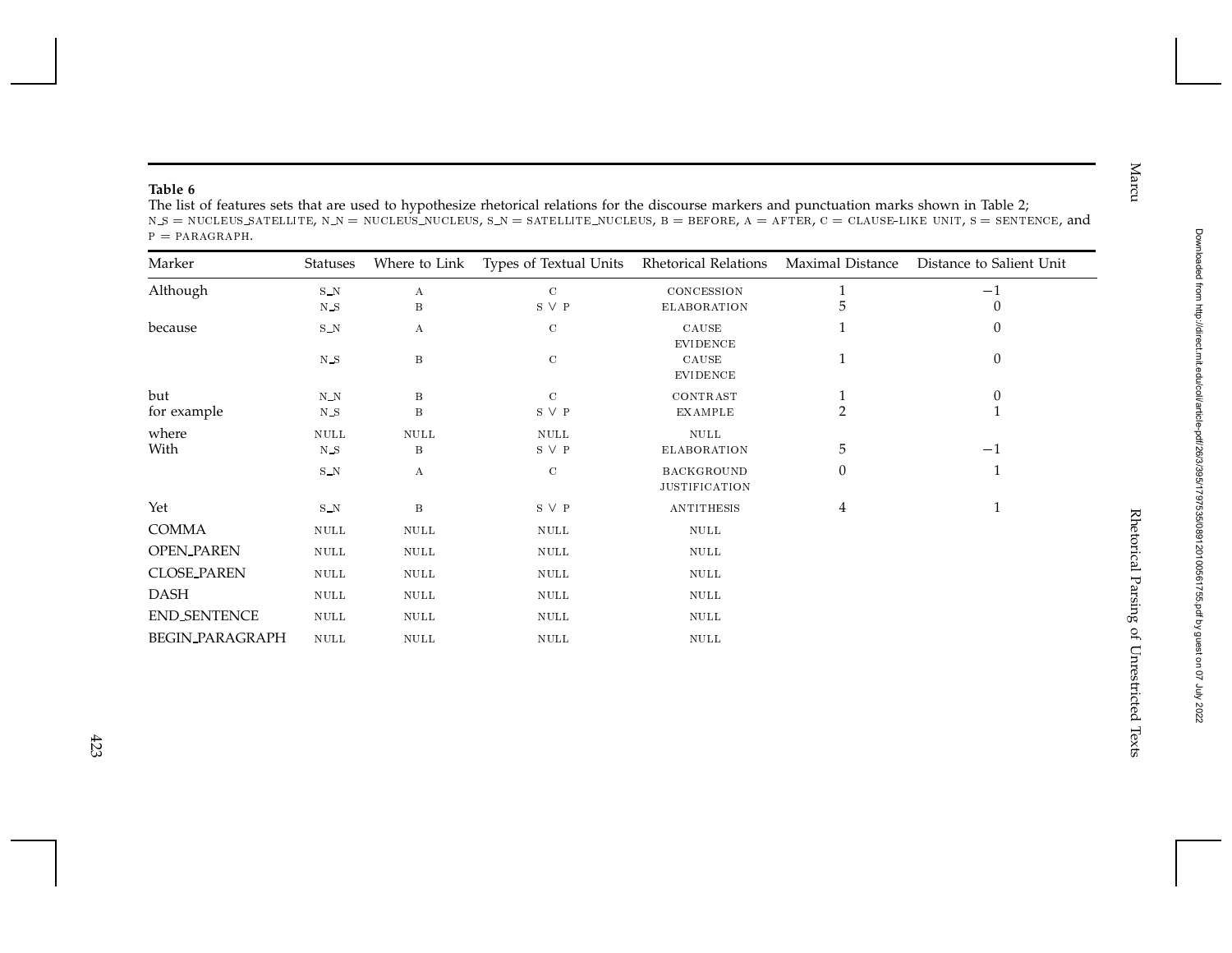over all discourse markers that are relevant to them. For each discourse marker, the algorithm constructs an exclusively disjunctive hypothesis concerning the rhetorical relations that the marker under scrutiny may signal. Hence, the algorithm assumes that the rhetorical structure at each level can be derived by hypothesizing rhetorical relations that hold between the units at that level. When it hypothesizes rhetorical relations that hold between clause-like units at the sentence level, it hypothesizes simple relations. When it hypothesizes rhetorical relations that hold between sentences and paragraphs (at the paragraph and section levels), it hypothesizes extended rhetorical relations. In all cases, it overgenerates exclusively disjunctive relations and subsequently uses the discourse model to determine the combinations of hypotheses that are consistent with the constraints specific to well-formed RS-trees.

Assume that the algorithm is processing the *i*th unit of the sequence of *n* units and assume that unit *i* contains a discourse marker that signals a rhetorical relation name that links the unit under scrutiny with one that went before, and whose satellite goes after the nucleus. An appropriate disjunctive hypothesis in this case is then the one that corresponds to the graphical representation in Figure 2. Such an exclusively disjunctive hypothesis enumerates all possible relations that could hold over members of the Cartesian product  $\{i, i+1, \ldots, i+\text{Dist\_sal}(m)+1\} \times \{i-\text{Max}(m), i-\text{Max}(m)+1, \ldots,$  $i-1$ }, where  $\text{Max}(m)$  is the maximum number of units that separated the satellite and the nucleus of such a relation in all the examples found in the corpus, and Dist sal ( *m*  $\overline{a}$ is the maximum distance to the salient unit found in the rightmost position. The discourse-marker-based hypothesizer iterates over all units at the sentence, paragraph, and section levels, and constructs exclusively disjunctive hypotheses such as those described here.

Let us consider, as an example, text (1). Given the textual units and the discourse markers that were identified by the clause-like unit and discourse-marker identification algorithm (see text (19)), we now examine the relations that are hypothesized by the discourse-marker-based algorithm at each level of granularity. Text (19) has three sentences that have more than one elementary unit. For the sentence shown in (20), the discourse-marker-based algorithm hypothesizes the disjunction shown in (21). This hypothesis is consistent with the information given in Table 6, which shows that, in the corpus, the marker *With* consistently signaled BACKGROUND and JUSTIFICATION relations between a satellite, the unit that contained the marker, and a nucleus, the unit that followed it.

- $(20)$  [*With* its distant orbit  $\{-50\}$  percent farther from the sun than Earth  $\}$ and slim atmospheric blanket, 1] [Mars experiences frigid weather conditions. 2 ]
- (21)  $r$  *rhet\_rel*(background, 1, 2)  $\oplus$  *rhet\_rel*(justification, 1, 2)  $\overline{a}$

For the sentence shown in (22), the discourse-marker-based algorithm hypothesizes the two disjunctions shown in (23).

(22) [Only the midday sun at tropical latitudes is warm enough to thaw ice on occasion, 4] [*but* any liquid water formed in this way would evaporate almost instantly<sup>5</sup>] [because of the low atmospheric pressure.<sup>6</sup>]

(23) 
$$
\begin{cases}\n\text{rhet}\_\text{rel}(\text{CONTRAST},4,5) \oplus \text{rhet}\_\text{rel}(\text{CONTRAST},4,6) \\
\text{rhet}\_\text{rel}(\text{CAUSE},6,4) \oplus \text{rhet}\_\text{rel}(\text{EVIDENCE},6,4) \oplus \\
\text{rhet}\_\text{rel}(\text{CAUSE},6,5) \oplus \text{rhet}\_\text{rel}(\text{EVIDENCE},6,5)\n\end{cases}
$$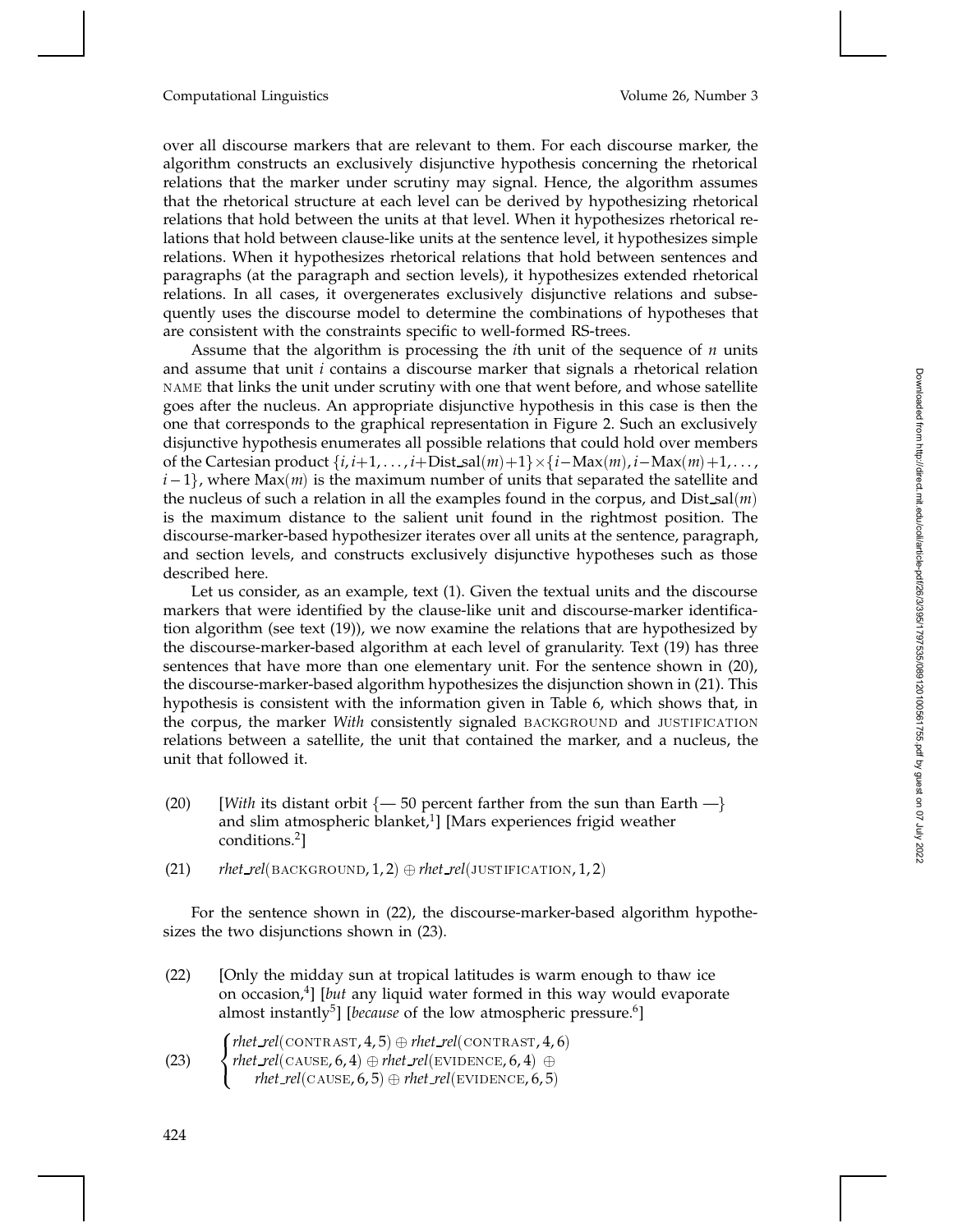#### Marcu **Rhetorical Parsing of Unrestricted Texts**

This hypothesis is consistent with the information given in Table 6 as well: *but* signals a CONTRAST between the clause-like unit that contains the marker and a unit that went before; however, it is also possible that this relation involves the clause-like unit that comes after the one that contains the marker *but* (the **Distance to salient unit** feature has value 0), so *rhet\_rel*(CONTRAST, 4, 6) is hypothesized as well. The second disjunct concerns the marker *because*, which can signal either a CAUSE or an EVIDENCE relation.

For sentence (24), which is the first sentence in the second paragraph of text (1), there is only one rhetorical relation that is hypothesized, that shown in (25).

- (24) [*Although* the atmosphere holds a small amount of water, and water-ice clouds sometimes develop, 7] [most Martian weather involves blowing dust or carbon dioxide.<sup>8</sup>]
- (25) *rhet rel* (concession, 7, 8  $\overline{\phantom{a}}$

Text (19) has two paragraphs, each of three sentences. The first paragraph contains no discourse markers that could signal relations between sentences. Hence, the discourse-marker-based algorithm does not make any hypotheses of rhetorical relations that hold among the sentences of the first paragraph. In contrast, when the discourse-marker-based algorithm examines the markers of the second paragraph, it hypothesizes that a rhetorical relation of type example holds either between sentences 9 and [7, 8] or between sentences 10 and [7, 8], because the discourse marker *for example* is used in sentence 9. This is consistent with the information presented in Table 6, which specifies that a rhetorical relation of EXAMPLE holds between a satellite, the sentence that contains the marker, and a nucleus, the sentence that went before. However, the satellite of the relation could also be the sentence that follows the sentence that contains the discourse marker (the value of the **Distance to salient unit** feature is 0). Given the marker *Yet*, the discourse-marker-based algorithm hypothesizes that an ANTITHESIS relation holds between a sentence that preceded the one that contains the marker, and the sentence that contains it. The set of disjuncts shown in (26) represents all the hypotheses that are made by the algorithm. Note that these hypotheses concern extended rhetorical relations.

(26) 
$$
\begin{cases}\n\text{rhet}\ \text{rel}(\text{EXAMPLE},9,[7,8]) \oplus \text{rhet}\ \text{rel}(\text{EXAMPLE},10,[7,8]) \\
\text{rhet}\ \text{rel}(\text{ANTITHESIS},9,10) \oplus \text{rhet}\ \text{rel}(\text{ANTITHESIS},[7,8],10)\n\end{cases}
$$

During the corpus analysis, I was not able to make a connection between discourse markers that signal sentence-level rhetorical relations and relations that hold between sequences of sentences, paragraphs, and multiparagraphs. However, I noticed that a discourse marker signals a paragraph-level rhetorical relation when the marker under scrutiny is located either at the end of the first paragraph or at the beginning of the second paragraph. The rhetorical parser implements this observation by assuming that rhetorical relations between paragraphs can be signaled only by markers that occur in the first sentence of the paragraph, when the marker signals a relation whose other unit precedes the marker, or in the last sentence of the paragraph, when the marker signals a relation whose other unit follows the marker. According to the results derived from the corpus analysis, the use of the discourse marker *Although* at the beginning of a sentence or paragraph correlates with a rhetorical relation of ELABORATION that holds between a satellite, the sentence or paragraph that contains the marker, and a nucleus, the sentence or paragraph that precedes it. The discourse-marker-based algorithm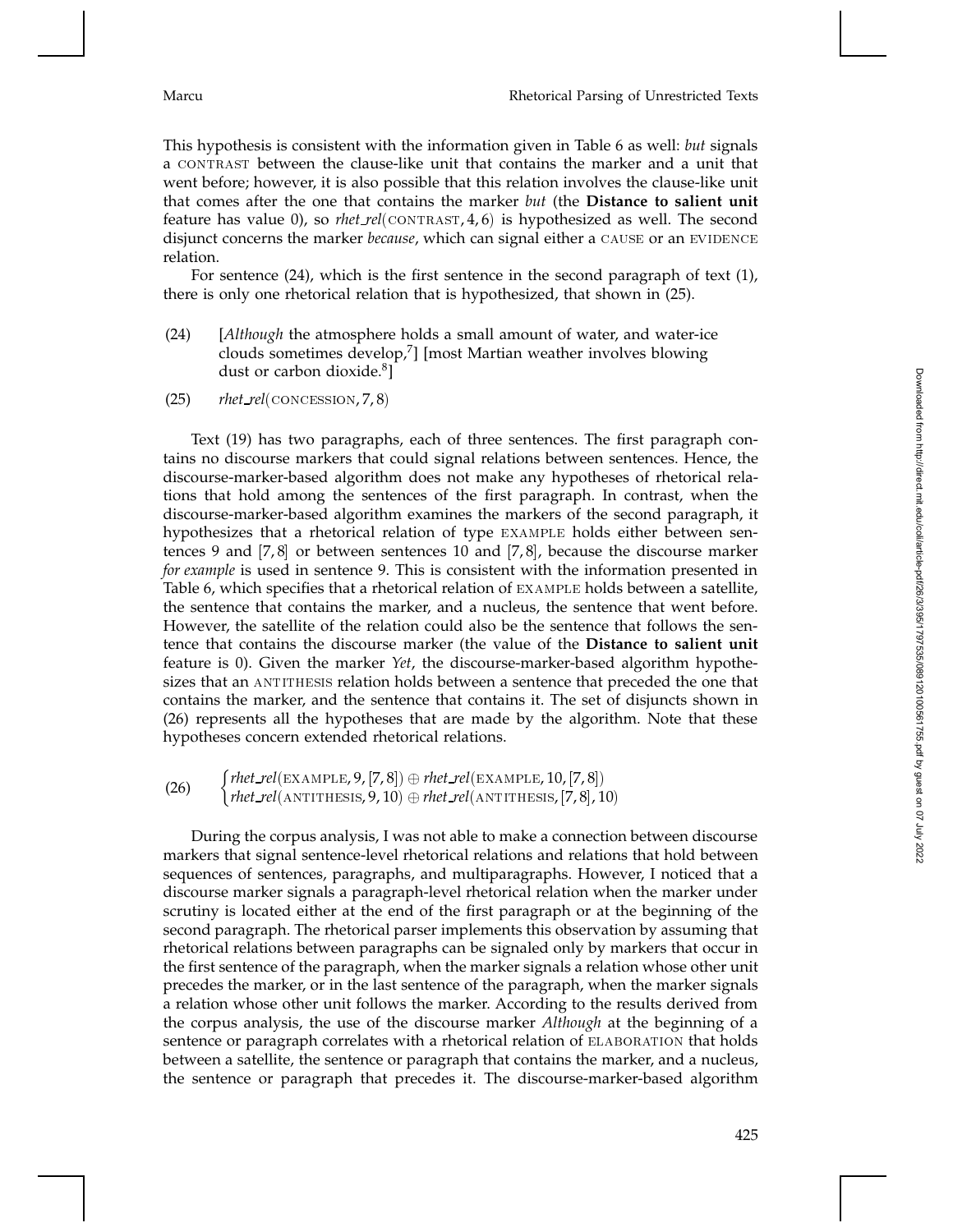hypothesizes only one rhetorical relation that holds between the two paragraphs of text (19), that shown in (27), below.

# (27) *rhet\_rel* (ELABORATION, [7, 10], [1, 6])

When a section has more than two paragraphs, the rhetorical parser generates exclusively disjunctive hypotheses at the paragraph level as well. The current implementation of the rhetorical parser does not hypothesize any relations among the sections of a text.

**4.4.3 A Word-co-occurrence-based Algorithm for Hypothesizing Rhetorical Relations.** The rhetorical relations hypothesized by the discourse-marker-based algorithm rely entirely on occurrences of discourse markers. In building the valid rhetorical structures of sentences, the set of rhetorical relations that are hypothesized on the basis of discourse marker occurrences provides sufficient information. After all, the clause-like units of a sentence are determined on the basis of discourse marker occurrences as well; so every unit of a sentence is related to at least one other unit of the same sentence. This might not be the case when we consider the paragraph and section levels, however, because discourse markers might not provide sufficient information for hypothesizing rhetorical relations among all sentences of a paragraph and among all paragraphs of a text. In fact, it is even possible that there are full paragraphs that use no discourse markers at all; or that use only markers that link clause-like units within sentences.

In step III.2, the rhetorical parser uses cohesion (Halliday and Hasan 1976; Hearst 1997; Hoey 1991; Salton et al. 1995) to hypothesize rhetorical relations. The algorithm that hypothesizes such rhetorical relations assumes that if two sentences or paragraphs talk about the same thing, it is either the case that the sentence or paragraph that comes later ELABORATES on the topic of the sentence or paragraph that went before; or that the sentence or paragraph that comes before provides the BACKGROUND for interpreting the sentence or paragraph that comes later. If two sentences or paragraphs talk about different things, it is assumed that a multinuclear joint relation holds between the two units. The decision as to whether two sentences/paragraphs talk about the same thing is made by measuring the similarity between the sentences/paragraphs. If this similarity is above a certain threshold, the textual units are considered to be related. Otherwise, a JOINT relation is assumed to hold between the two units.

Once the discourse-marker-based algorithm has hypothesized all relations it could, a word-co-occurrence-based algorithm examines every sentence/paragraph boundary for which a marker-based rhetorical relation has not been hypothesized and uses cohesion to produce such a hypothesis. As in the case of the discourse-marker-based algorithm, each hypothesis is an exclusive disjunction over the members of the Cartesian product  $\{i - LD, \ldots, i\} \times \{i + 1, \ldots, i + RD\}$ , which contains the units found to the left and to the right of the boundary between units *i* and *i* <sup>+</sup> 1. Variables *LD* and *RD* represent arbitrarily set sizes of the spans that are considered to be relevant from a cohesion-based perspective. The current implementation of the rhetorical parser sets *LD* to 3 and *RD* to 2.

To assess the similarity between two units  $l \in \{i - LD, \ldots, i\}$  and  $r \in \{i + 1, \ldots, i +$ the contract of the contract of the contract of the contract of the contract of the contract of the contract o *RD*}, stopwords such as *the*, *a*, and *and* are initially eliminated from the texts that correspond to these units. The suffixes of the remaining words are removed as well, so that words that have the same root can be accounted for by the similarity measurement even if they are used in different cases, moods, tenses, etc. If the similarity is above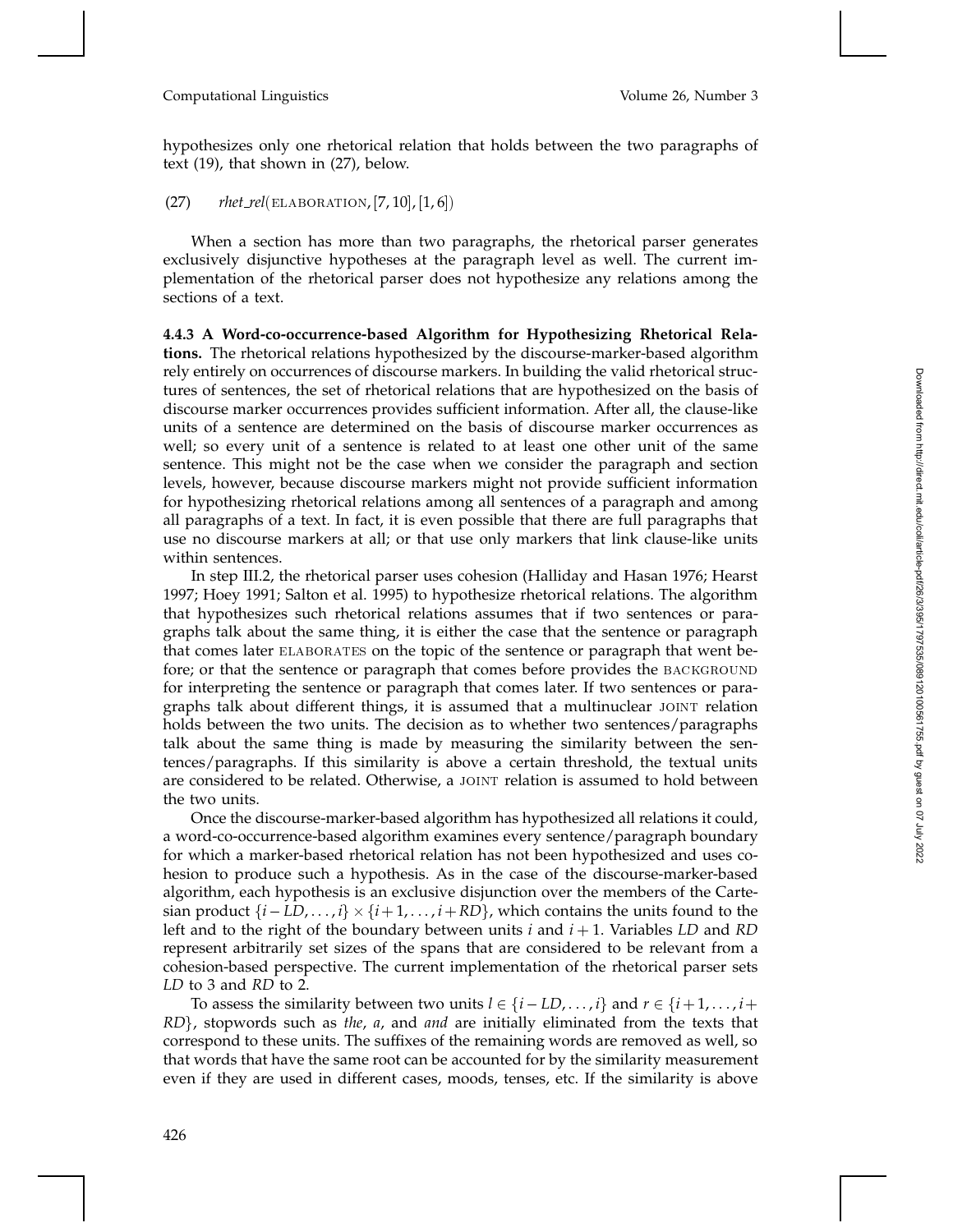a certain threshold, an ELABORATION or a BACKGROUND relation is hypothesized to hold between two units; otherwise, a JOINT relation is hypothesized. The value of the threshold is computed for each type of textual unit on the basis of the average similarity of all textual units at that level.

As we have already discussed, the first paragraph in text (19) contains no discourse markers that could signal relations between sentences. When the word-co-occurrencebased algorithm examines the boundary between the first two sentences, no stemmed words are found to co-occur in the first two sentences, but the stem *sun* is found to co-occur in the first and third sentences. Therefore, the algorithm hypothesizes the first disjunct in (28). When the boundary between the last two sentences is examined, a disjunct having the same form is hypothesized (the last two sentences of the first paragraph have no words in common). To distinguish between the two different sources that generated the disjuncts, I assign different subscripts to the rhetorical relations shown in (28).

(28) 
$$
\begin{cases}\n\text{fhet-rel}(\text{JOINT}_1, [1,2], 3) \oplus \text{rhet} \text{rel}(\text{ELABORATION}_1, [4,6], [1,2]) \oplus \\
\text{rhet} \text{rel}(\text{BACKGROWND}_1, [1,2], [4,6]) \\
\text{rhet} \text{rel}(\text{ELABORATION}_2, [4,6], [1,2]) \oplus \text{rhet} \text{rel}(\text{BACKGROWND}_2, [1,2], [4,6]) \oplus \\
\text{rhet} \text{rel}(\text{JOINT}_2, 3, [4,6])\n\end{cases}
$$

During my corpus study, I noticed that in most of the cases in which the number of sentences in a paragraph or the number of paragraphs in a section was small and no discourse markers were used, the relation that held between the sentences/paragraphs was ELABORATION. The rhetorical parser implements this empirical observation as well. Since the first paragraph in text (1) has only three sentences and no discourse marker can be used to hypothesize rhetorical relations that hold between these sentences, the word-co-occurrence-based algorithm hypothesizes the relations shown in (29).

(29)  $\int$ *rhet\_rel*(ELABORATION, 3, [1, 2]) *rhet \_rel* (ELABORATION, [4, 6], 3)  $\overline{a}$ 

# **4.5 A Proof-Theoretic Account of the Problem of Rhetorical Structure Derivation**

Once the elementary units of a text have been determined and the rhetorical relations between them have been hypothesized at sentence, paragraph, and section levels, we need to determine the rhetorical structures that are consistent with these hypotheses and with the constraints specific to valid RS-trees. That is, we need to solve the problem of rhetorical structure derivation.

One way to formalize the problem of rhetorical structure derivation is to assume that given as input a set of units  $U = 1, 2, \ldots, n$  and a set RR of simple, extended, and exclusively disjunctive hypotheses that hold between these units, we are interested in deriving objects of the form *tree* (*status* , *type* , *promotion* , left ,*right* ), where *status* can be either nucleus or satellite ; *type* can be a name of a rhetorical relation; *promotion* can be a set of natural numbers from 1 to <sup>n</sup>; and *left* and *right* can be either null or recursively defined objects of type *tree* .

The objects having the form *tree* (*status* , *type* , *promotion* , left ,*right* ) provide a functional representation of valid rhetorical structures. For example, with respect to the elementary units of text (4) and the rhetorical relations that hold between the units of this text (see (6)), the subtree in Figure 3 that subsumes units 1 and 2 can be represented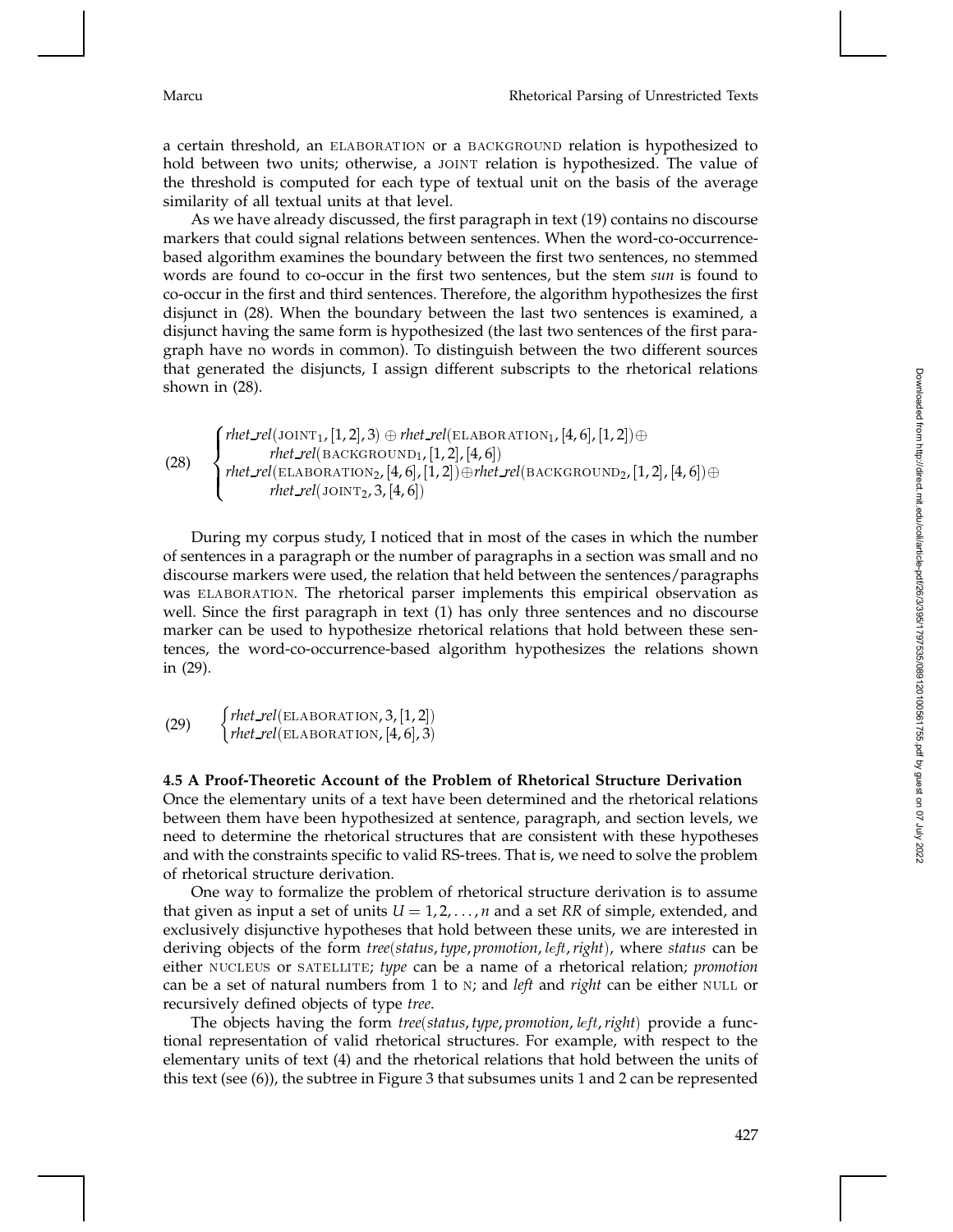functionally using an object of type *tree* as shown in (30).

(30) *tree* (NUCLEUS*,* ELABORATION*,*  $\{1\}$ *,*  $\}$ , *tree* (NUCLEUS, LEAF,  $\{1\}$ , NULL, NULL),  $\blacksquare$ *tree* (SATELLITE, LEAF, {2}, NULL, NULL))

Using objects of type *tree*, I devised a proof theory that can be used to determine all valid rhetorical structures of a text. The theory consists of a set of axioms and rewriting rules that encode all possible ways in which one can derive the valid RStrees of a text. In this paper, I present the proof theory only at the intuitive level. The interested reader can find further detail in Marcu (2000).

The proof theory that I outline here assumes that the problem of rhetorical structure derivation can be encoded as a rewriting problem in which valid RS-trees are constructed bottom-up. Initially, each elementary unit *i* in the input is associated with an elementary tree that has either status NUCLEUS or SATELLITE, type LEAF, and promotion set  $\{i\}$ . In the beginning, any of the hypothesized relations *RR* can be used to join these elementary trees into more complex trees. Once the elementary trees have been built, the rhetorical structure is constructed by joining adjacent trees into larger trees and by making sure that at every step, the resulting structure is valid. The set of rhetorical relations associated with each tree keeps track of the rhetorical relations that can still be used to extend that tree. In the beginning, an elementary tree can be extended using any of the hypothesized relations *RR*, but as soon as a relation is used, it becomes unavailable for subsequent extensions.

We encode the derivation of the elementary trees using axioms (31) and (32). Axiom (31), for example, specifies that if *i* is an elementary unit in *U* and if relations *RR* have been hypothesized to hold between the units in *U*, then one can build an elementary tree across text span [*i*, *i*], having the status NUCLEUS, the type LEAF, and promotion set  $\{i\}$ ; and that this tree can be rewritten into a larger tree by using relations from the set *RR*. Hence, the last argument *RR* enumerates the hypotheses that can be used to expand the *tree* that characterizes the text span under consideration.

(31)  $[unit(i) \land hold(RR)] \rightarrow S(i,i,tree(\texttt{NUCLEUS,LEAF},\{i\},\texttt{NULL},\texttt{NULL}),RR)$  $\overline{a}$ 

(32)  $[unit(i) \wedge hold(RR)] \rightarrow S(i,i,tree(\texttt{STATELLITE,LEAF},\{i\},\texttt{NULL},\texttt{NULL}),RR)$  $\overline{a}$ 

A set of 12 axioms (rewriting rules) explains how trees can be assembled into larger trees in a bottom-up fashion. Let us focus for the moment on the pair of axioms (33) and (34), which are given below.

(33) 
$$
S(l,b, tree_1(\text{NUCLEUS}, type_1, p_1, left_1, right_1), rr_1) \wedge
$$

$$
S(b+1,h, tree_2(\text{STATELITE}, type_2, p_2, left_2, right_2), rr_2) \wedge
$$

$$
rhet\_rel(name, s, n) \in \biguplus rr_1 \wedge rhet\_rel(name, s, n) \in \biguplus rr_2 \wedge
$$

$$
s \in p_2 \wedge n \in p_1 \wedge hypotactic(name)] \rightarrow
$$

$$
S(l, h, tree(\text{NUCLEUS}, name, p_1, tree_1(\ldots), tree_2(\ldots)),
$$

$$
rr_1 \cap rr_2 \setminus \biguplus \{ rhet\_rel(name, s, n) \})
$$

$$
[S(l, b, tree_1(\text{NUCLEUS}, type_1, p_1, left_1, right_1), rr_1) \wedge
$$

$$
S(b+1, h, tree_2(\text{STATELITE}, type_2, p_2, left_2, right_2), rr_2) \wedge
$$

$$
rhet\_rel(name, s, n) \in \biguplus rr_1 \wedge rhet\_rel(name, s, n) \in \biguplus rr_2 \wedge
$$

$$
s \in p_2 \wedge n \in p_1 \wedge hypotactic(name)] \rightarrow
$$

$$
S(l, h, tree(\text{STATELITE}, name, p_1, tree_1(\ldots), tree_2(\ldots)),
$$

$$
rr_1 \cap rr_2 \setminus \biguplus \{ rhet\_rel(name, s, n) \})
$$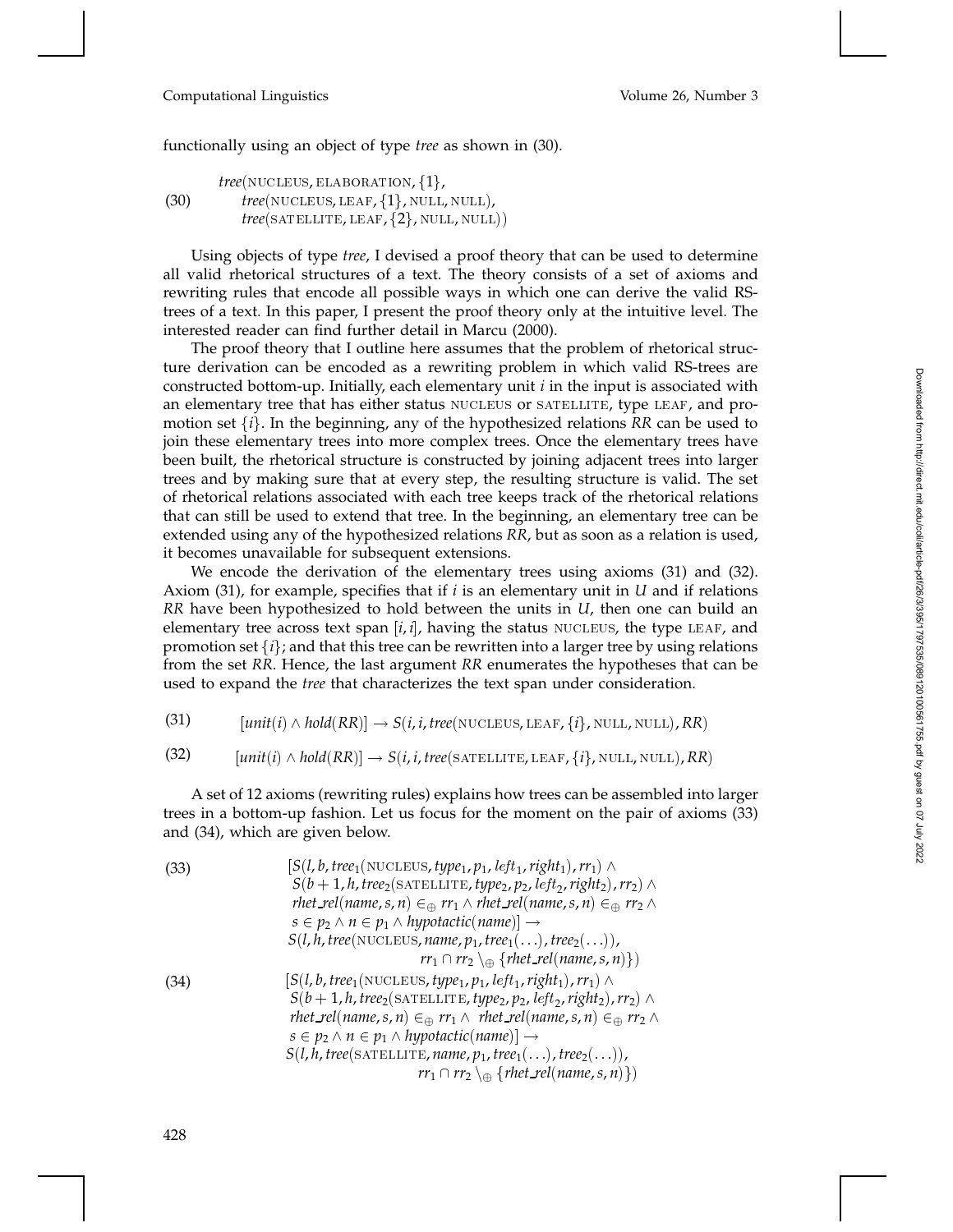Assume that there exist two spans: one from unit *l* to unit *b* that is characterized by valid rhetorical structure *tree*<sub>1</sub>( $\dots$ ) and rhetorical relations  $rr_1$ , and the other from unit  $b+1$  to unit h that is characterized by valid rhetorical structure  $\mathit{tree}_2(\ldots)$  and rhetorical relations *rr* 2. Assume also that rhetorical relation *rhet rel* (*name* , *s* , *n* ) holds between a unit *s* that is in the promotion set of span  $[b+1,h]$  and a unit *n* that is in the promotion set of span [*l*, *b*], that *rhet\_rel*(*name*, s, *n*) can be used to extend both spans [*l*, *b*] and  $[b+1,h]$  (*rhet\_rel*(*name*, *s*, *n*)  $\in_{\oplus}$  *rr*<sub>1</sub> and *rhet\_rel*(*name*, *s*, *n*)  $\in_{\oplus}$  *rr*<sub>2</sub>), and that the relation is hypotactic. In such a case, one can combine spans  $[l,b]$  and  $[b+1,h]$  into a larger span [ $l,h$ ] that has a valid structure whose status is either <code>NUCLEUS</code> (see axiom (33)) or  $\text{SATELLITE}$  (see axiom (34)), type *name*, promotion set  $p_1$ , and whose children are given by the valid structures of the immediate subspans. The set of rhetorical relations that can be used to further extend this structure is given by  $rr_1 \cap rr_2 \setminus_{\oplus} \{ \textit{thet\_rel}(\textit{name},s,n) \}.$  $\}$ .

We use operators  $\in_{\oplus}$  and  $\setminus_{\oplus}$  instead of  $\in$  and  $\setminus$  because we treat each exclusive disjunction as a whole because each exclusive disjunction was hypothesized using one and only one hypothesis trigger (cue phrase). That is, we say that a rhetorical relation  $r \in_{\oplus} r_i \oplus r_{i+1} \oplus \cdots \oplus r_{i+j}$  if  $r$  matches any of the rhetorical relations  $r_i \cdots r_{i+j}$ . <sup>+</sup> We consider that the result of the difference  $RR_i \setminus_{\oplus} r$  is a subset of  $RR_i$  that contains all the members of *RR <sup>i</sup>* except the exclusive disjunction that uses relation *r*. Because axioms (33) and (34) treat each exclusive disjunction as a whole, they ensure that no rhetorical relation occurs more than once in a discourse structure.

Similarly, we can define rules of inference for the cases in which an extended rhetorical relation holds across spans  $[l, b]$  and  $[b + 1, h]$ ; for the cases in which the satellite precedes the nucleus; and for the cases in which the relation under scrutiny is paratactic. (See Marcu [2000] for a complete list of these axioms.) Rule (35), for examples, corresponds to the case in which the relation under scrutiny is a simple, paratactic relation.

(35)  $[S(l,b,tree_1(\text{\tiny NUCLEUS},type_1,p_1,left_1,right_1),rr_1) \wedge$  $\wedge$   $\qquad \qquad$  $S(b+1,h,\textit{tree}_2(\textsc{NUCLEUS},\textit{type}_2,\textit{p}_2,\textit{left}_2,\textit{right}_2),\textit{rr}_2) \wedge$  $\wedge$   $\qquad \qquad$ rhet\_rel(name,  $n_1$ ,  $n_2$ )  $\in$   $\oplus$   $rr_1 \wedge$  rhet\_rel(name,  $n_1$ ,  $n_2$ )  $\in$   $\oplus$   $rr_2 \wedge$  $\wedge$  . The contract of  $\wedge$  $n_1 \in p_1 \land n_2 \in p_2 \land \text{paratactic}(\textit{name})] \rightarrow$  $S(l,h,\textit{tree}(\textsc{nucleus},\textit{name},p_1 \cup p_2,\textit{tree}_1(\dots),\textit{tree}_2(\dots)),$  $rr_1 \cap rr_2 \setminus_{\oplus} \{ \text{rhet\_rel}(\textit{name}, n_1, n_2) \})$  $\})$  $\overline{a}$  ) and  $\overline{a}$  and  $\overline{a}$  and  $\overline{a}$  and  $\overline{a}$  and  $\overline{a}$  and  $\overline{a}$  and  $\overline{a}$  and  $\overline{a}$  and  $\overline{a}$  and  $\overline{a}$  and  $\overline{a}$  and  $\overline{a}$  and  $\overline{a}$  and  $\overline{a}$  and  $\overline{a}$  and  $\overline{a}$  an

*Example of a Derivation of a Valid Rhetorical Structure.* If we take any text of n units that is characterized by a set *RR* of rhetorical relations, the proof-theoretic account provides all the necessary support for deriving the valid rhetorical structures of that text. Assume, for example, that we are given text (4), among which rhetorical relations *RR* given in (6), hold. In Figure 7, we sketch the derivation of the theorem that corresponds to the valid rhetorical structure shown in Figure 3. The relations *RR* <sup>1</sup> and *RR* <sup>2</sup> that the derivation refers to are shown below.

(36) 
$$
RR_{1} = \begin{cases} \ntheta_{rel} = (1.3) + \theta_{rel} = (1.3) + \theta_{rel} = 1.44 \text{ m}^{2} \text{ m}^{2} \text{ m}^{2} \text{ m}^{2} \text{ m}^{2} \text{ m}^{2} \text{ m}^{2} \text{ m}^{2} \text{ m}^{2} \text{ m}^{2} \text{ m}^{2} \text{ m}^{2} \text{ m}^{2} \text{ m}^{2} \text{ m}^{2} \text{ m}^{2} \text{ m}^{2} \text{ m}^{2} \text{ m}^{2} \text{ m}^{2} \text{ m}^{2} \text{ m}^{2} \text{ m}^{2} \text{ m}^{2} \text{ m}^{2} \text{ m}^{2} \text{ m}^{2} \text{ m}^{2} \text{ m}^{2} \text{ m}^{2} \text{ m}^{2} \text{ m}^{2} \text{ m}^{2} \text{ m}^{2} \text{ m}^{2} \text{ m}^{2} \text{ m}^{2} \text{ m}^{2} \text{ m}^{2} \text{ m}^{2} \text{ m}^{2} \text{ m}^{2} \text{ m}^{2} \text{ m}^{2} \text{ m}^{2} \text{ m}^{2} \text{ m}^{2} \text{ m}^{2} \text{ m}^{2} \text{ m}^{2} \text{ m}^{2} \text{ m}^{2} \text{ m}^{2} \text{ m}^{2} \text{ m}^{2} \text{ m}^{2} \text{ m}^{2} \text{ m}^{2} \text{ m}^{2} \text{ m}^{2} \text{ m}^{2} \text{ m}^{2} \text{ m}^{2} \text{ m}^{2} \text{ m}^{2} \text{ m}^{2} \text{ m}^{2} \text{ m}^{2} \text{ m}^{2} \text{ m}^{2} \text{ m}^{2} \text{ m}^{2} \text{ m}^{2} \text{ m}^{2} \text{ m}^{2} \text{ m}^{2} \text{ m}^{2} \text{ m}^{2} \text{ m}^{2} \text{ m}^{2} \text{ m}^{2} \text{ m}^{2} \text{ m}^{2} \text{ m}^{2} \text{ m}^{2} \text{ m}^{2} \text{ m}^{2} \text{ m}^{2} \text{ m}
$$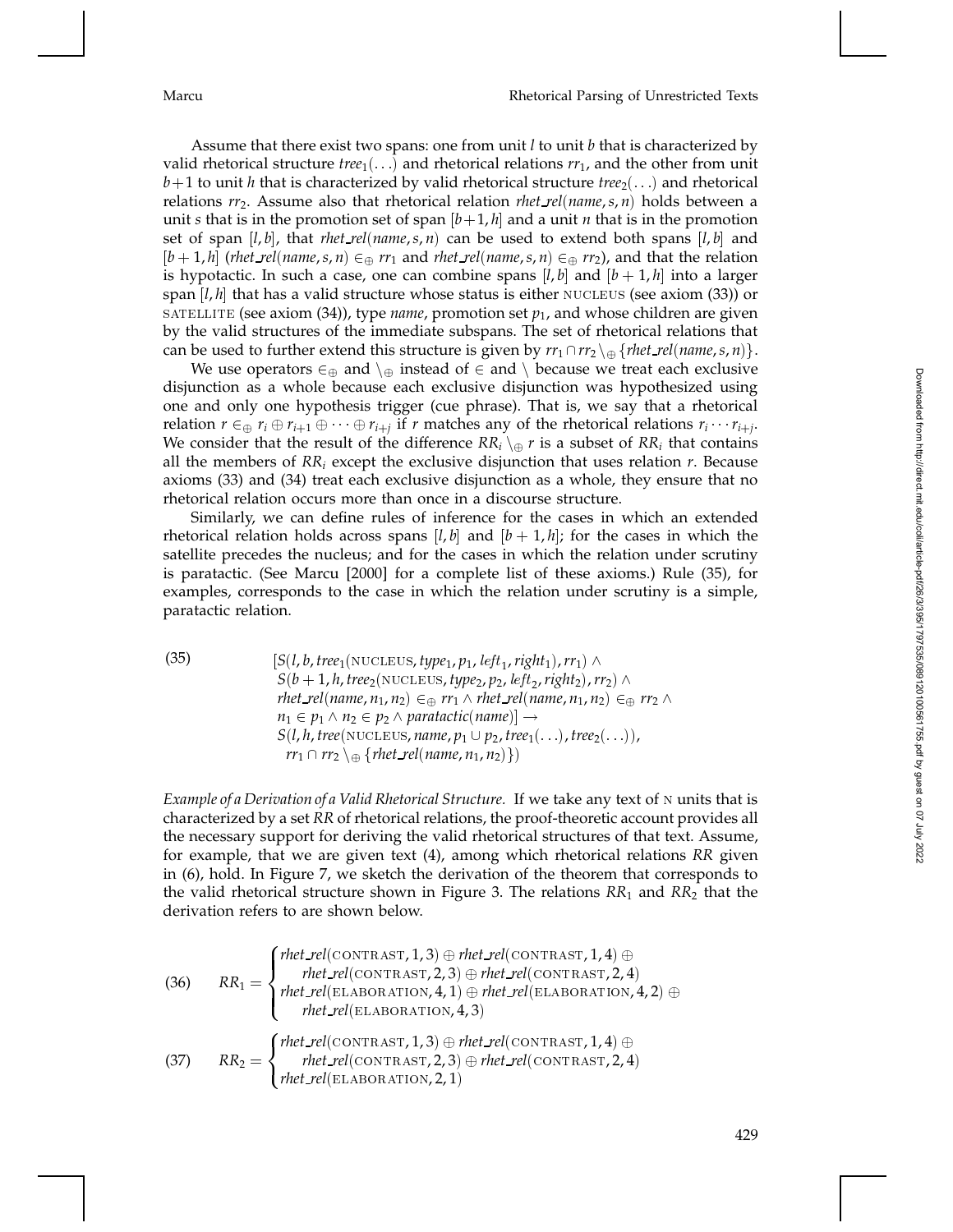| 1. $hold(RR)$                                                                                                                                                                                                                                                                                                                                                            | Input                 |
|--------------------------------------------------------------------------------------------------------------------------------------------------------------------------------------------------------------------------------------------------------------------------------------------------------------------------------------------------------------------------|-----------------------|
| 2. $unit(1)$                                                                                                                                                                                                                                                                                                                                                             | Input                 |
| 3. $unit(2)$                                                                                                                                                                                                                                                                                                                                                             | Input                 |
| 4. $unit(3)$                                                                                                                                                                                                                                                                                                                                                             | Input                 |
| 5. $unit(4)$                                                                                                                                                                                                                                                                                                                                                             | Input                 |
| 6. $S(1, 1, tree(\text{NUCEUS, LEAF}, \{1\}, \text{NULL}, \text{NULL}), RR)$                                                                                                                                                                                                                                                                                             | 1, 2, Axiom (31), MP  |
| 7. $S(2, 2, tree(\text{SATELLITE, LEAF}, \{2\}, \text{NULL}, \text{NULL}), RR)$                                                                                                                                                                                                                                                                                          | 1, 3, Axiom (32), MP  |
| 8. $S(1, 2, tree(\text{NUCEUS, ELABORATION}, \{1\},$<br>$tree(NUCLEUS, LEAF, {1}, NULL, NULL),$<br>tree(SATELLITE, LEAF, {2}, NULL, NULL),                                                                                                                                                                                                                               | 6, 7, Axiom (33), MP  |
| $RR_1)$<br>9. $S(3,3,tree(NUCLEUS,LEAF, {3}, NULL, NULL), RR)$                                                                                                                                                                                                                                                                                                           | 1, 4, Axiom (31), MP  |
| 10. $S(4, 4, tree(\text{SATELLITE}, \text{LEAF}, \{4\}, \text{NULL}, \text{NULL}), RR)$                                                                                                                                                                                                                                                                                  | 1, 5, Axiom (32), MP  |
| 11. $S(3, 4, tree(\text{NULEUS}, \text{ELABORATION}, \{3\}, \text{III})$<br>$tree(NUCLEUS, LEAF, {3}, NULL, NULL),$<br>$tree(SATELLITE, LEAF, {4}, NULL, NULL),$                                                                                                                                                                                                         | 9, 10, Axiom (33), MP |
| $RR_{2})$<br>12. S(1, 4, tree(NUCLEUS, CONTRAST, {1, 3},<br>tree(NUCLEUS, ELABORATION, {1},<br>$tree(\text{NUCLEUS}, \text{LEAF}, \{1\}, \text{NULL}, \text{NULL}),$<br>$tree(SATELLITE, LEAF, {2}, NULL, NULL)),$<br>$tree($ NUCLEUS, ELABORATION, $\{3\}$ ,<br>tree(NUCLEUS, LEAF, {3}, NULL, NULL),<br>$tree(SATELLITE, LEAF, {4}, sc null, NULL)),$<br>$\emptyset$ ) | 8, 11, Axiom (35), MP |
|                                                                                                                                                                                                                                                                                                                                                                          |                       |

**Figure 7**

A derivation of the theorem that corresponds to the valid rhetorical structure shown in Figure 3.

The derivation starts with five axioms that are straightforwardly derived from the input of the problem. Using the axioms in lines 1 and 2, axiom (31), and the modus ponens rule, we derive the theorem in line 6. Using the axioms in lines 1 and 3, axiom (32), and modus ponens, we derive the theorem in line 7. Similarly, we derive the theorems in lines 9 and 10. These four theorems all correspond to valid rhetorical structures that can be built on top of elementary units. Using the theorems in lines 6 and 7, axiom (33), and modus ponens, we derive the theorem in line 8. It corresponds to a valid rhetorical structure that can be built across span [1, 2 ]. Since this structure uses rhetorical relation *rhet\_rel*(ELABORATION, 2, 1), the set of rhetorical relations that can be used to further expand the rhetorical structure will be given by the set *RR* 1, shown in (36). Line 11 corresponds to a valid rhetorical structure that can be built on top of elementary span [3,4]. Since this structure uses rhetorical relation *rhet\_rel*(ELABORATION, 4, 3), the set of rhetorical relations that can be used to further expand the rhetorical structure will be given by the set *RR* 2, shown in (37). Using the theorems derived in lines 8 and 11, axiom (35), and modus ponens gives us the theorem in line 12 that corresponds to a valid structure for the entire text, the structure shown in Figure 3.

As I have shown in Marcu (2000), the proof-theoretic account outlined here is both sound and complete with respect to the constraints that characterize the valid rhetorical structures enumerated in Section 2.4. That is, all theorems that are derived using the disjunctive proof-theoretic account correspond to valid text structures; and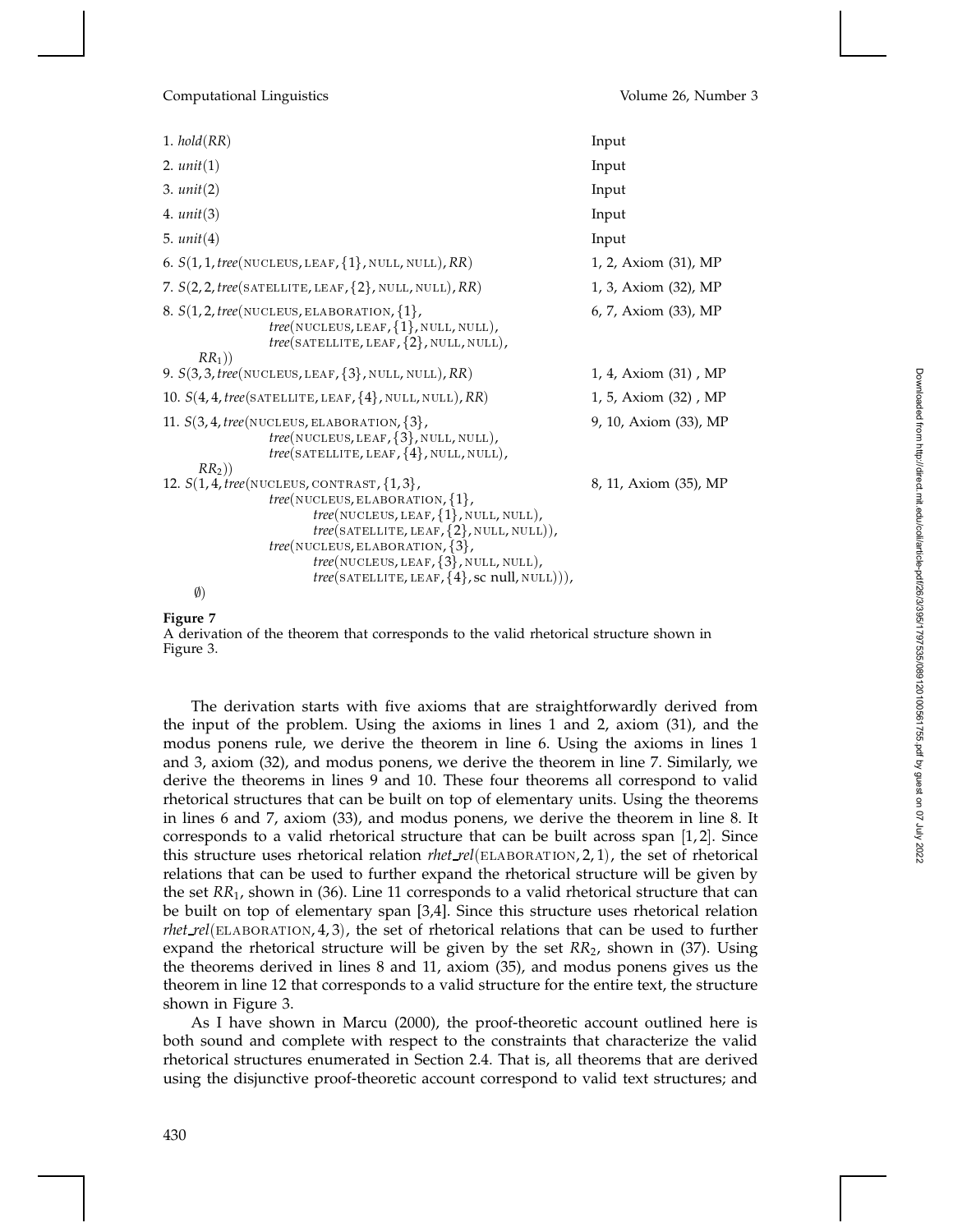#### Marcu Rhetorical Parsing of Unrestricted Texts Status = {NUCLEUS, SATELLITE} Status = {NUCLEUS, SATELLITE}  $1-2$  $Type = { \n **BACKGRODUCTIOND }**$  $1-2$ Type = {JUSTIFICATION} Promotion =  $\{2\}$ Promotion =  ${2}$ Status = {SATTELITE} Status = {NUCLEUS} Status = {SATTELITE} Status = {NUCLEUS}  $Type = \{LEAF\}$  $Type = \{LEAF\}$  $Type = \{LEAF\}$  $Type = \{LEAF\}$  $\overline{1}$  $\overline{c}$  $\mathbf{1}$  $\overline{c}$ Promotion =  ${1}$ Promotion =  $\{2\}$ Promotion =  $(1)$ Promotion =  ${2}$

b)

# **Figure 8**

All valid rhetorical structures of sentence (20).

 $a)$ 



**Figure 9** All valid rhetorical structures of sentence (22).

any valid rhetorical structure can be derived through the successive application of modus ponens and the axioms of the disjunctive proof-theoretic account.

*Implementing the Proof-Theoretic Account.* There are many ways in which one can implement the proof theory described in this section. Since all axioms of the theory are Horn clauses, they can be immediately translated into a Prolog program. Equally trivial is to implement the proof-theoretic account using traditional parsing techniques that combine terminal and nonterminal symbols only when the constraints enumerated in the axioms of the proof-theoretic account are satisfied. The rhetorical parser implements the proof-theoretic account as a chart-parsing algorithm (see Marcu [2000] for details). When a chart-parsing implementation uses as input the rhetorical relations that were hypothesized by the discourse-marker- and word-co-occurrence-based algorithms at the sentence, paragraph, and section levels of text (19), it derives the valid rhetorical structures shown in Figures 8–13.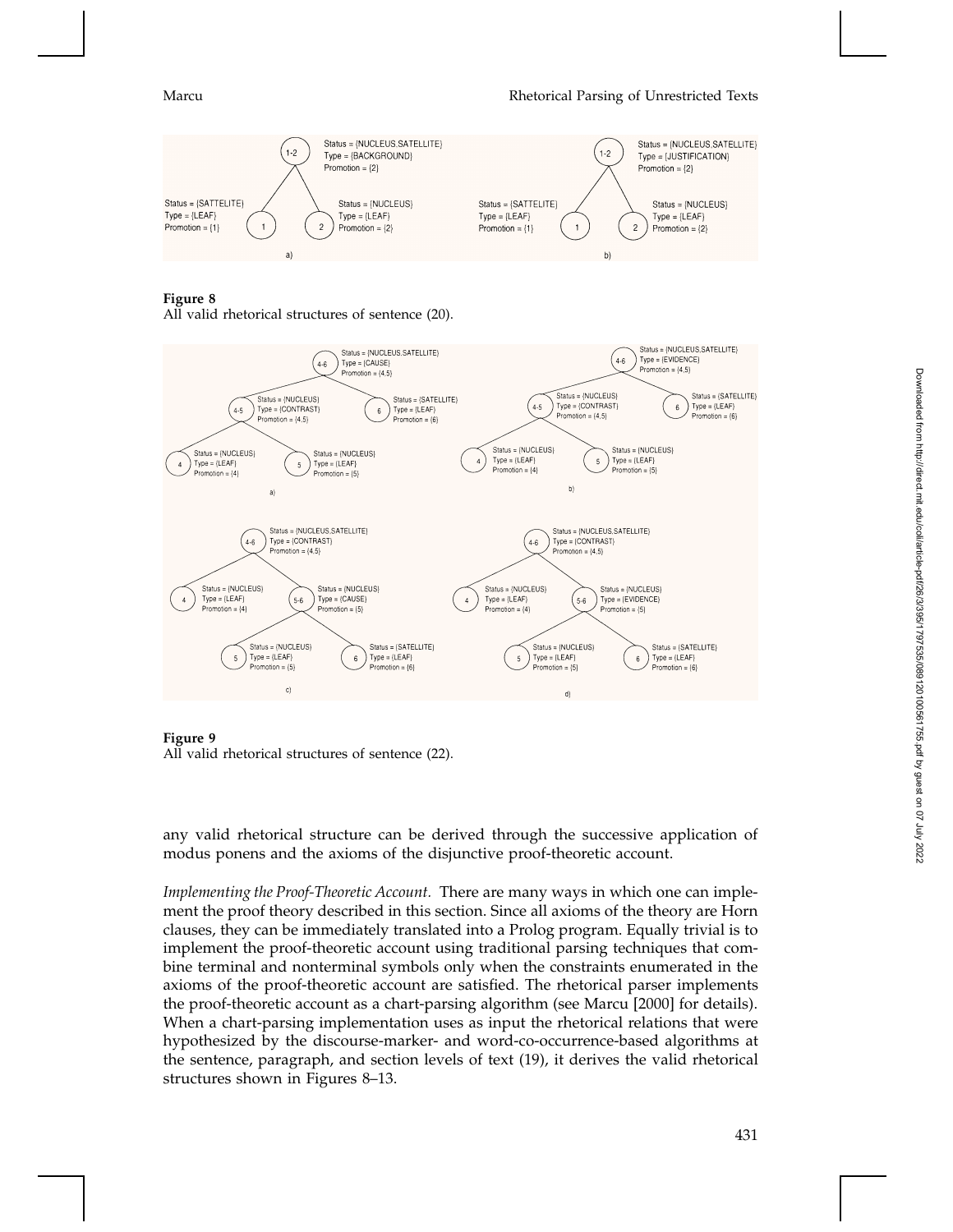



The valid rhetorical structure of sentence (24).



### **Figure 11**

The valid rhetorical structure of the first paragraph of text (19); see the relations in (29).



# **Figure 12**

The valid rhetorical structure of the second paragraph of text (19); see the relations in (26).



#### **Figure 13**

The valid rhetorical structure of text (19); see the relation in (27).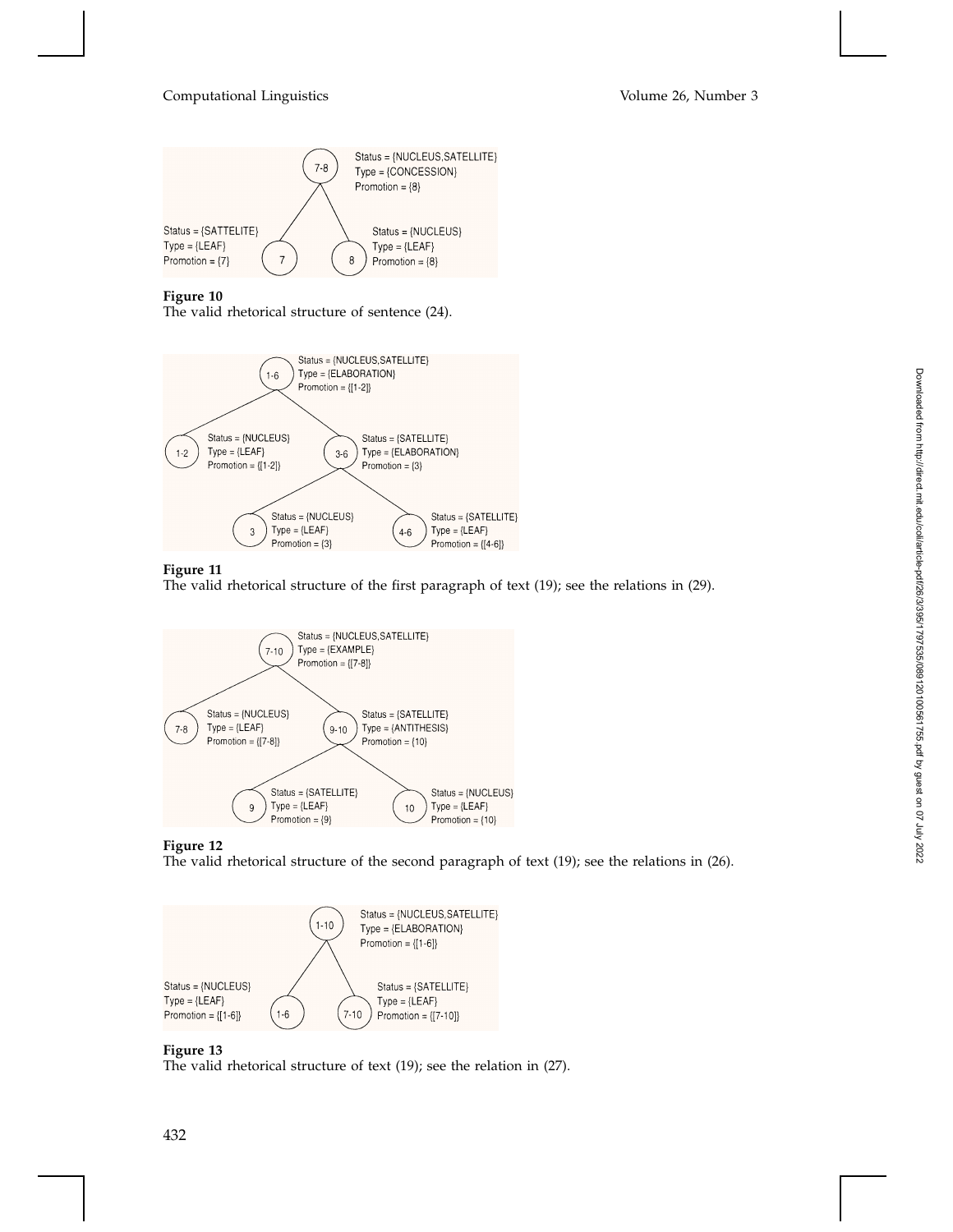# **4.6 The Ambiguity of Discourse**

**4.6.1 A Weight Function for Rhetorical Structures.** Discourse is ambiguous the same way sentences are: usually, more than one discourse structure is produced for any given text. For example, we have seen that the rhetorical parser finds four different valid rhetorical structures for sentence (22) (see Figure 9). In my experiments, I noticed that the "best" discourse trees are usually those that are skewed to the right. I believe that the explanation for this observation is that text processing is essentially a left-to-right process. Usually, people write texts so that the most important ideas go first, both at the paragraph and at the text level. In fact, journalists are trained to consciously employ this "pyramid" approach to writing (Cumming and McKercher 1994). The more text writers add, the more they elaborate on the text that went before: as a consequence, incremental discourse building consists mostly of expansion of the right branches. A preference for trees that are skewed to the right is also consistent with research in psycholinguistics that shows that readers have a preference for interpreting unmarked textual units as continuations of the topics of the units that precede them (Segal, Duchan, and Scott 1991). At the structural level, this corresponds to textual units that elaborate on the information that has been presented before.

In order to disambiguate the discourse, the rhetorical parser computes a weight for each valid discourse tree and retains only the trees that are maximal. The weight function *w*, which is shown in (38), is computed recursively by summing up the weights of the left and right branches of a rhetorical structure and the difference between the depth of the right and left branches of the structure. Hence, the more skewed to the right a tree is, the greater its weight *w* is.

(38)  $w(tree) = \begin{cases} 0 & \text{if } isLeaf(tree) \\ w(leftOf(tree)) + w(rightOf(tree)) + \\ & \text{otherwise.} \end{cases}$ ) ,  $w(leftOf(tree)) + w(rightOf(tree)) +$  otherwise. depth(rightOf (*tree*)) depth(leftOf (*tree*))

For example, when applied to the valid rhetorical structures of sentence (22), the weight function will assign the value  $-1$  to the trees shown in Figures 9(a) and 9(b), and the value <sup>+</sup>1 to the trees shown in Figures 9(c) and 9(d).

**4.6.2 The Ambiguity of Discourse—An Implementation Perspective.** There are two ways one can disambiguate discourse. One way is to consider, during the parsing process, all of the valid rhetorical structures of a text. When the parsing is complete, the structures of maximal weight can be then assigned to the text given as input. The other way is to consider, during the parsing process, only the partial structures that could lead to a structure of maximal weight. For example, if a chart parsing algorithm is used, we can keep in the chart only the partial structures that could lead to a final structure of maximal weight.

In step III.4, the rhetorical parser shown in Figure 5 implements the second approach. Hence, instead of keeping all the partial structures that characterize sentence (22), it will keep only the partial structures of maximal weight, i.e., the structures shown in Figures 9(c) and 9(d). In this way, the overall efficiency of the system is increased.

When the rhetorical parser selects the trees of maximal weight for text (19), at each of the three levels of abstraction, it selects the trees shown in Figures  $8(a)$ ,  $9(c)$ ,  $10$ , 11, 12, and 13. If no weight function were used, the rhetorical parser would generate eight distinct valid rhetorical structures for the whole text.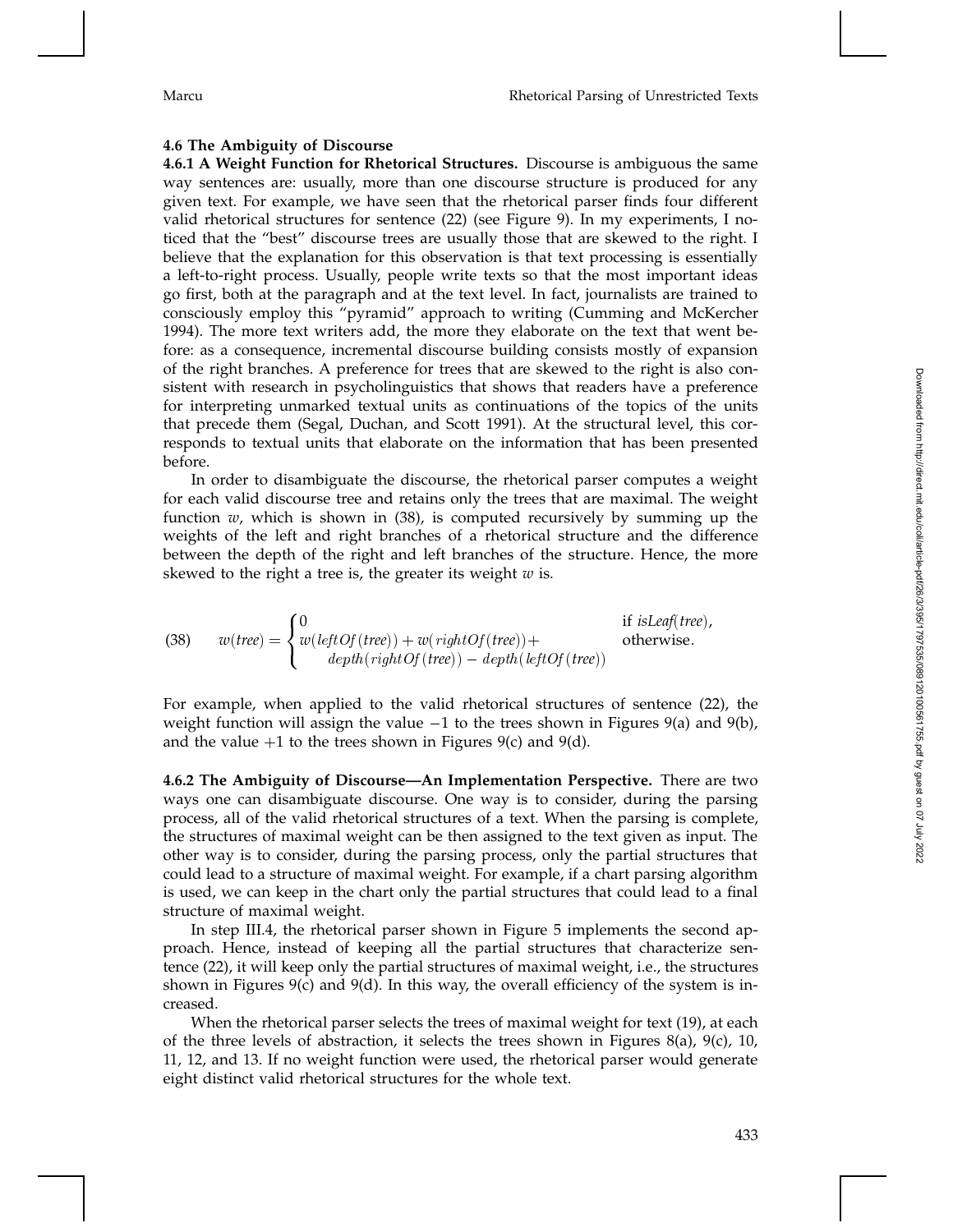

### **Figure 14**

The discourse tree of maximal weight that is built by the rhetorical parsing algorithm for text (1). Nuclei are surrounded by solid boxes and satellites by dotted boxes; links between a node and the subordinate nucleus or nuclei are represented by solid arrows; links between a node and the subordinate satellites by dotted lines. Occurrences of parenthetical information are enclosed in the text by curly brackets; the leaves of the discourse structure are numbered from 1 to <sup>n</sup>, where <sup>n</sup> represents the number of elementary units in the whole text. The numbers associated with each node denote the units that are members of its promotion set.

# **4.7 Deriving the Final Rhetorical Structure**

In the last step (lines 16–17 in Figure 5), after the trees of maximal weight have been obtained at the sentence, paragraph, and section levels, the rhetorical parser merges the valid structures into a structure that spans the whole text of a section. In this way, the rhetorical parser builds one tree for each of the sections of a given document. The merging process is a trivial procedure that assembles the trees obtained at each level of granularity. That is, the trees that correspond to the sentence level are substituted for the leaves of the structures built at the paragraph level, and the trees that correspond to the paragraph levels are substituted for the leaves of the structures built at the section level. The promotion units associated with each span are recomputed in a bottom-up fashion so that they correspond to elementary units and not to sentence and paragraph labels. The rhetorical parser has a back-end process that uses "dot," a preprocessor for drawing oriented graphs, to automatically generate PostScript representations of the rhetorical structures of maximal weight. When applied to text (1), the rhetorical parser builds the rhetorical structure shown in Figure 14.

### **5. Evaluation**

There are two ways to evaluate the correctness of the discourse trees that an automatic process builds. One is to compare the automatically derived trees with trees that have been built manually. The other is to evaluate the impact that they have on the accuracy of other natural language processing tasks, such as anaphora resolution, intention recognition, or text summarization. The rhetorical parser presented here was evaluated by following both of these avenues.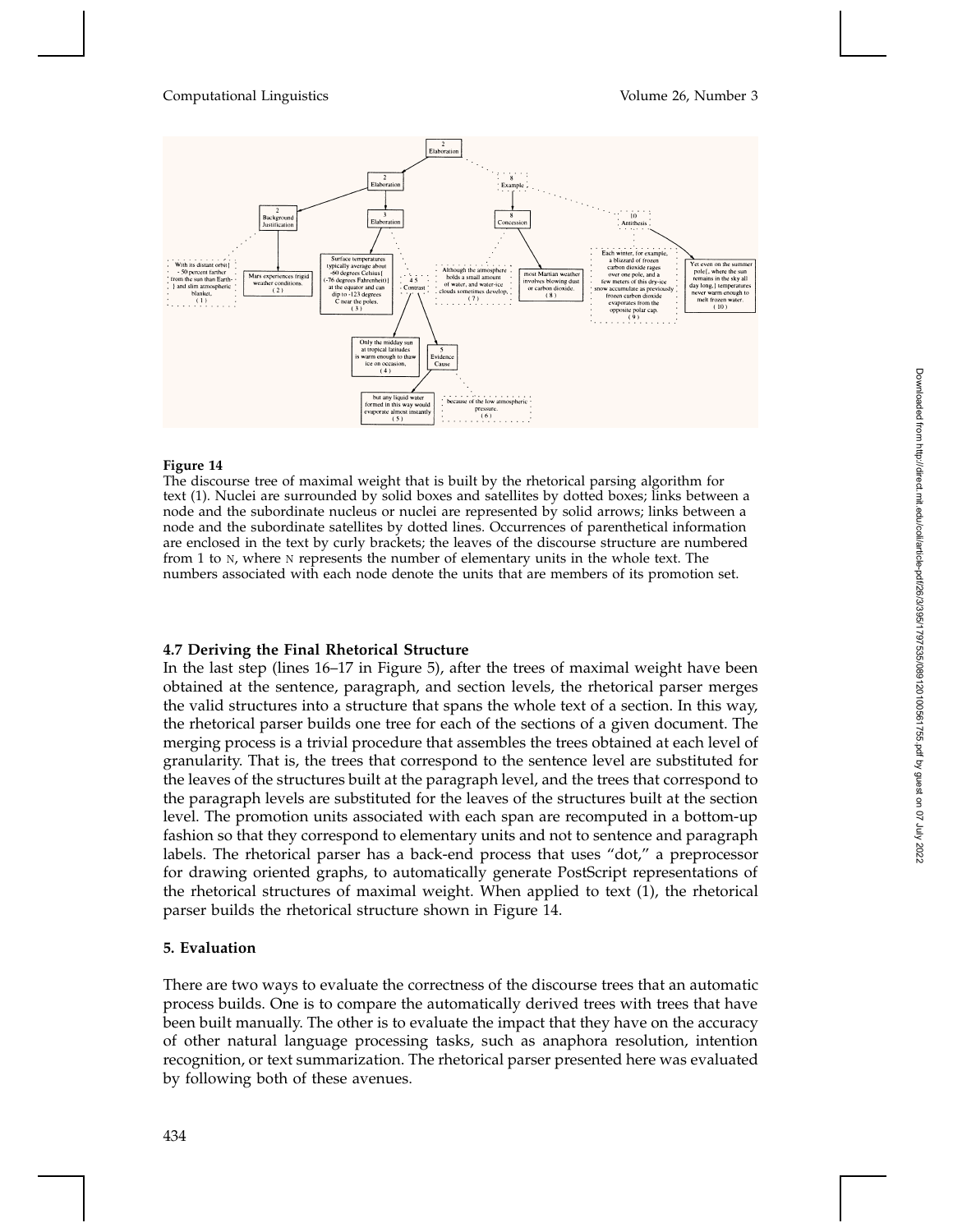#### Marcu Rhetorical Parsing of Unrestricted Texts





# **Figure 15**

Example of discourse trees: (a) represents a manually built tree; (b) represents an automatically built tree.

# **5.1 Evaluating the Correctness of the Trees**

**5.1.1 Labeled Recall and Precision Figures.** To evaluate the correctness of the trees built by the rhetorical parser, two analysts have manually built the rhetorical structure of five texts from *Scientific American*, which ranged in size from 161 to 725 words. The analysts were computational linguists who were familiar with Rhetorical Structure Theory (Mann and Thompson 1988). They did not agree beforehand on any annotation style or protocol and were not given any specific instructions besides being asked to build trees that were consistent with the requirements put forth by Mann and Thompson. The analysts were supposed to use only the set of relations proposed by RST and the relation TEXTUAL to link the subtrees subsuming the title and body of a text. Analysts were not asked to build binary structures (similar to those derived by the rhetorical parser), although we knew that this could negatively affect the performance of our system.

The performance of the rhetorical parser was estimated by applying labeled recall and precision measures, which are extensively used to study the performance of syntactic parsers. Labeled recall reflects the number of correctly labeled constituents identified by the rhetorical parser with respect to the number of labeled constituents in the corresponding manually built tree. Labeled precision reflects the number of correctly labeled constituents identified by the rhetorical parser with respect to the total number of labeled constituents identified by the parser. Labeled recall and precision figures were computed with respect to the ability of the rhetorical parser to identify elementary units, hierarchical text spans, text span nuclei and satellites, and rhetorical relations.

To understand how these figures were computed, assume for example that an analyst identified six elementary units in a text and built the discourse structure in Figure 15(a) and that the program identified five elementary units and built the discourse structure in Figure 15(b). When we align the two structures, we obtain the labels in Table 7, which show that the program did not identify the breaks between units 2 and 3, and 4 and 5 in the analyst's annotation; and that it considered the unit labeled 6-7 in the analyst's annotation to be made of two units. Table 7 lists all constituents in the two structures, the associated labels at the elementary unit, span, nuclei, and rhetorical levels, and the corresponding recall and precision figures. As Table 7 shows,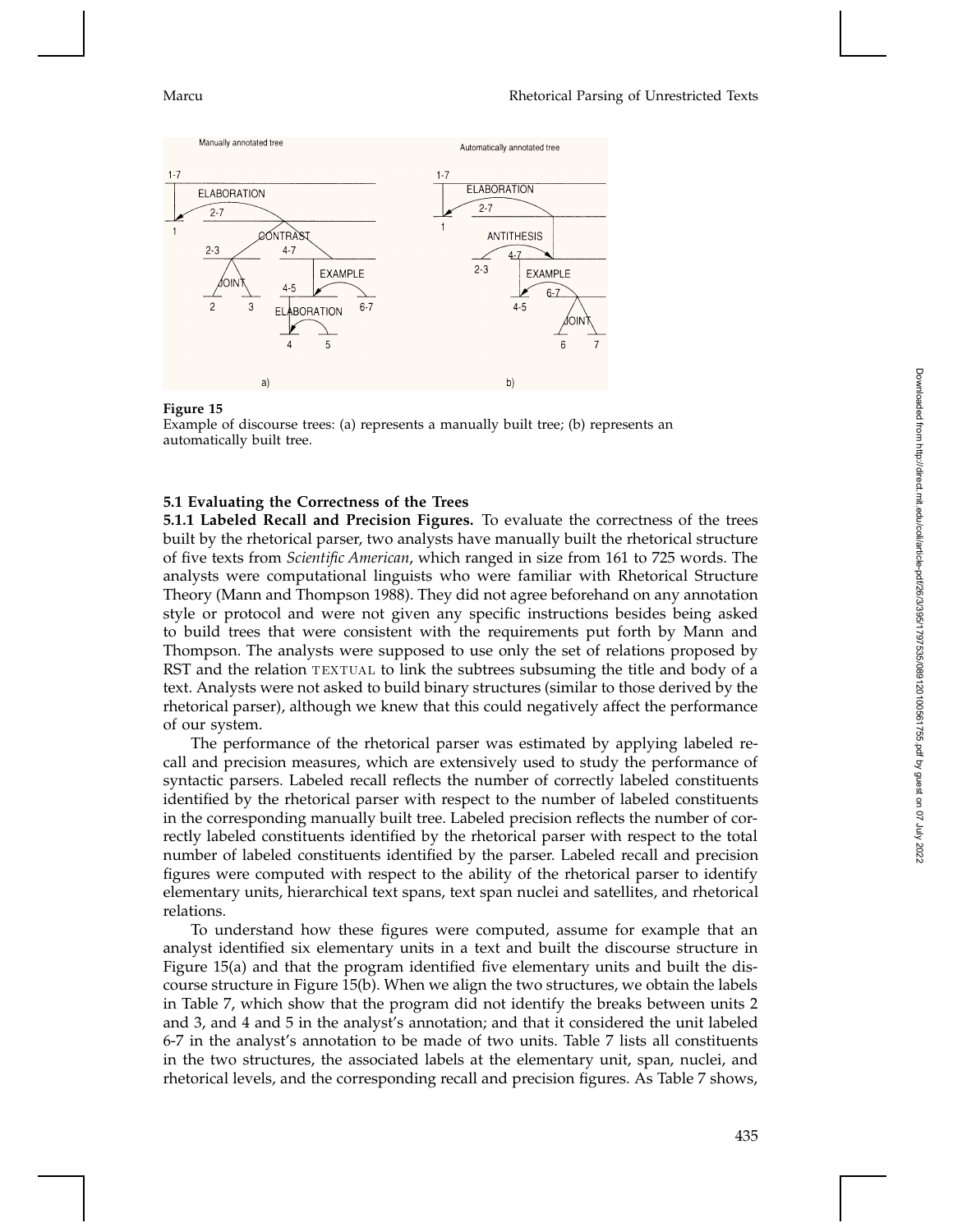| Constituent     | Units                                         |           | Spans                |             | Nuclearity |                                      |                   | Relations                                               |  |  |  |  |
|-----------------|-----------------------------------------------|-----------|----------------------|-------------|------------|--------------------------------------|-------------------|---------------------------------------------------------|--|--|--|--|
|                 | A                                             | ${\bf P}$ | A                    | $\mathbf P$ | A          | $\mathbf P$                          | A                 | $\mathbf{P}$                                            |  |  |  |  |
| $1 - 1$         | *                                             | $\ast$    | $\ast$               | *           | N          | N                                    | <b>SPAN</b>       | <b>SPAN</b>                                             |  |  |  |  |
| $2 - 2$         | *                                             |           | *                    |             | N          |                                      | JOINT             |                                                         |  |  |  |  |
| $3 - 3$         | *                                             |           | *                    |             | N          |                                      | JOINT             |                                                         |  |  |  |  |
| $4-4$           | *                                             |           | *                    |             | N          |                                      | <b>SPAN</b>       |                                                         |  |  |  |  |
| $5 - 5$         | *                                             |           | *                    |             | S          |                                      | ELABORATION       |                                                         |  |  |  |  |
| $6 - 6$         |                                               | *         |                      | *           |            | N                                    |                   | JOINT                                                   |  |  |  |  |
| $7 - 7$         |                                               | *         |                      | *           |            | N                                    |                   | JOINT                                                   |  |  |  |  |
| $2 - 3$         |                                               | *         | *                    | *           | N          | $\mathbf S$                          | CONTRAST          | <b>ANTITHESIS</b>                                       |  |  |  |  |
| $4 - 5$         |                                               | $\ast$    | *                    | *           | N          | N                                    | <b>SPAN</b>       | <b>SPAN</b>                                             |  |  |  |  |
| $6 - 7$         | *                                             |           | *                    | *           | S          | S                                    | <b>EXAMPLE</b>    | <b>EXAMPLE</b>                                          |  |  |  |  |
| $4 - 7$         |                                               |           | *                    | *           | N          | N                                    | CONTRAST          | <b>SPAN</b>                                             |  |  |  |  |
| $2 - 7$         |                                               |           | *                    | *           | S          | S                                    | ELABORATION       | <b>ELABORATION</b>                                      |  |  |  |  |
|                 |                                               |           | $R = 1/6$ $R = 6/10$ |             | $R = 5/10$ |                                      | $R = 4/10$        |                                                         |  |  |  |  |
|                 |                                               |           | $P = 1/5$ $P = 6/8$  |             | $P = 5/8$  |                                      | $P = 4/8$         |                                                         |  |  |  |  |
| CONCESSION<br>1 | <b>ELABORATION</b><br>$\overline{\mathbf{c}}$ | 3         |                      |             | CONCESSION | <b>ELABORATION</b><br>$\overline{2}$ | 3<br>$\mathbf{1}$ | ELABORATION<br>3<br><b>CONCESSION</b><br>$\overline{c}$ |  |  |  |  |
| a)              |                                               |           |                      |             |            | b)                                   |                   | c)                                                      |  |  |  |  |

**Table 7** Computing the performance of a rhetorical parser ( $P = Program$ ; A <sup>=</sup> Analyst).

#### **Figure 16**

Discourse trees (b) and (c) represent alternative binary representations of the nonbinary discourse tree in (a).

the program in this example identified only one of the six elementary units identified by the analyst (unit 1), for a recall of  $1/6$ . Since the program identified a total of five units, the precision is  $1/5$ . Similarly, recall and precision figures can be computed for span, nuclearity, and rhetorical relation assignments.

This evaluation assumes that rhetorical labels are associated with the children nodes, and not with the father nodes, as in the formalization. For example, the example relation that holds between spans [4,5] and [6,7] in the tree in Figure 15(a), is not associated with span [4,7], but rather, with the span [6,7], which is the satellite of the relation; and by convention, the rhetorical relation of the span [4,5] is set to Span . The rationale for this choice is the fact that the analysts did not construct only binary trees; some of the nodes in their manually built representations had multiple children. Representing in binary form a tree such as that shown in Figure 16(a), for example, would require an additional hierarchical level on the spans, as shown in Figures 16(b) and 16(c), that was not part of the original analysis. To avoid introducing in the annotation choices that were not part of what the analysts did, I decided for the purpose of evaluation to follow the procedure outlined above.

Table 8 shows average recall and precision figures that reflect the performance of the rhetorical parser on the five *Scientific American* texts. In addition to the recall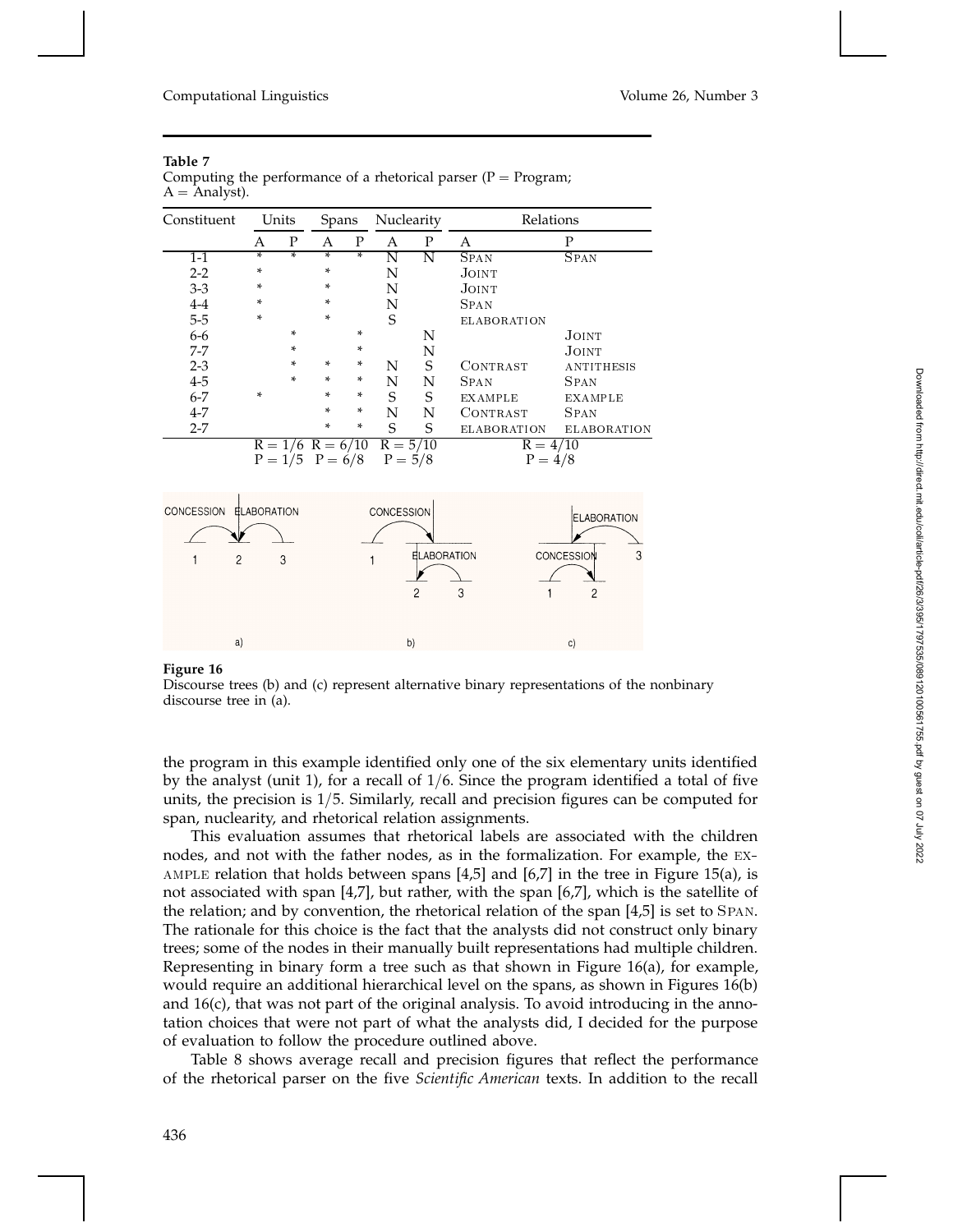# Marcu **Marcu Rhetorical Parsing of Unrestricted Texts** Rhetorical Parsing of Unrestricted Texts

| Table 8<br>Performance of the rhetorical parser. |        |           |        |           |  |  |  |  |  |  |  |
|--------------------------------------------------|--------|-----------|--------|-----------|--|--|--|--|--|--|--|
|                                                  |        | Analysts  |        | Program   |  |  |  |  |  |  |  |
|                                                  | Recall | Precision | Recall | Precision |  |  |  |  |  |  |  |
| Elementary units                                 | 87.9   | 87.9      | 51.2   | 95.9      |  |  |  |  |  |  |  |
| Spans                                            | 89.6   | 89.6      | 63.5   | 87.7      |  |  |  |  |  |  |  |
| Nuclearity                                       | 79.4   | 88.2      | 50.6   | 85.1      |  |  |  |  |  |  |  |
| Relations                                        | 83.4   | 83.4      | 47.0   | 78.4      |  |  |  |  |  |  |  |

and precision figures specific to the program, Table 8 also displays average recall and precision figures obtained for the trees built only by the analysts. These figures reflect how similar the annotations of the two analysts were and provides an upper bound for the performance of the rhetorical parser: if the recall and precision figures of the parser were the same as the figures for the analysts, the discourse trees built by the rhetorical parser would be indistinguishable from those built by a human.

As the results in Table 8 show, the rhetorical parser fails to identify a fair number of elementary units (51.2% recall); but the units it identifies tend to be correct (95.9% precision). As a consequence, performance at all other levels is affected. With respect to identifying hierarchical spans, recall is about 25% lower than the average human performance; with respect to labeling the nuclear status of spans, recall is about 30% below human performance; and with respect to labeling the rhetorical relations that hold between spans, recall is about 40% below human performance. In general, the precision of the rhetorical parser comes close to the human performance level. However, since the level of granularity at which the rhetorical parser works is much coarser than that used by human judges, many sentences are assigned a much simpler structure than the structure built by humans. For example, whenever an analyst used a joint relation to connect two clause-like units separated by an *and*, the rhetorical parser failed to identify the two units; it often treated them as a single elementary unit. As a consequence, the recall figures at all levels were significantly lower than those specific to the humans.

**5.1.2 Confusion Matrices.** Another way to evaluate the performance of the rhetorical parser is to build a confusion matrix over the most frequently used relations. To enable the reader to distinguish between rhetorical and nuclearity errors, I follow the same strategy as in the case of computing labeled recall and precision figures. That is, I consider by convention that the nuclei nodes of a rhetorical representation are labeled with the relation span.

Table 9 shows the distributions of rhetorical relation labels used by one of the analysts and the program. The most frequently used relations were JOINT, ELABORATION, and CONTRAST. (Label SPAN denotes the nucleus of any mononuclear relation.) Overall, the 15 most frequently used relations account for more than 92% of the relations in the corpus. The distribution of relations inferred by the program is somewhat similar, with the most frequently used relations being JOINT, ELABORATION, and CONTRAST as well. The program, though, shows a stronger preference for ELABORATION relations over JOINTS.

Table 10 shows a confusion matrix that reflects the ability of the rhetorical parser to derive rhetorical structure trees. The confusion matrix compares cumulatively, over the entire corpus, the rhetorical relations inferred by the parser with the rhetorical relations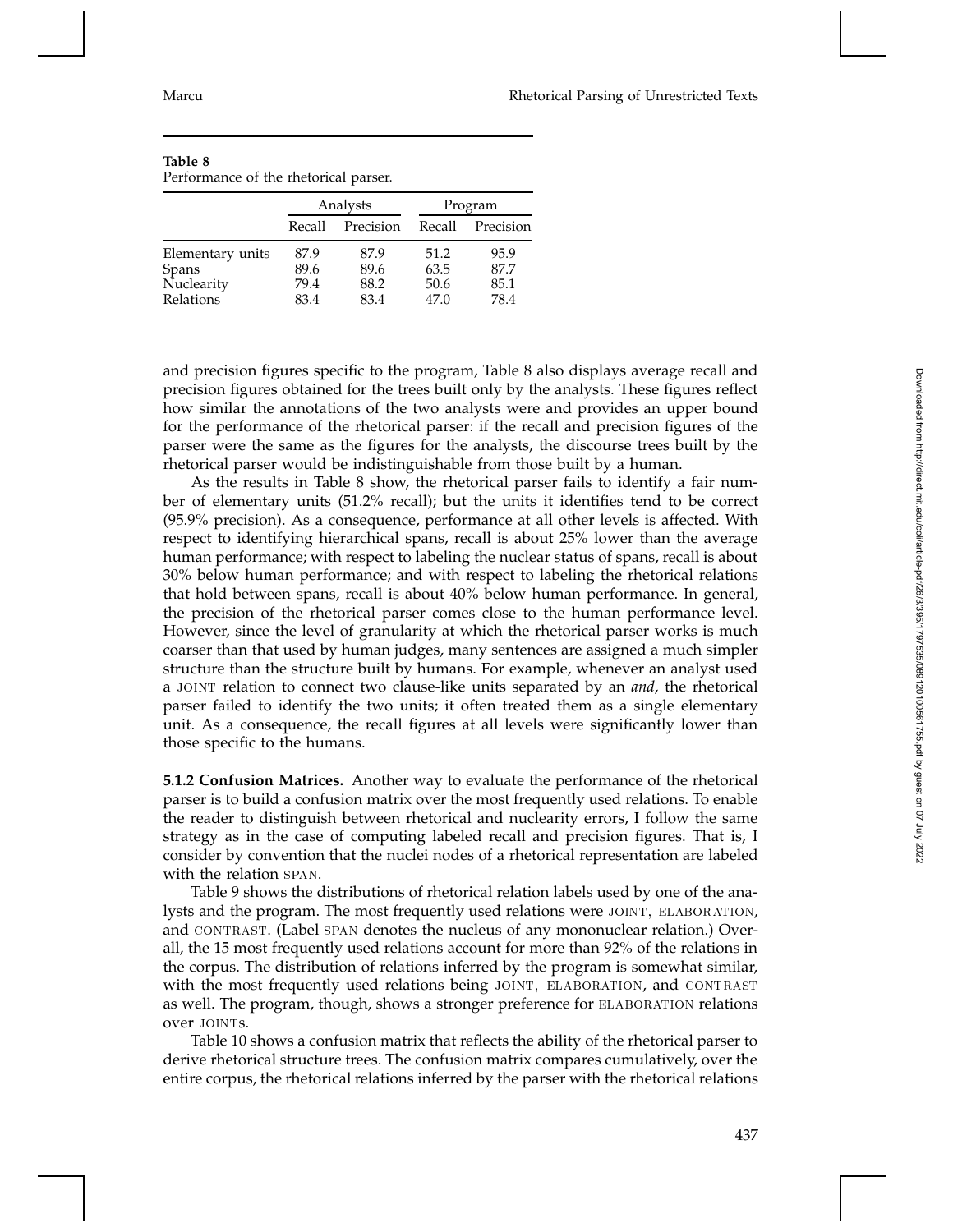### **Table 9**

Distribution of the most frequently used 15 relations.

| Relation          | Judge $(\%)$ | Program $(\%)$ |
|-------------------|--------------|----------------|
| SPAN              | 32.62        | 35.65          |
| JOINT             | 14.53        | 14.78          |
| ELABORATION       | 12.76        | 20.43          |
| CONTRAST          | 7.80         | 7.82           |
| TEXTUAL           | 3.54         | 3.47           |
| CONDITION         | 3.19         | 1.73           |
| <b>EXAMPLE</b>    | 2.83         | 3.04           |
| SEQUENCE          | 2.83         |                |
| <b>EVIDENCE</b>   | 2.12         |                |
| <b>OTHERWISE</b>  | 2.12         | 0.86           |
| PURPOSE           | 1.77         | 0.86           |
| CONCESSION        | 1.77         | 1.73           |
| CIRCUMSTANCE      | 1.77         | 1.30           |
| <b>BACKGROUND</b> | 1.77         | 1.73           |
| CAUSE             | 1.41         | 2.60           |

# **Table 10**

Confusion matrix.

| Relation         | (a)            | (b)          | (c) | (d) | (e) | (f) | (g) | (h) | (i) | (j) | (k) | (1) | (m) | (n) | (0) | (p) |
|------------------|----------------|--------------|-----|-----|-----|-----|-----|-----|-----|-----|-----|-----|-----|-----|-----|-----|
| SPAN(a)          | 51             | 8            | 9   |     |     |     |     |     |     |     |     |     |     |     | 3   |     |
| JOINT (b)        | 4              | 4            | 5   |     |     |     |     |     |     |     |     |     |     |     |     |     |
| ELABORATION (c)  | $\overline{2}$ | 5            | 18  | 1   |     |     |     |     |     |     |     |     |     |     |     |     |
| CONTRAST (d)     |                |              | 1   | 14  |     |     |     |     |     |     |     |     |     |     |     |     |
| TEXTUAL (e)      |                |              |     |     | 10  |     |     |     |     |     |     |     |     |     |     |     |
| CONDITION(f)     |                |              |     |     |     | 5   |     |     |     |     |     |     |     |     |     |     |
| EXAMPLE $(g)$    |                |              |     |     |     |     | 6   |     |     |     |     |     |     |     |     |     |
| SEQUENCE (h)     | 3              | 4            |     |     |     |     |     |     |     |     |     |     |     |     |     |     |
| EVIDENCE (i)     |                |              | 4   |     |     |     |     |     |     |     |     |     |     |     |     |     |
| OTHERWISE(j)     |                |              |     |     |     |     |     |     |     |     |     |     |     |     |     |     |
| PURPOSE (k)      |                |              |     |     |     |     |     |     |     |     |     |     |     |     |     |     |
| CONCESSION (1)   |                |              |     |     |     |     |     |     |     |     |     | 3   |     |     |     |     |
| CIRCUMSTANCE (m) | 1              | 1            |     |     |     |     |     |     |     |     |     |     |     |     |     |     |
| BACKGROUND (n)   | 2              | $\mathbf{1}$ |     |     |     |     |     |     |     |     |     |     |     |     |     |     |
| CAUSE $(o)$      |                |              |     |     |     |     |     |     |     |     |     |     |     |     | 5   |     |
| OTHER (p)        |                |              |     |     |     |     |     |     |     |     |     |     |     |     |     |     |
| $NO$ SPAN $(r)$  | 14             | 8            | 5   |     |     |     |     |     |     |     |     |     |     |     |     |     |

chosen by one analyst. For any relation  $R$ , a column in the confusion matrix reflects the number of relations of type  $R$  that were (in)correctly identified by the rhetorical parser with respect to the relations identified by the analyst. For example, the column labeled (d) shows that out of  $18$  textual spans labeled with the relation CONTRAST by the parser,  $14$  were labeled as CONTRASTS, one as the satellite of an ELABORATION relation, and one as the satellite of an OTHER relation by the analyst. In addition, two of the 18 spans had no corresponding span in one analyst's representation.

The confusion matrix shows that the rhetorical parser does a fairly good job at recognizing rhetorical relations that are usually marked by cue phrases, i.e., CONTRAST, condition, example, otherwise, purpose, concession, and cause relations. The confusion matrix also shows that the simple model of cohesion that our parser employs is not adequate for distinguishing between rhetorical relations of ELABORATION and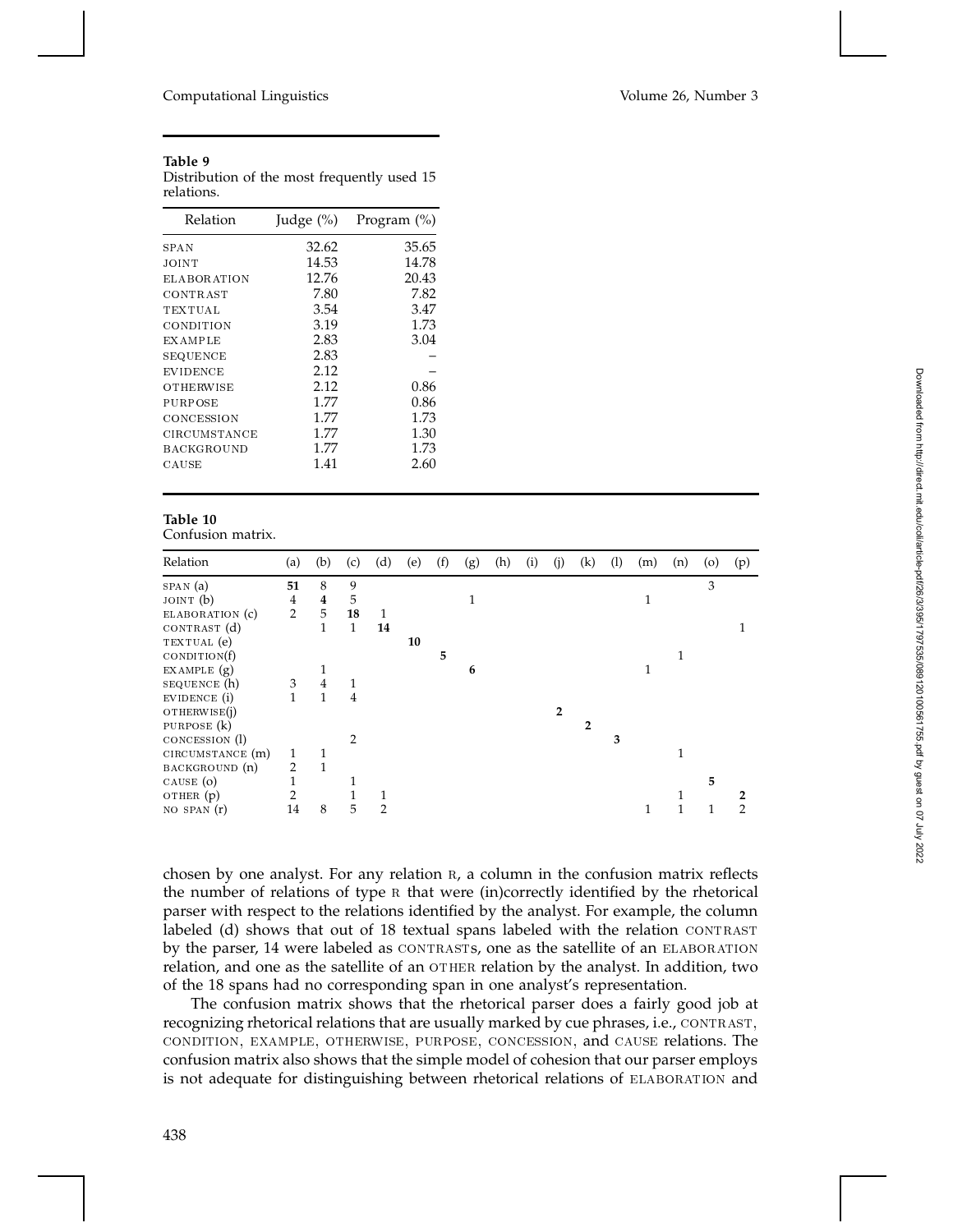# Marcu **Marcu Rhetorical Parsing of Unrestricted Texts** Rhetorical Parsing of Unrestricted Texts



**Figure 17** A flat (a) and a binary (b) representation of the discourse structure of a text.

joint; the submatrix that subsumes the labels span, joint, and elaboration shows the highest levels of confusion. Clearly, semantic similarity is not sufficient if one is to decide whether a rhetorical relation of JOINT, ELABORATION, or BACKGROUND holds between two textual segments.

The rhetorical parser is unable to recognize "purely" intentional relations, such as evidence, which are seldomly marked. As the confusion matrix shows, the parser labels no relation as EVIDENCE; rather, it chooses instead ELABORATION, four times, joint, once, and a relation with a different nuclearity, once. Since the parser draws no temporal inferences, it labels most of the sequence relations as joints, which in many cases is an adequate approximation.

The relatively large number of spans that have no correspondence in one analyst's representations can be explained by two factors. The first factor concerns our representation choice. Since the discourse parser builds binary trees, it also derives text spans that cannot be matched against a nonbinary representation. For example, although the tree in Figure 17(b) is a binary reformulation of the tree in Figure 17(a), the intermediate spans  $[1,k]$ ,  $[2,k]$ ,  $\ldots$ ,  $[k-1,k]$  in Figure 17(b) cannot be matched against any span in the tree in Figure 17(a). Humans built structures such as those shown in Figure 17(a); the discourse parser did not. The second factor concerns the difficulty of the task. Some texts have very sophisticated text structures, which are difficult to infer only on the basis of cue phrase occurrences and word-based similarity measures. We discuss some of the difficult cases in Section 5.1.3, below.

**5.1.3 Qualitative Evaluation.** As the quantitative evaluation results in the preceding section show, the rhetorical structures that can be derived by relying only on discourse markers and cohesion are adequate in some cases and not in others. I discuss some of these cases below.

*Good Discourse Structures at the Paragraph Level.* In most of the cases that I inspected visually on a variety of texts, the partial structures built above sentences and within paragraphs appeared to be adequate. The explanation is simple: Paragraphs that use few discourse markers tend to express the most important information at their beginning, which corresponds to the first sentence being a nucleus and subsequent sentences elaborating on it. Such paragraphs usually have discourse structures that are similar to those preferred by the rhetorical parser, which favors structures that are skewed to the right and which hypothesizes that ELABORATION relations hold between unmarked sentences. If a paragraph has a more complex discourse structure, it usually employs discourse markers, which are detected and exploited by the rhetorical parser.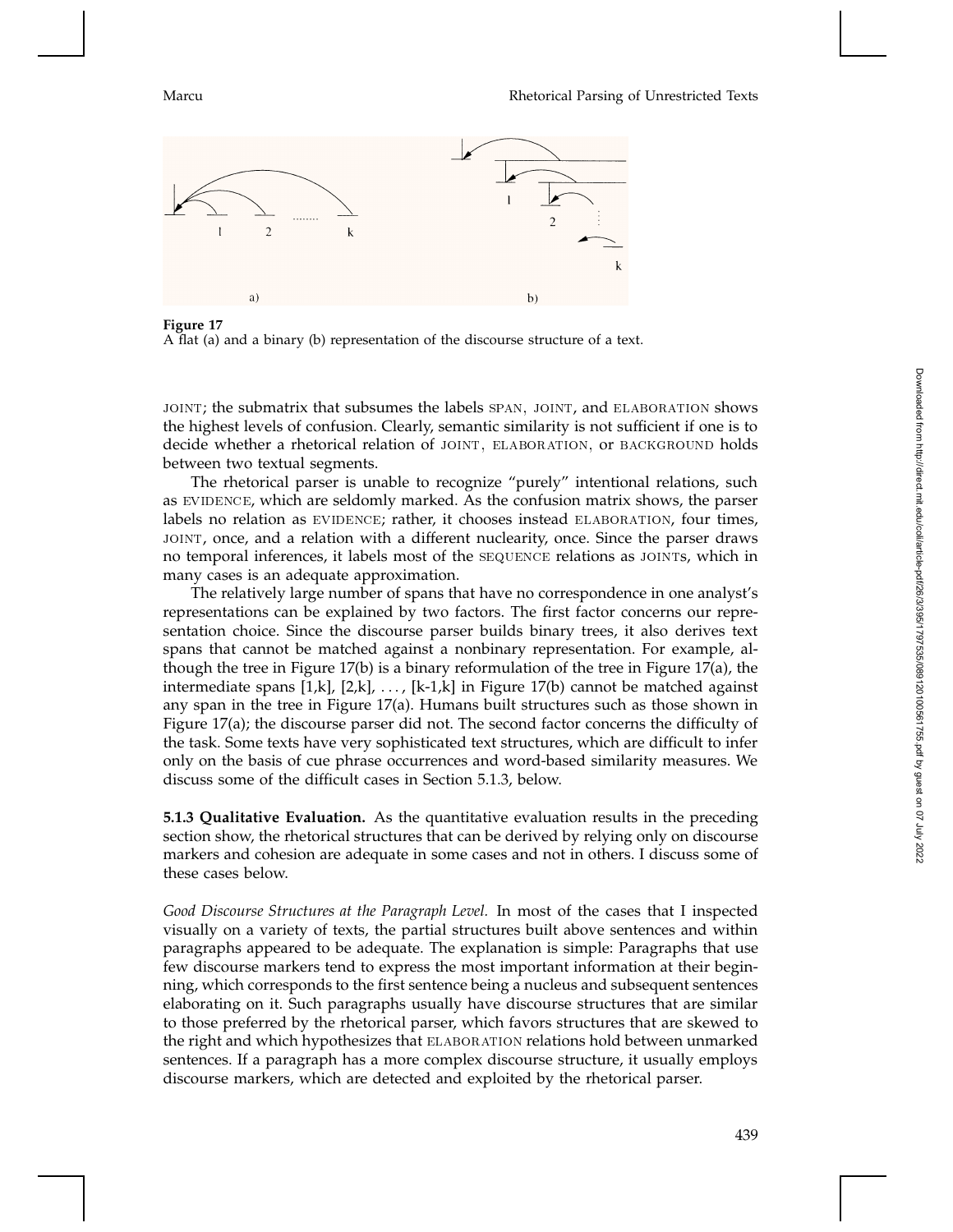*Good Discourse Structures at the Text Level, for Short Texts.* The same argument applies for short texts as well. Texts that consist of only a few paragraphs also tend to have structures that are skewed to the right. When they do not, these texts usually rely on discourse markers to signal to the reader that the content of a paragraph should not be interpreted as a simple ELABORATION of the material that was presented before.

*Good Discourse Structures for Sentences, Paragraphs, and Texts that Use Unambiguous Discourse Markers.* Discourse markers such as *although, in contrast,* and *however* signal in most cases CONCESSION, CONTRAST, and ANTITHESIS relations, respectively. Since the use of these markers is consistent, most of the rhetorical relations that are signaled by such markers are correctly identified. For example, more than 75% of the CONTRAST relations that hold across clauses, sentences, and paragraphs in our corpus of *Scientific American* texts were correctly identified.

*Good Discourse Structures for Sentences that Use Markers Other than* And*.* The structures that the discourse parser derives for sentences that use discourse markers such as *because, if,* and *when* closely match those built by humans. Although the discourse parser overhypothesizes relations, the constrained mathematical model it relies upon considerably reduces the space of valid discourse interpretations. The nuclearity preferences associated with the discourse markers eliminate many of the invalid interpretations. As a consequence, the discourse structures built for sentences that have clause-like units as leaves are correct in most of these cases.

*Bad Discourse Structures for Sentences that Use the Discourse Marker* And*.* Problems from this category are readily observed in the trees in Figure 1 and Figure 14. For example, the rhetorical parser is not able to identify that a discourse boundary should be inserted before the occurrence of *and* in the sentence "[Surface temperatures typically average about -60 degrees Celsius (-76 degrees Fahrenheit) at the equator] [*and* can dip to 123 degrees C near the poles.]." As a consequence, the recall figure with respect to identifying the elementary units of this sentence is 0. The recall figure with respect to identifying the hierarchical spans of this sentence is 1/3 (the parser correctly identifies only the span that subsumes the entire sentence but not the two subspans that subsume the elementary units). The recall figures with respect to identifying the nuclearity of the spans and the rhetorical relations that hold between them are also negatively affected. Hence, it seems clear that surface-based methods are not sufficient if we are to approach human performance levels at the task of identifying elementary discourse units.

By examining the failures of the elementary unit boundary identification algorithm, I have come to believe that some of the problematic cases could be solved by using part-of-speech tags and other syntactic information. For example, in many of the sentences in which *and* is followed by a verb, an elementary unit boundary needs to be inserted before its occurrence. Such a rule would be sufficient for breaking into two units the example sentence considered above.<sup>6</sup> It remains to be seen whether a rhetorical parser can approach human performance levels without building full syntactic trees for the sentences under consideration.

<sup>6</sup> For research that uses part-of-speech tags in order to identify elementary unit boundaries, see Marcu (1999a).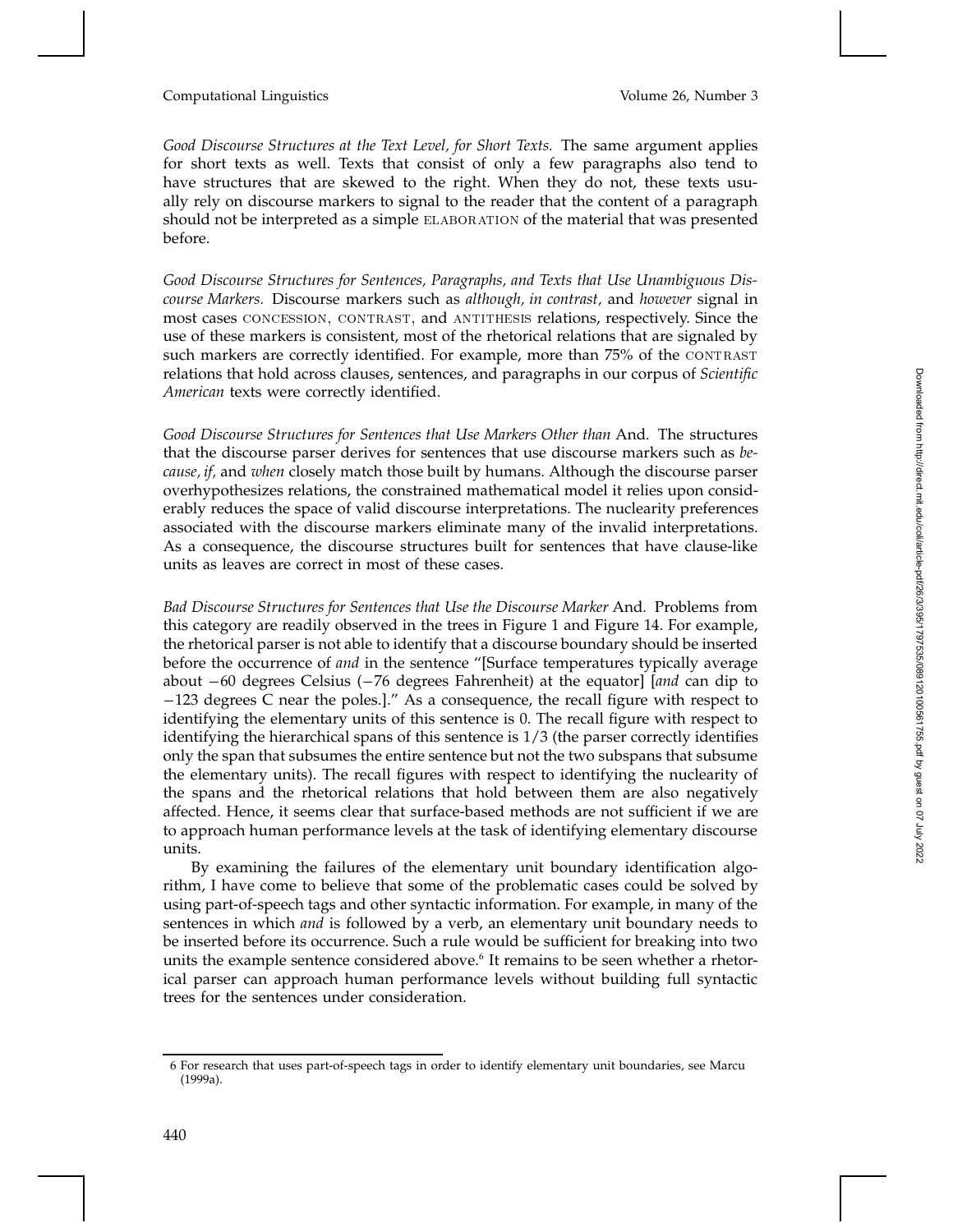*Incorrectly Labeled Intentional Relations.* We can see from the trees in Figure 1 and Figure 14 that although the rhetorical parser correctly identified the hierarchical segments and the nuclearity statuses in the first paragraph, it was unable to determine that a rhetorical relation of EVIDENCE holds between the last two sentences and the first sentence of the first paragraph. Instead, the parser used an ELABORATION relation. In general, the discourse parser is unable to correctly identify intentional relations, in particular, relations of EVIDENCE that hold between sentences and paragraphs. Such relations are usually not marked; to derive them one needs to "understand" what a text is about. For example, our rhetorical parser mislabeled as ELABORATION and JOINT all six EVIDENCE relations that hold between sentences and paragraphs in the texts in our *Scientific American* corpus.

It seems that to build RS-trees as accurately as humans, relying only on cue phrases and cohesion is not sufficient. In some cases, a deeper analysis of the relation between connectives and rhetorical relations, such as that proposed by Grote et al. (1997) in the context of natural language generation, may help hypothesize better relations. In general, though, it is unclear what forms of reasoning to use to derive, for unrestricted texts, relations that are as difficult to infer as the EVIDENCE relation in Figure 1.

*Bad Discourse Structures for Very Large Texts.* When the discourse parser attempts to derive the structure of very large texts, the preference for structures that are skewed to the right and the modeling of discourse as binary trees do not always work. For example, some newspaper articles are written so that *k* facets of the most important idea are presented in the first paragraph. And then, each of these facets is elaborated in turn in subsequent paragraphs. An adequate discourse structure for such a text is one that has the first paragraph as nucleus and *k* satellites directly linked to it at the same level of embedding (see Figure 17(a)). The choice of modeling the discourse structure of texts using binary representations appears to be infelicitous in such cases because binary trees induce an unjustified number of additional levels of embedding (see Figure 17(b)). Since the rhetorical parser derives binary trees only, it cannot represent discourse structures that would closely match the structure of newspaper articles of this kind.

The preference for discourse trees that are skewed to the right is also problematic when handling texts that start by providing some background information or by motivating the reader before presenting the main idea. For example, the text in italics in (39) should be the satellite of a motivation relation whose nucleus subsumes the rest of the text.

(39) *Running nose. Raging fever. Aching joints. Splitting headache. Are there any poor souls suffering from the flu this winter who haven't longed for a pill to make it all go away? Relief may be in sight.* Researchers at Gilead Sciences, a pharmaceutical company in Foster City, California, reported last week in the Journal of the American Chemical Society that they have discovered a compound that can stop the influenza virus from spreading in animals. Tests on humans are set for later this year.

Unfortunately, cohesion is not enough for determining this relation. Consequently, the discourse structure built by the rhetorical parser for this text is erroneous.

# **5.2 Evaluating the Usefulness of the Trees for Text Summarization**

From a salience perspective, the elementary units in the promotion set of a node of a tree structure denote the most important units of the textual span that is dominated by that node. For example, according to the rhetorical structure in Figure 14, unit 3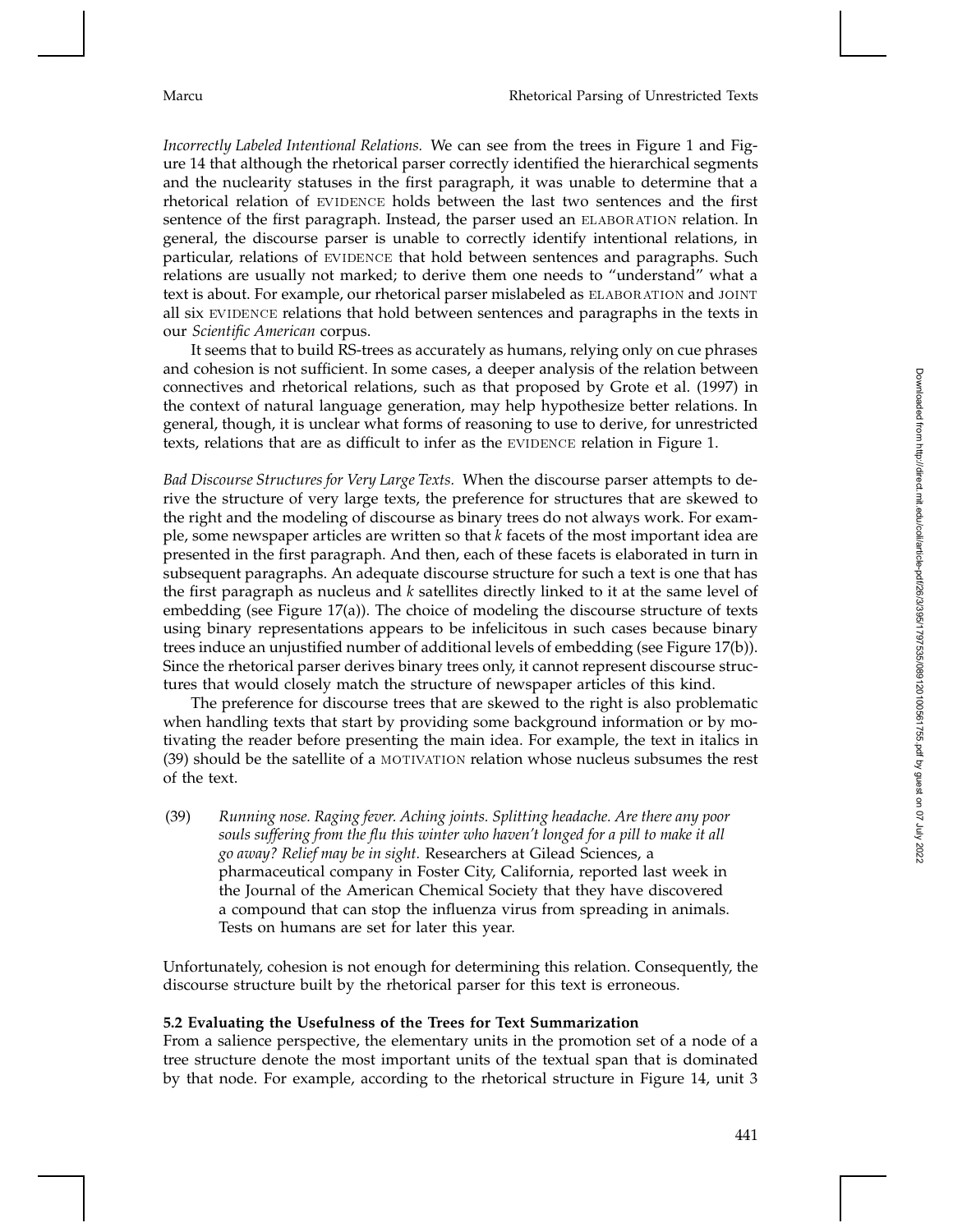is the most important unit of span [3,6], units 4 and 5 are the most important units of span [4,6], and unit 2 is the most important unit of the whole text. If we apply the concept of salience over all elementary units in a text, we can use the rhetorical structure to induce a partial ordering on the importance of these units. The intuition behind this approach is that the textual units in the promotion sets of the top nodes of a discourse tree are more important than the units that are salient in the nodes found at the bottom. When applied to the rhetorical structure in Figure 14, such an approach induces the partial ordering in (40), because unit 2 is the only promotion unit of the root; unit 8 is the only unit found in the promotion set of a node immediately below the root (unit 2 has been already accounted for); units 3 and 10 are the only units that belong to promotion sets of nodes that are two levels below the root; and so on. (See Marcu [1999b] for a mathematical formulation of this method that uses rhetorical structures for deriving a partial ordering of the important units in texts.)

 $(40)$  $> 8 > 3, 10 > 1, 4, 5, 7, 9 > 6$ 

If we are interested in generating a very short summary of text 19, for example, we can then produce an extract containing only unit 2, because this is the most important unit given by the partial ordering derived from the corresponding rhetorical representation. A longer summary will contain units 2 and 8; a longer one, units 2, 8, 3, and 10; and so on.

Using this idea, I have implemented a rhetorical-based summarization algorithm. The algorithm uses the rhetorical parser described in this paper to determine the discourse structure of a text given as input, it uses the discourse structure to induce a partial ordering on the elementary units in the text, and then, depending on the desired compression rate, it selects the *p* most important units in the text.

To evaluate this summarization program, I used two corpora: the five *Scientific American* texts that I have mentioned above, and a collection of 40 short newspaper articles from the TREC collection (Jing et al. 1998). Both corpora were labeled for textual salience by a panel of independent judges: 13 judges labeled clause-like units as being important, somewhat important, and nonimportant in the texts of the *Scientific American* corpus; and 5 judges labeled sentences as worthy to be included in 10% and 20% summaries of the texts in the TREC corpus. The clauses/sentences which the human judges agreed were important were taken as the gold standard for summarization.

The rhetorical parser derived the RS-tree of each of the 45 texts in the two corpora, and used the RS-tree to induce a partial ordering of the importance of the elementary units in the corresponding text. The rhetorical summarizer then selected the most important *k* units in a text, where *k* was chosen so as to match as closely as possible the number of units in the gold standard. The number of units selected for summarization was determined similarly for the other summarization programs that I used in the evaluation.

To assess the performance of the rhetorical-based summarizer (and of the other summarizers that I discuss below), I use recall, precision, and F-value figures. The recall figure is given by the number of units that were correctly identified by the summarizer as being important, over the total number of important units in the gold standard. The precision figure is given by the number of units that were correctly identified by the summarizer as being important, over the total number of units identified by the summarizer. The F-value is a combined Recall-Precision value, given by the formula 2 - *Recall* - *Precision*=(*Recall* <sup>+</sup> *Precision*).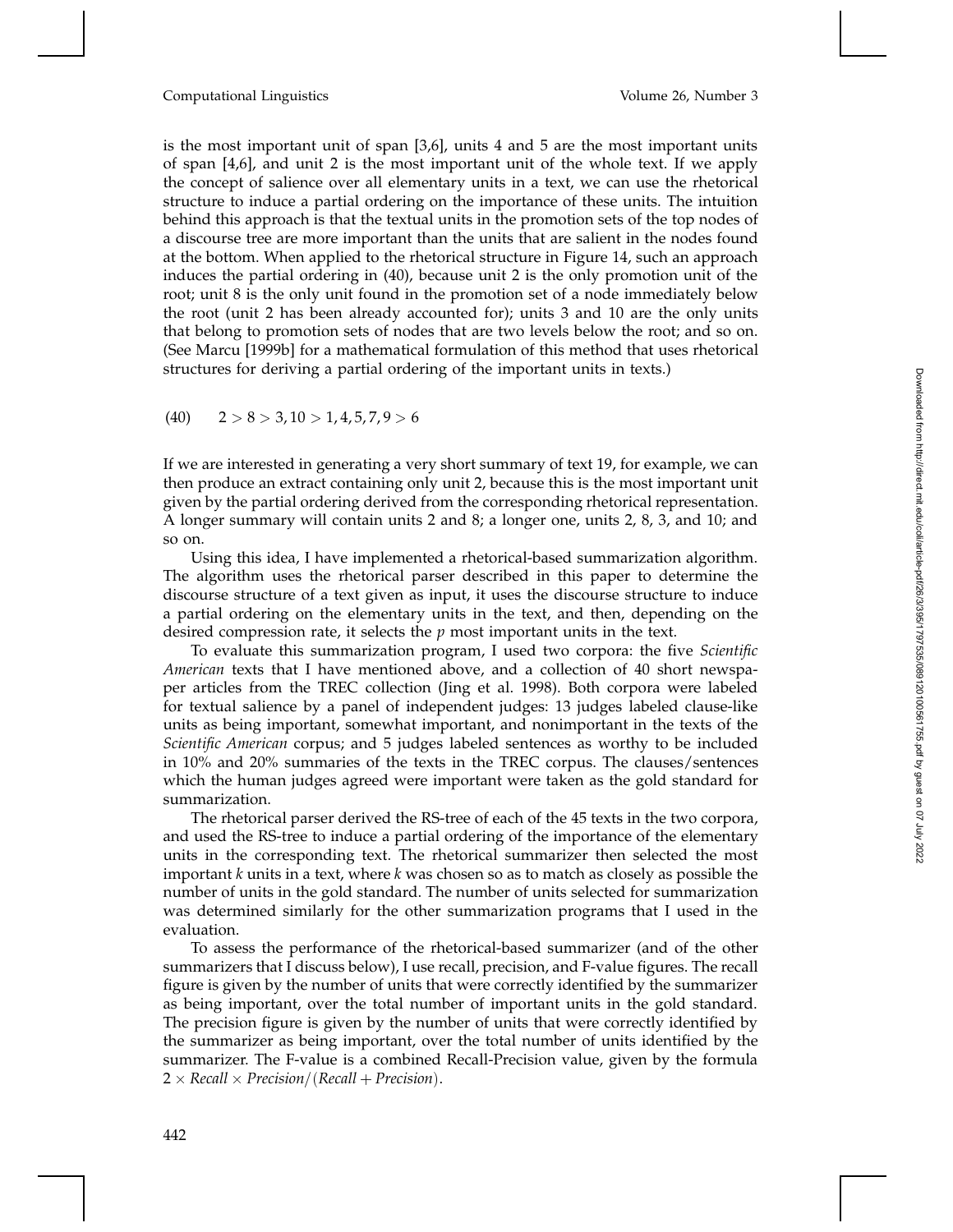| Corpus                                                                         | Method                                                                                                                                                  | Recall                                             | Precision                                          | F-value                                            |
|--------------------------------------------------------------------------------|---------------------------------------------------------------------------------------------------------------------------------------------------------|----------------------------------------------------|----------------------------------------------------|----------------------------------------------------|
| Scientific American<br>(Clause-level<br>summarization)                         | Judges<br>Rhetorical-based summarizer with learning<br>Rhetorical-based summarizer<br>Microsoft Office97 summarizer<br>Lead baseline<br>Random baseline | 72.66<br>67.57<br>51.35<br>27.77<br>39.68<br>25.70 | 69.63<br>73.53<br>63.33<br>25.44<br>39.68<br>25.70 | 71.11<br>70.42<br>56.71<br>26.55<br>39.68<br>25.70 |
| <b>TREC</b><br>Sentence-level<br>summarization<br>$(20\%$ compression<br>rate) | Judges<br>Rhetorical-based summarizer with learning<br>Rhetorical-based summarizer<br>Microsoft Office97 summarizer<br>Lead baseline<br>Random baseline | 82.83<br>61.79<br>46.54<br>39.00<br>70.91<br>15.80 | 64.93<br>60.83<br>49.73<br>32.00<br>46.96<br>15.80 | 72.80<br>61.31<br>48.08<br>35.15<br>56.50<br>15.80 |

#### **Table 11**

The performance of the rhetorical-based summarizer.

In order to compare the performance of the rhetorical-based summarizer with that of humans, I have also determined the performance of the human judges, by averaging the performance of each judge with respect to the gold standard. As Table 11 shows, the human-level F-value for the task of identifying important clauses in the *Scientific American* corpus was 71.11%; the human-level F-value for the task of identifying the most important 20% of the sentences in the TREC texts was 72.80%. To better assess the performance of the rhetorical-based summarizer, I also determined the performance of two baseline summarizers. The lead-based summarizer assumes that the most important *k* units in a text are the first *k* units in that text. The random-based summarizer assumes that the most important *k* units in a text can be selected stochastically.

As Table 11 shows, for both corpora, the rhetorical-based summarizer performs better than the random baseline summarizer and better than a commercial system, the Microsoft Office97 summarizer. The rhetorical-based summarizer outperforms the lead-based summarizer only for texts in the *Scientific American* corpus. Most of the newspaper articles in the TREC collection employ the pyramid journalistic style and have the most important sentences at the beginning of the articles. As a consequence, the performance of the lead-based summarizer on TREC texts is quite high. However, an implementation of the rhetorical parser that uses learning techniques to choose rhetorical interpretations that are likely to increase the performance of the rhetoricalbased summarizer yields a program that identifies important units at levels of performance that are close to human performance for *Scientific American* texts and that are about 10% below human performance for TREC newspaper articles and about 5% above the lead baseline. The rhetorical-based summarizer that employs learning techniques to improve its performance is discussed in detail in Marcu (2000).

The data in Table 11 shows that although the rhetorical parser does not produce perfect rhetorical structure trees, it can be used successfully to determine the important units of texts.

# **6. Related Work**

When this research was carried out, there was no rhetorical parser for English. However, very recently, Corston-Oliver (1998) has explored a different facet of the work described here and investigated the possibility of using syntactic information to hy-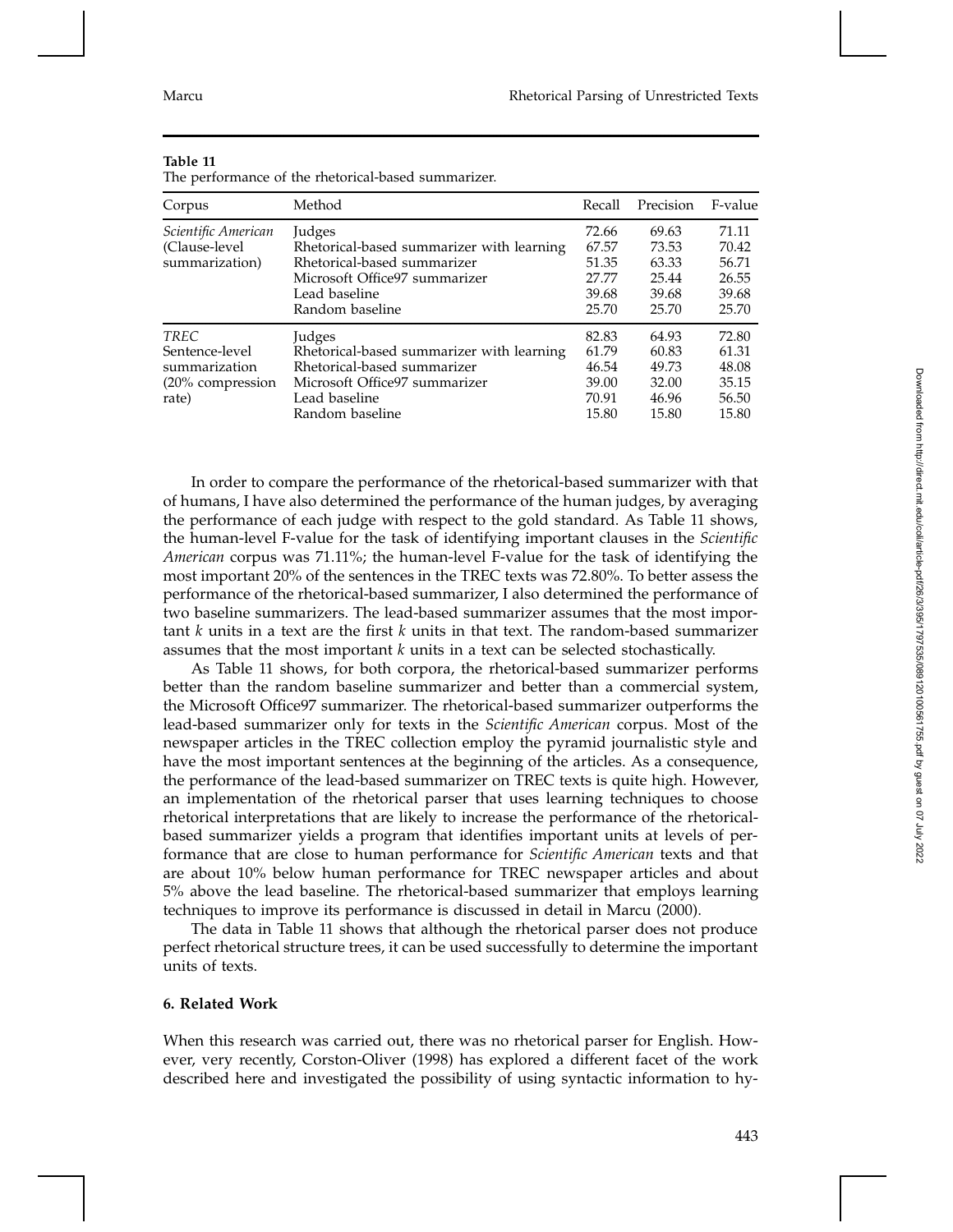pothesize relations. His system uses 13 rhetorical relations and builds discourse trees for articles in Microsoft's *Encarta 96 Encyclopedia*. I believe that the research that comes closest to that described in this chapter is that of Sumita et al. (1992) and Kurohashi and Nagao (1994).

Sumita et al. (1992) report on a discourse analyzer for Japanese, which differs from mine in a number of ways. Particularly important is the fact that the theoretical foundations of Sumita et al.'s analyzer do not seem to be able to accommodate the ambiguity of discourse markers; in their system, discourse markers are considered unambiguous with respect to the relations that they signal. In contrast, my rhetorical parser uses a mathematical model in which this ambiguity is acknowledged and appropriately treated. Furthermore, the discourse trees that the rhetorical parser builds are more constrained structures (Marcu 2000): as a consequence, the rhetorical parser does not overgenerate invalid trees as Sumita et al.'s does. Finally, my rhetorical parser uses only surface-form methods for determining the markers and textual units and uses clause-like units as the minimal units of the discourse trees. In contrast, Sumita et al. use deep syntactic and semantic processing techniques for determining the markers and the textual units and use sentences as minimal units in the discourse structures that they build.

Kurohashi and Nagao (1994) describe a discourse structure generator that builds discourse trees in an incremental fashion. The algorithm proposed by Kurohashi and Nagao starts with an empty discourse tree and then incrementally attaches sentences to its right frontier, in the style of Polanyi (1988). The node of attachment is determined on the basis of a ranking score that is computed using three different sources: cue phrases, chains of identical and similar words, and similarities in the syntactic structure of sentences. As in the case of Sumita's system, Kurohashi and Nagao's system takes as input a sequence of parse trees; hence, in order to work, it must be preceded by a full syntactic analysis of the text. The elementary units of the discourse trees built by Kurohashi and Nagao are sentences.

Since the systems developed by Corston-Oliver (1998), Sumita et al. (1992), and Kurohashi and Nagao (1994) were not evaluated intrinsically, it is difficult to compare the performance of their systems to ours.

A parallel line of research has been investigated recently by Strube and Hahn (1999). They have extended the centering model proposed by Grosz, Joshi, and Weinstein (1995) by devising algorithms that build hierarchies of referential discourse segments. These hierarchies induce a discourse structure on text, which constrains the reachability of potential anaphoric antecedents. The referential segments are constructed through an incremental process that compares the centers of each sentence with those of the structure that has been built up to that point.

The referential structures that are built by Hahn and Strube exploit a language facet different from that exploited by the rhetorical parser: their algorithms rely primarily on cohesion and not on coherence. Because of this, the referential structures are not as constrained as the discourse structures that the rhetorical parser builds. In fact, the discourse relations between the referential segments are not even labeled. Still, I believe that studying the commonalities and differences between the referential and rhetorical segments could provide new insights into the nature of discourse.

# **7. Discussion and Conclusion**

Automatically deriving the discourse structure of texts is not trivial. This paper discusses extensively the strengths and weaknesses of an approach to discourse parsing that relies on cue phrases, cohesion, and a formal model of discourse. Quantitative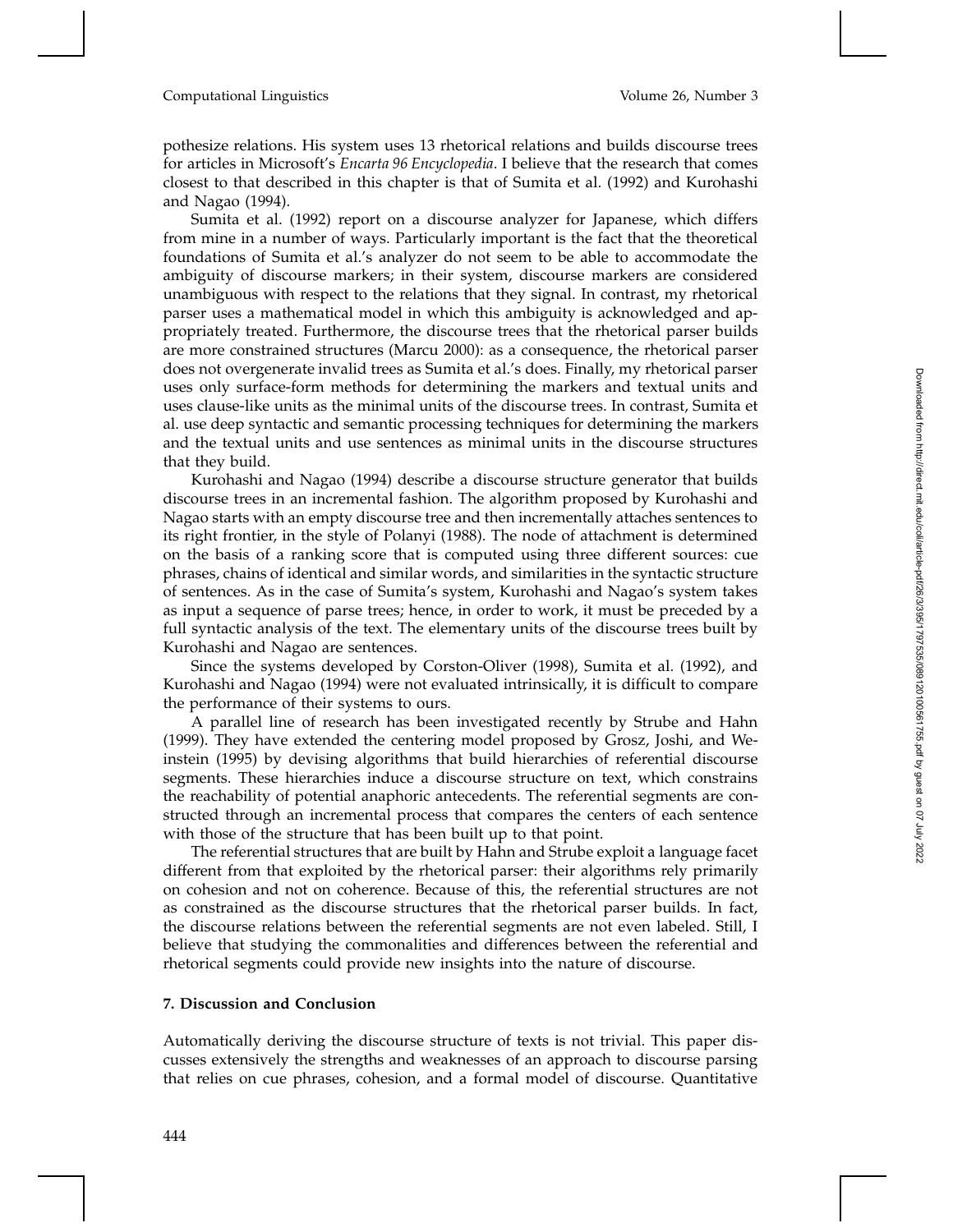and qualitative analyses of the results show that many relations can be identified correctly within this framework. However, this approach is not sufficient for identifying intentional relations, such as EVIDENCE, or for choosing between ELABORATION, background, sequence, and joint relations.

The brightest side of the story is that the results in this paper show that the rhetorical structures derived by my parser can be used successfully in the context of text summarization. Hence, although the rhetorical parser does not get the RS-trees perfectly right, it still manages to determine the important units of text at levels of performance that are not far from those of humans. One possible explanation may be that the rhetorical-based summarizer described here exploits only the difference between satellites and nuclei and the hierarchical structure of text to determine text units that are important. The reader should not infer from this that correctly identifying the rhetorical relations that hold between spans cannot be useful in a summarization setting. It is likely, for instance, that one may want to systematically exclude from an abstract information that is subsumed by the satellite of an example relation; to do so, it is necessary to identify correctly the relation.

The rhetorical summarizer is a niche application that shows how an understanding of the hierarchical organization of text can make solving difficult natural language problems easier. Recent research has shown that by exploiting the structure of discourse, one can decrease storage space in information retrieval applications (Corston-Oliver and Dolan 1999) and address discourse-specific problems in machine translation (Marcu, Carlson, and Watanabe, 2000). It is possible that discourse structures of the kinds derived by this parser can have a positive impact on other problems as well. For example, Cristea et al. (1999) have shown that a hierarchical model of discourse has a higher potential for improving the performance of a coreference resolution system than a linear model of discourse. And Hirschman et al. (1999) have suggested that certain types of questions can be better answered if one has access to rhetorical structure representations of the texts that contain the answers to the questions. How much of an impact the rhetorical parser presented here can have on solving these problems, of course, remains an empirical question.

### **Acknowledgments**

I am grateful to Graeme Hirst for the help and advice he gave me during every stage of this work; and to Marilyn Walker for suggestions that led to significant improvements, especially in the Evaluation section of the paper. I am also grateful to four anonymous reviewers who provided thoughtful feedback on an earlier draft. Most of this research was conducted while I was at the University of Toronto and was supported by the Natural Sciences and Engineering Research Council of Canada.

### **References**

- Asher, Nicholas. 1993. *Reference to Abstract Objects in Discourse*. Kluwer Academic Publishers, Dordrecht.
- Asher, Nicholas and Alex Lascarides. 1994. Intentions and information in discourse. In *Proceedings of the 32nd Annual Meeting* , pages 34–41, New Mexico State

University, Las Cruces, NM, June. Association for Computational Linguistics.

- Bestgen, Yves and Jean Costermans. 1997. Temporal markers of narrative structure: Studies in production. In Jean Costermans and Michel Fayol, editors, *Processing Interclausal Relationships. Studies in the Production and Comprehension of Text* . Lawrence Erlbaum Associates, Hillsdale, NJ, pages 201–218.
- Briscoe, Ted. 1996. The syntax and semantics of punctuation and its use in interpretation. In *Proceedings of the Association for Computational Linguistics Workshop on Punctuation*, pages 1–7, Santa Cruz, CA, June.
- Bruder, Gail A. and Janice M. Wiebe. 1990. Psychological test of an algorithm for recognizing subjectivity in narrative text. In *Proceedings of the Twelfth Annual Conference on the Cognitive Science Society* , pages 947–953, Cambridge, MA, July.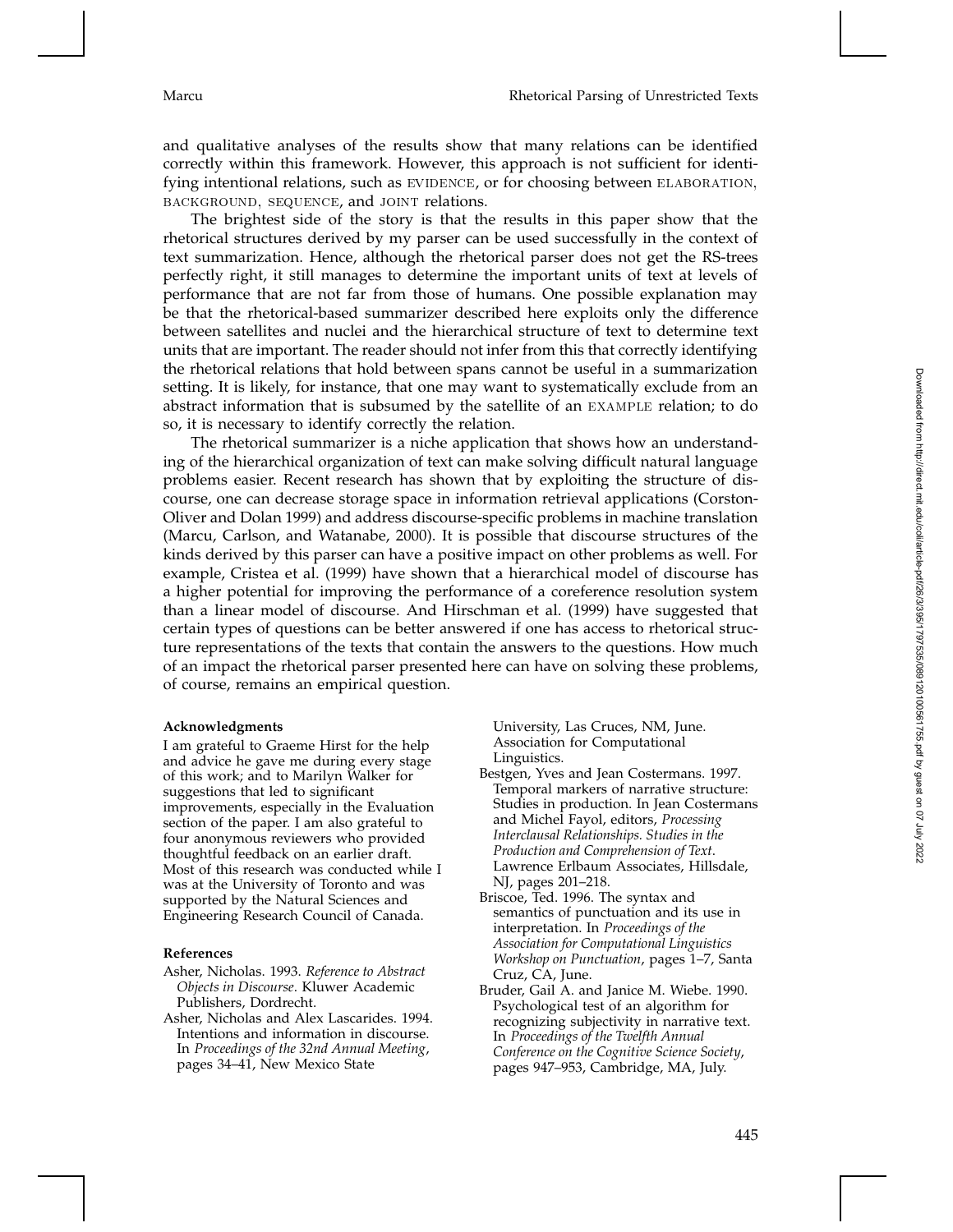- Corston-Oliver, Simon H. 1998. Beyond string matching and cue phrases: Improving efficiency and coverage in discourse analysis. In *Working Notes of the AAAI Spring Symposium on Intelligent Text Summarization*, pages 9–15, Stanford, March.
- Corston-Oliver, Simon H. and William B. Dolan. 1999. Less is more: Eliminating index terms from subordinate clauses. In *Proceedings of the 37th Annual Meeting* , pages 349–356, University of Maryland, June. Association for Computational Linguistics.
- Cristea, Dan, Nancy Ide, Daniel Marcu, and Valentin Tablan. 1999. Discourse structure and coreference: An empirical study. In *Proceedings of the ACL'99 Workshop on the Relationship Between Discourse/Dialogue Structure and Reference*, pages 46–53, University of Maryland, June.
- Cristea, Dan and Bonnie L. Webber. 1997. Expectations in incremental discourse processing. In *Proceedings of the 35th Annual Meeting of the Association for Computational Linguistics (ACL/EACL–97)* , pages 88–95, Madrid, Spain, July.

Crystal, David. 1991. *A Dictionary of Linguistics and Phonetics*. Third edition. Basil Blackwell, Oxford.

- Cumming, Carmen and Catherine McKercher. 1994. *The Canadian Reporter: News Writing and Reporting*. Harcourt Brace.
- Di Eugenio, Barbara, Johanna D. Moore, and Massimo Paolucci. 1997. Learning features that predict cue usage. In *Proceedings of the 35th Annual Meeting of the Association for Computational Linguistics (ACL/EACL–97)* , pages 80–87, Madrid, Spain, July.
- Fraser, Bruce. 1996. Pragmatic markers. *Pragmatics*, 6(2):167–190.
- Gardent, Claire. 1997. Discourse TAG. Technical Report CLAUS-Report Nr. 89, Universität des Saarlandes, Saarbrücken, April.
- Grosz, Barbara J., Aravind K. Joshi, and Scott Weinstein. 1995. Centering: A framework for modeling the local coherence of discourse. *Computational Linguistics*, 21(2):203–226.
- Grosz, Barbara J. and Candace L. Sidner. 1986. Attention, intentions, and the structure of discourse. *Computational Linguistics*, 12(3):175–204.
- Grote, Brigitte, Nils Lenke, and Manfred Stede. 1997. Ma(r)king concessions in English and German. *Discourse Processes* , 24:87–117.
- Halliday, Michael A. K. and Ruqaiya Hasan. 1976. *Cohesion in English*. Longman.
- Harabagiu, Sanda and Steven Maiorano. 1999. Knowledge-lean coreference resolution and its relation to textual cohesion and coreference. In *Proceedings of the ACL'99 Workshop on Discourse/Dialogue Structure and Reference*, pages 29–38, University of Maryland, June.
- Harabagiu, Sanda M. and Dan I. Moldovan. 1996. Textnet—A text-based intelligent system. In *Working Notes of the AAAI Fall Symposium on Knowledge Representation Systems Based on Natural Language*, pages 32–43, Cambridge, MA.
- Hearst, Marti A. 1997. TextTiling: Segmenting text into multi-paragraph subtopic passages. *Computational Linguistics*, 23(1):33–64.
- Heurley, Laurent. 1997. Processing units in written texts: Paragraphs or information blocks. In Jean Costermans and Michel Fayol, editors, *Processing Interclausal Relationships. Studies in the Production and Comprehension of Text*. Lawrence Erlbaum Associates, pages 179–200.
- Hirschberg, Julia and Diane Litman. 1993. Empirical studies on the disambiguation of cue phrases. *Computational Linguistics* , 19(3):501–530.
- Hirschman, Lynette, Marc Light, Eric Breck, and John D. Burger. 1999. Deep read: A reading comprehension system. In *Proceedings of the 37th Annual Meeting* , pages 325–332, University of Maryland, June. Association for Computational Linguistics.
- Hobbs, Jerry R. 1990. *Literature and Cognition*. CSLI Lecture Notes Number 21.
- Hobbs, Jerry R., Mark Stickel, Douglas Appelt, and Paul Martin. 1993. Interpretation as abduction. *Artificial Intelligence*, 63:69–142.
- Hoey, Michael. 1991. *Patterns of Lexis in Text* . Oxford University Press.
- Jing, Hongyan, Regina Barzilay, Kathleen McKeown, and Michael Elhadad. 1998. Summarization evaluation methods: Experiments and analysis. In *Proceedings of the AAAI–98 Spring Symposium on Intelligent Text Summarization*, pages 60–68, Stanford, March.
- Kameyama, Megumi. 1994. Indefeasible semantics and defeasible pragmatics. Technical Note 544, SRI International. A shorter version to appear in Kanazawa Makoto, Christopher Pinon, and Henriette de Swart, editors, *Quantifiers, Deduction, and Context*. CSLI, Stanford.
- Kamp, Hans. 1981. A theory of truth and semantic interpretation. In J. A. G. Groenendijk, T. M. V. Janssen, and M. B. J. Stokhof, editors, *Formal Methods in the*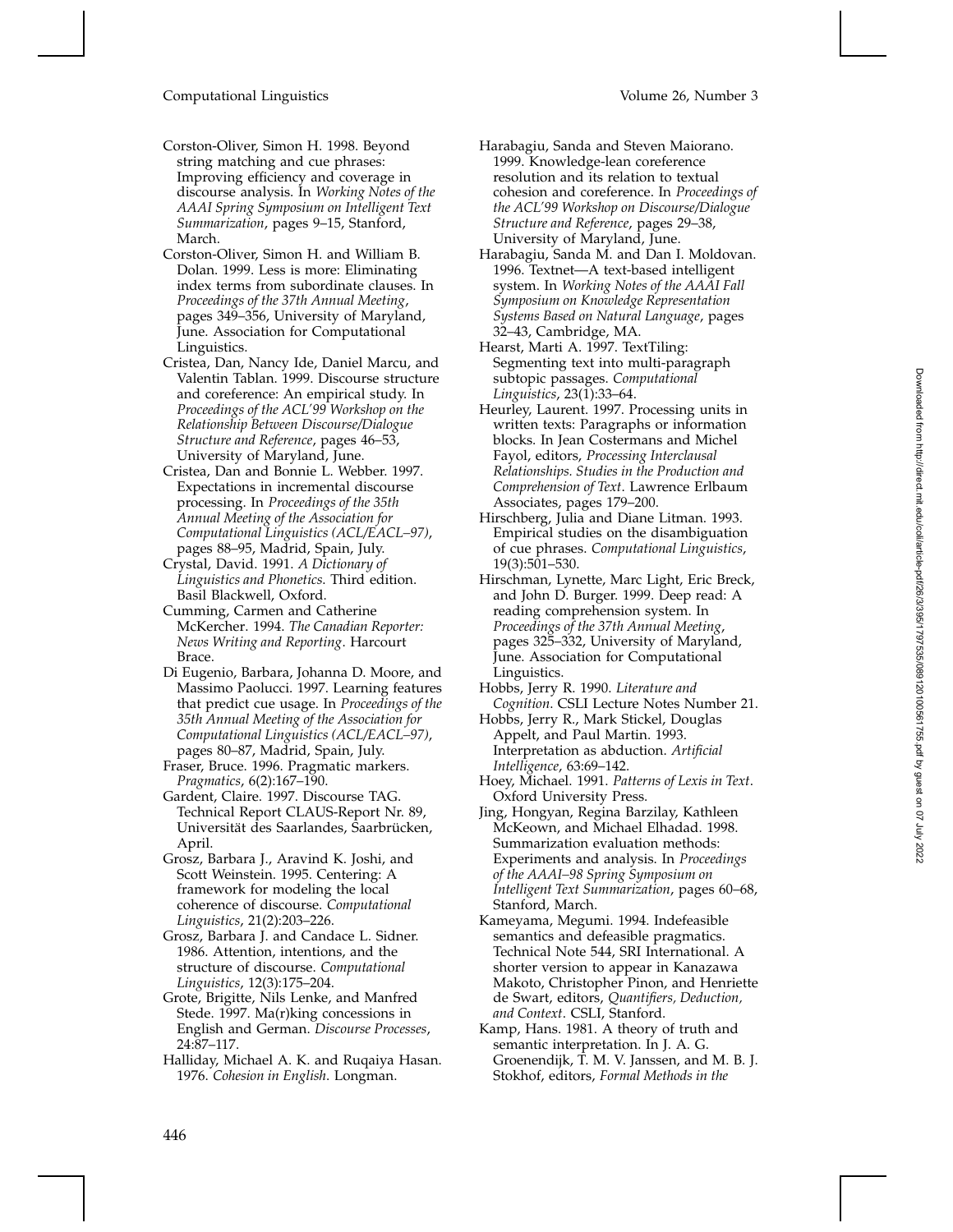#### Marcu **Rhetorical Parsing of Unrestricted Texts**

*Study of Language*, Mathematical Centre Tracts 135. Mathematisch Centrum, Amsterdam, pages 277–322.

Kamp, Hans and Uwe Reyle. 1993. *From Discourse to Logic: Introduction to ModelTheoretic Semantics of Natural Language, Formal Logic and Discourse Representation Theory*. Kluwer Academic Publishers, London, Boston, Dordrecht. Studies in Linguistics and Philosophy, Volume 42.

Kintsch, Walter. 1977. On comprehending stories. In Marcel Just and Patricia Carpenter, editors, *Cognitive Processes in Comprehension*. Lawrence Erlbaum Associates, Hillsdale, NJ.

Knott, Alistair. 1995. *A Data-Driven Methodology for Motivating a Set of Coherence Relations*. Ph.D. thesis, University of Edinburgh.

Kurohashi, Sadao and Makoto Nagao. 1994. Automatic detection of discourse structure by checking surface information in sentences. In *Proceedings of the 15th International Conference on Computational Linguistics (COLING–94)*, volume 2, pages 1,123–1,127, Kyoto, Japan, August.

Lascarides, Alex and Nicholas Asher. 1993. Temporal interpretation, discourse relations, and common sense entailment. *Linguistics and Philosophy*, 16(5):437–493.

Litman, Diane J. 1996. Cue phrase classification using machine learning. *Journal of Artificial Intelligence Research* , 5:53–94.

- Mann, William C. and Sandra A. Thompson. 1988. Rhetorical structure theory: Toward a functional theory of text organization. *Text*, 8(3):243–281.
- Marcu, Daniel. 1996. Building up rhetorical structure trees. In *Proceedings of the Thirteenth National Conference on Artificial Intelligence (AAAI–96)*, volume 2, pages 1,069–1,074, Portland, OR, August.

Marcu, Daniel. 1997a. The rhetorical parsing of natural language texts. In *Proceedings of the 35th Annual Meeting of the Association for Computational Linguistics (ACL–97)*, pages 96–103, Madrid, Spain, July.

Marcu, Daniel. 1997b. *The Rhetorical Parsing, Summarization, and Generation of Natural Language Texts*. Ph.D. thesis, Department of Computer Science, University of Toronto, December.

Marcu, Daniel. 1999a. A decision-based approach to rhetorical parsing. In *Proceedings of the 37th Annual Meeting* , pages 365–372, University of Maryland, June. Association for Computational Linguistics.

Marcu, Daniel. 1999b. Discourse trees are

good indicators of importance in text. In Inderjeet Mani and Mark Maybury, editors, *Advances in Automatic Text Summarization*. MIT Press, Cambridge, MA, pages 123–136.

Marcu, Daniel. 2000. *The Theory and Practice of Discourse Parsing and Summarization* . MIT Press, Cambridge, MA. To appear.

Marcu, Daniel, Lynn Carlson, and Maki Watanabe. 2000. The automatic translation of discourse structures. In *Proceedings of the Language Technology Joint Conference ANLP-NAACL2000*, Seattle, WA.

- Martin, James R. 1992. *English Text. System and Structure*. John Benjamin Publishing Company, Philadelphia, Amsterdam.
- Morris, Jane and Graeme Hirst. 1991. Lexical cohesion computed by thesaural relations as an indicator of the structure of text. *Computational Linguistics*, 17(1):21–48.
- Moser, Megan and Johanna D. Moore. 1997. On the correlation of cues with discourse structure: Results from a corpus study. Forthcoming.
- Nunberg, G. 1990. *The Linguistics of Punctuation*. CSLI Lecture Notes 18, Stanford. University of Chicago Press.

Palmer, David D. and Marti A. Hearst. 1997. Adaptive multilingual sentence boundary disambiguation. *Computational Linguistics* , 23(2):241–269.

- Pascual, Elsa and Jacques Virbel. 1996. Semantic and layout properties of text punctuation. In *Proceedings of the Association for Computational Linguistics Workshop on Punctuation*, pages 41–48, Santa Cruz, CA, June.
- Polanyi, Livia. 1988. A formal model of the structure of discourse. *Journal of Pragmatics*, 12:601–638.
- Polanyi, Livia. 1996. The linguistic structure of discourse. Technical Report CSLI–96–200, Center for the Study of Language and Information.
- Polanyi, Livia and Martin H. van den Berg. 1996. Discourse structure and discourse interpretation. In P. Dekker and M. Stokhof, editors, *Proceedings of the Tenth Amsterdam Colloquium*, pages 113–131. Department of Philosophy, University of Amsterdam.
- Redeker, Gisela. 1990. Ideational and pragmatic markers of discourse structure. *Journal of Pragmatics*, 14:367–381.
- Salton, Gerard and James Allan. 1995. Selective text utilization and text traversal. *International Journal of Human-Computer Studies*, 43:483–497.
- Salton, Gerard, Amit Singhal, Chris Buckley, and Mandar Mitra. 1995. Automatic text decomposition using text segments and